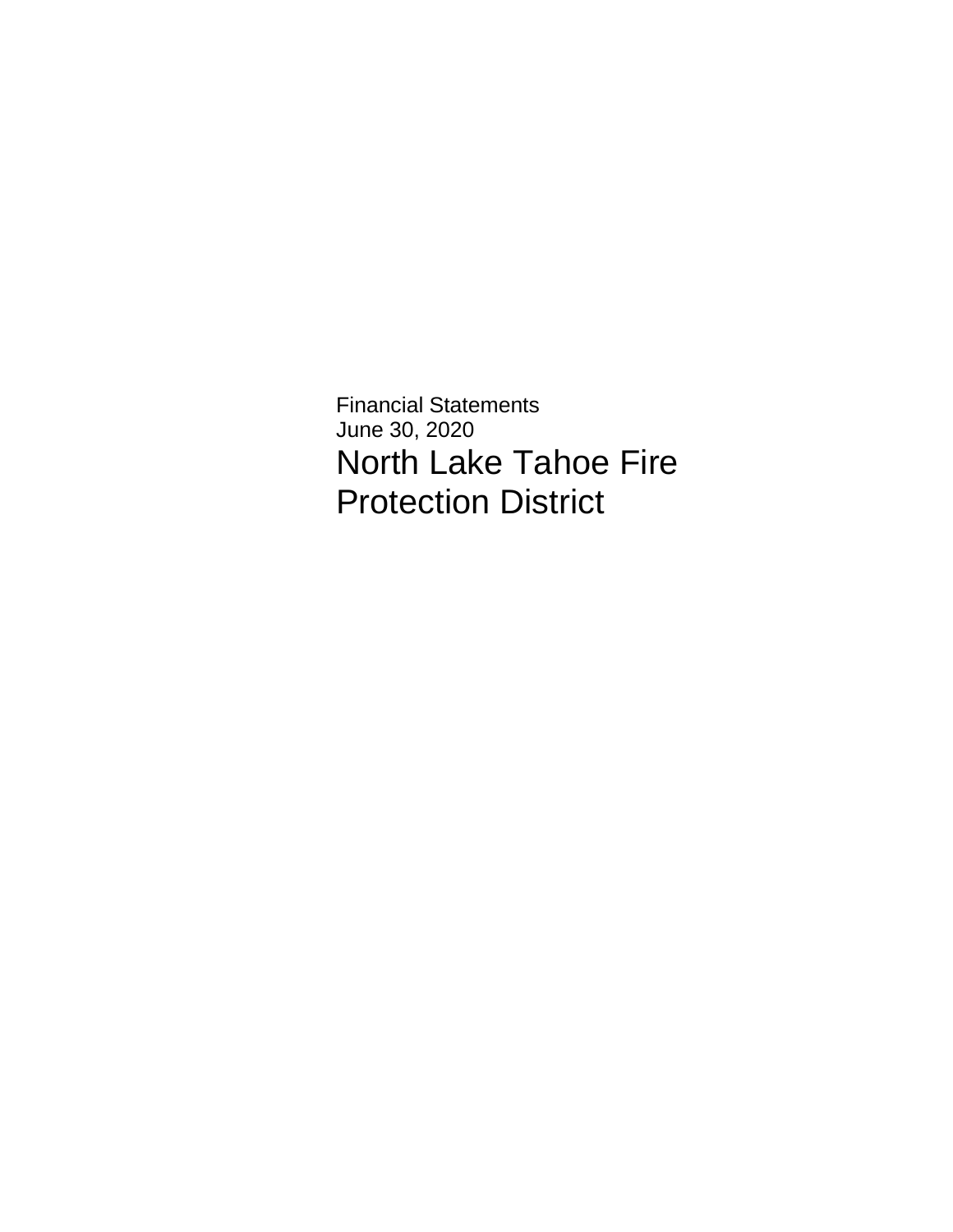#### **NORTH LAKE TAHOE FIRE PROTECTION DISTRICT, NEVADA JUNE 30, 2020**

# **TABLE OF CONTENTS**

|                                                                                                                  | Page No.           |
|------------------------------------------------------------------------------------------------------------------|--------------------|
| <b>FINANCIAL SECTION</b>                                                                                         |                    |
| <b>Independent Auditor's Report</b><br>Management's Discussion and Analysis (required supplementary information) | $1 - 3$<br>$4A-4G$ |
|                                                                                                                  |                    |
| <b>Basic Financial Statements:</b>                                                                               |                    |
| <b>Government-Wide Financial Statements:</b>                                                                     |                    |
| <b>Statement of Net Position</b>                                                                                 | 5                  |
| <b>Statement of Activities</b>                                                                                   | 6                  |
| <b>Fund Financial Statements:</b>                                                                                |                    |
| <b>Balance Sheet – Governmental Funds</b>                                                                        | 7                  |
| Reconciliation of the Balance Sheet to the Statement of Net Position – Governmental Funds                        | 8                  |
| Statement of Revenues, Expenditures and Changes in Fund Balances - Governmental Funds                            | 9                  |
| Reconciliation of the Statement of Revenues, Expenditures and Changes in Fund Balances                           |                    |
| to the Statement of Activities - Governmental Funds                                                              | 10                 |
| Statement of Net Position - Proprietary Fund                                                                     | 11                 |
| Statement of Revenues, Expenses and Changes in Net Position - Proprietary Fund                                   | 12                 |
| Statement of Cash Flows - Proprietary Fund                                                                       | 13                 |
| Statement of Net Position - Fiduciary Fund                                                                       | 14                 |
| Statement of Revenues, Expenses and Changes in Net Position - Fiduciary Fund                                     | 15                 |
| <b>Notes to Financial Statements</b>                                                                             | 16-46              |
| <b>Required Supplementary Information:</b>                                                                       |                    |
| Statement of Revenues, Expenditures and Changes in Fund Balances - Budget and Actual                             |                    |
| for the General Fund                                                                                             | 47-48              |
| Schedule of Changes in the District's OPEB Liability and Related Ratios                                          | 49                 |
| Schedule of the District's Contributions - OPEB                                                                  | 50                 |
| Schedule of the District's Proportionate Share of Net Pension Liability                                          | 51                 |
| Schedule of the District's Contributions - Pension                                                               | 52                 |
| <b>Supplementary Information:</b>                                                                                |                    |
| <b>Governmental Funds:</b>                                                                                       |                    |
| Debt Service Fund:                                                                                               |                    |
| Major Debt Service Fund:                                                                                         |                    |
| Schedule of Revenues, Expenditures and Changes in Fund Balances – Budget and Actual                              | 53                 |
| Capital Projects Fund:                                                                                           |                    |
| Major Capital Projects Fund:                                                                                     |                    |
| Schedule of Revenues, Expenditures and Changes in Fund Balances – Budget and Actual                              | 54                 |
| <b>Proprietary Funds:</b>                                                                                        |                    |
| Enterprise Fund - Ambulance Fund:                                                                                |                    |
| Schedule of Revenues, Expenses and Changes in Net Position – Budget and Actual                                   | 55                 |
| Independent Auditor's Report on Internal Control over Financial Reporting and on Compliance                      |                    |
| and Other Matters Based on an Audit of Financial Statements Performed in Accordance with                         |                    |
| <b>Government Auditing Standards</b>                                                                             | 56-57              |
| <b>Auditor's Comments</b>                                                                                        | 58                 |
| Schedule of Findings and Responses                                                                               | 59                 |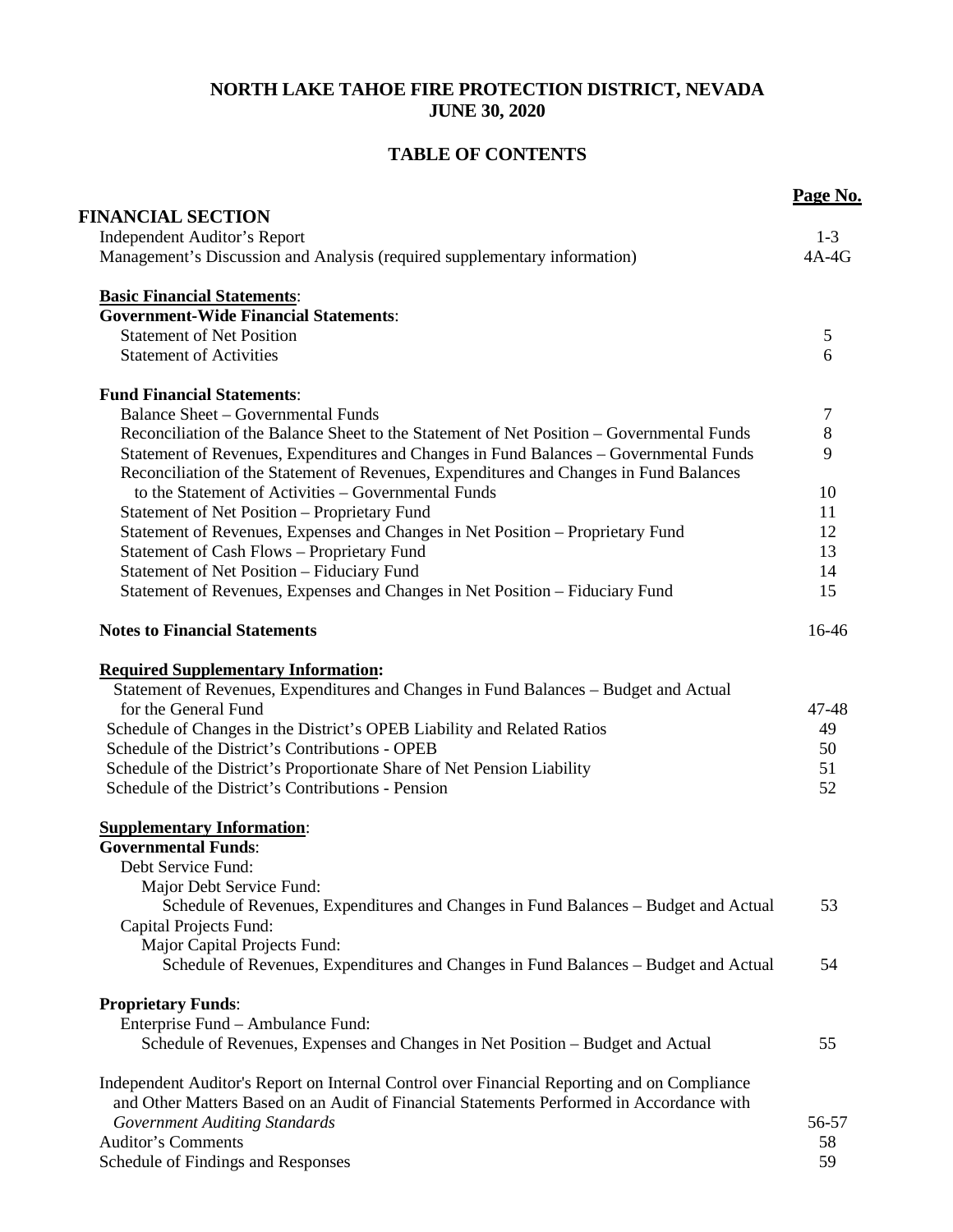

**CPAs & BUSINESS ADVISORS** 

#### **Independent Auditor's Report**

To the Board of Directors North Lake Tahoe Fire Protection District Incline Village, Nevada

#### **Report on the Financial Statements**

We have audited the accompanying financial statements of the governmental activities, the businesstype activities, each major fund, and aggregate remaining fund information of the North Lake Tahoe Fire Protection District (the District) as of and for the year ended June 30, 2020, and the related notes to the financial statements, which collectively comprise the District's basic financial statements as listed in the table of contents.

#### **Management's Responsibility for the Financial Statements**

Management is responsible for the preparation and fair presentation of these financial statements in accordance with accounting principles generally accepted in the United States of America; this includes the design, implementation, and maintenance of internal control relevant to the preparation and fair presentation of financial statements that are free from material misstatement, whether due to fraud or error.

#### **Auditor's Responsibility**

Our responsibility is to express opinions on these financial statements based on our audit. We conducted our audit in accordance with auditing standards generally accepted in the United States of America and the standards applicable to financial audits contained in *Government Auditing Standards*, issued by the Comptroller General of the United States. Those standards require that we plan and perform the audit to obtain reasonable assurance about whether the financial statements are free from material misstatement.

An audit involves performing procedures to obtain audit evidence about the amounts and disclosures in the financial statements. The procedures selected depend on the auditor's judgment, including the assessment of the risks of material misstatement of the financial statements, whether due to fraud or error. In making those risk assessments, the auditor considers internal control relevant to the entity's preparation and fair presentation of the financial statements in order to design audit procedures that are appropriate in the circumstances, but not for the purpose of expressing an opinion on the effectiveness of the entity's internal control. Accordingly, we express no such opinion. An audit also includes evaluating the appropriateness of accounting policies used and the reasonableness of significant accounting estimates made by management, as well as evaluating the overall presentation of the financial statements.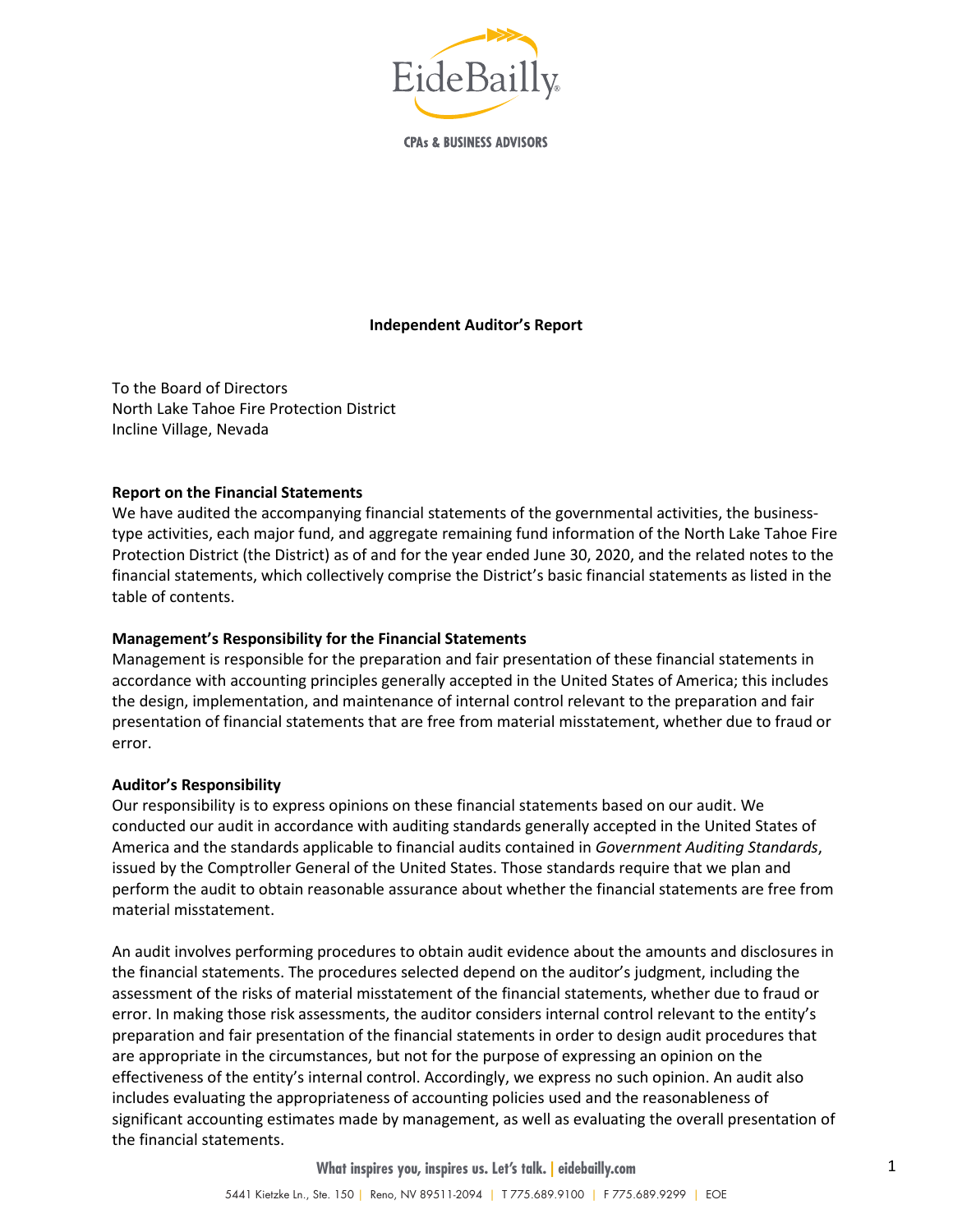We believe that the audit evidence we have obtained is sufficient and appropriate to provide a basis for our audit opinions.

#### **Opinions**

In our opinion, the financial statements referred to above present fairly, in all material respects, the respective financial position of the governmental activities, the business-type activities, each major fund, and the aggregate remaining fund information of North Lake Tahoe Fire Protection District as of June 30, 2020, and the respective changes in financial position and, where applicable, cash flows thereof for the year then ended in accordance with accounting principles generally accepted in the United States of America.

#### **Change in Accounting Principles**

As discussed in Note 1 to the financial statements, the District has adopted the provisions of GASB Statement No. 84, *Fiduciary Activities*, and GASB Statement No. 97, *Certain Component Unit Criteria, and Accounting and Financial Reporting for Internal Revenue Code Section 457 Deferred Compensation Plans*, which has resulted in the identification of the North Lake Tahoe Fire Protection District Post-Retirement Plan & Trust as fiduciary component unit that is now reported in the financial statements of the District. Our opinions are not modified with respect to this matter.

#### **Other Matters**

#### *Required Supplementary Information*

Accounting principles generally accepted in the United States of America require that the management's discussion and analysis on pages 4A-4G, the General Fund budgetary comparison on pages 47-48, the Schedule of Changes in the District's OPEB Liability and Related Ratios on page 49, the Schedule of District's Contributions - OPEB on page 50, the Schedule of the District's Proportionate Share of the Net Pension Liability on page 51, and the Schedule of the District's Contributions - Pension on page 52, be presented to supplement the basic financial statements. Such information, although not a part of the basic financial statements, is required by the Governmental Accounting Standards Board, who considers it to be an essential part of financial reporting for placing the basic financial statements in an appropriate operational, economic, or historical context. We have applied certain limited procedures to the management's discussion and analysis, the Schedule of Changes in the District's OPEB Liability and Related Ratios, the Schedule of District's Contributions – OPEB, the Schedule of the District's Proportionate Share of the Net Pension Liability, and the Schedule of the District's Contributions - Pension in accordance with auditing standards generally accepted in the United States of America, which consisted of inquiries of management about the methods of preparing the information and comparing the information for consistency with management's responses to our inquiries, the basic financial statements, and other knowledge we obtained during our audit of the basic financial statements. We do not express an opinion or provide any assurance on the information because the limited procedures do not provide us with sufficient evidence to express an opinion or provide any assurance.

The General Fund budgetary comparison information is the responsibility of management and was derived from and relates directly to underlying accounting and other records used to prepare the basic financial statements. Such information has been subjected to the auditing procedures applied in the audit of the basic financial statements and certain additional procedures, including comparing and reconciling such information directly to the underlying accounting and other records used to prepare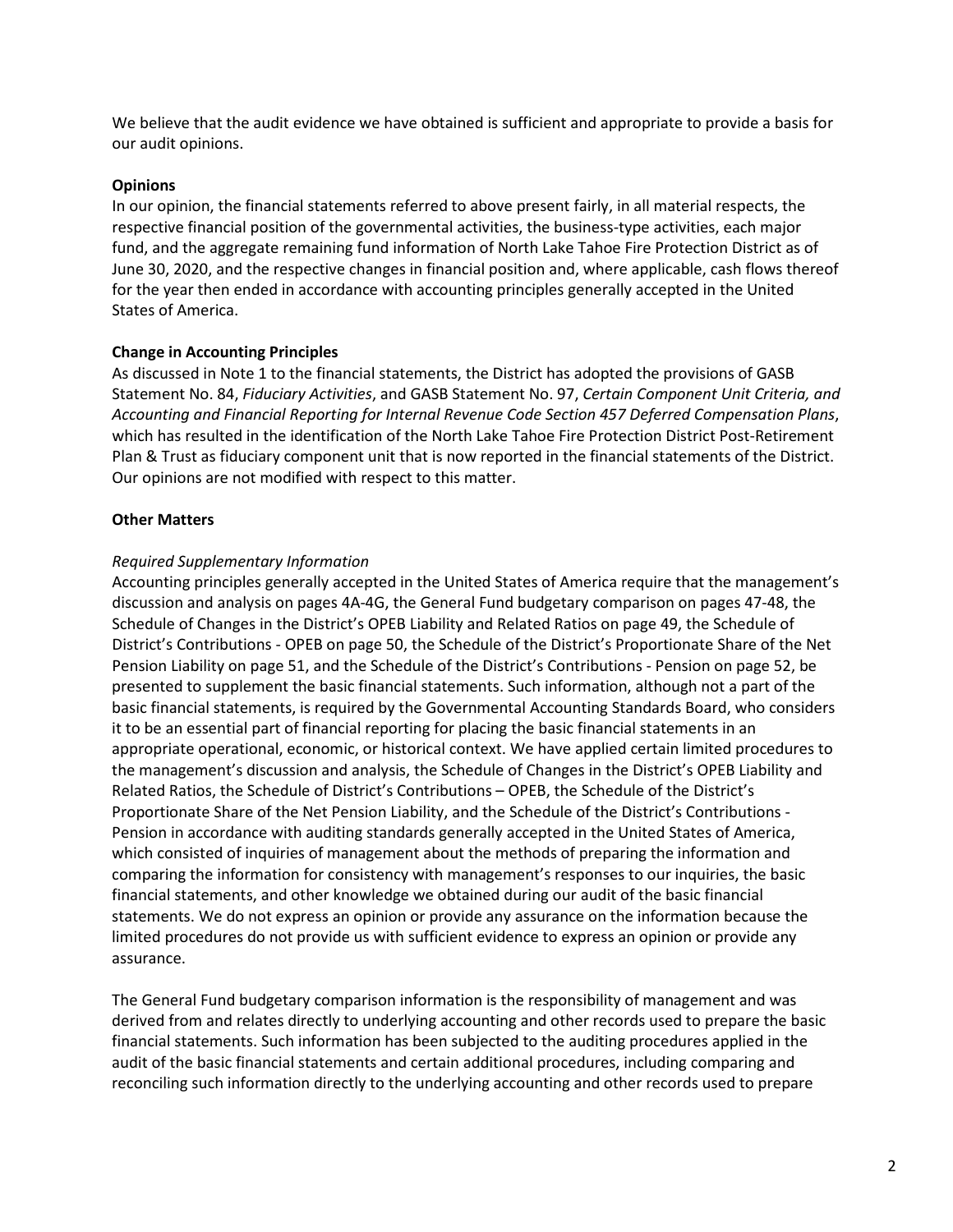the basic financial statements or to the basic financial statements themselves, and other additional procedures in accordance with auditing standards generally accepted in the United States of America. In our opinion, the General Fund budgetary comparison information is fairly stated, in all material respects, in relation to the basic financial statements as a whole.

#### *Other Information*

Our audit was conducted for the purpose of forming opinions on the financial statements that collectively comprise the District's basic financial statements. The individual fund budget and actual schedules are presented for purposes of additional analysis and are not a required part of the basic financial statements.

The individual fund budget and actual schedules are the responsibility of management and were derived from and relate directly to the underlying accounting and other records used to prepare the basic financial statements. Such information has been subjected to the auditing procedures applied in the audit of the basic financial statements and certain additional procedures, including comparing and reconciling such information directly to the underlying accounting and other records used to prepare the basic financial statements or to the basic financial statements themselves, and other additional procedures in accordance with auditing standards generally accepted in the United States of America. In our opinion, individual budget and actual schedules are fairly stated, in all material respects, in relation to the basic financial statements as a whole.

#### *Prior Year Partial Comparative Information*

The individual fund financial statements and schedules related to the 2019 financial statements are presented for purposes of additional analysis and were derived from and relate directly to the underlying accounting and other records used to prepare the 2019 financial statements. The information has been subjected to the auditing procedures applied in the audit of the 2019 basic financial statements and certain additional procedures, including comparing and reconciling such information directly to the underlying accounting and other records used to prepare those financial statements or to those financial statements themselves, and other additional procedures in accordance with auditing standards generally accepted in the United States of America. The statements and schedules referred to above are consistent in relation to the basic financial statements from which they have been derived.

#### **Other Reporting Required by** *Government Auditing Standards*

In accordance with *Government Auditing Standards*, we have also issued our report dated November 30, 2020, on our consideration of the District's internal control over financial reporting and on our tests of its compliance with certain provisions of laws, regulations, contracts, and grant agreements and other matters. The purpose of that report is solely to describe the scope of our testing of internal control over financial reporting and compliance and the results of that testing, and not to provide an opinion on the effectiveness of the District's internal control over financial reporting or on compliance. That report is an integral part of an audit performed in accordance with *Government Auditing Standards* in considering the District's internal control over financial reporting and compliance.

Gede Sailly LLP

Reno, Nevada November 30, 2020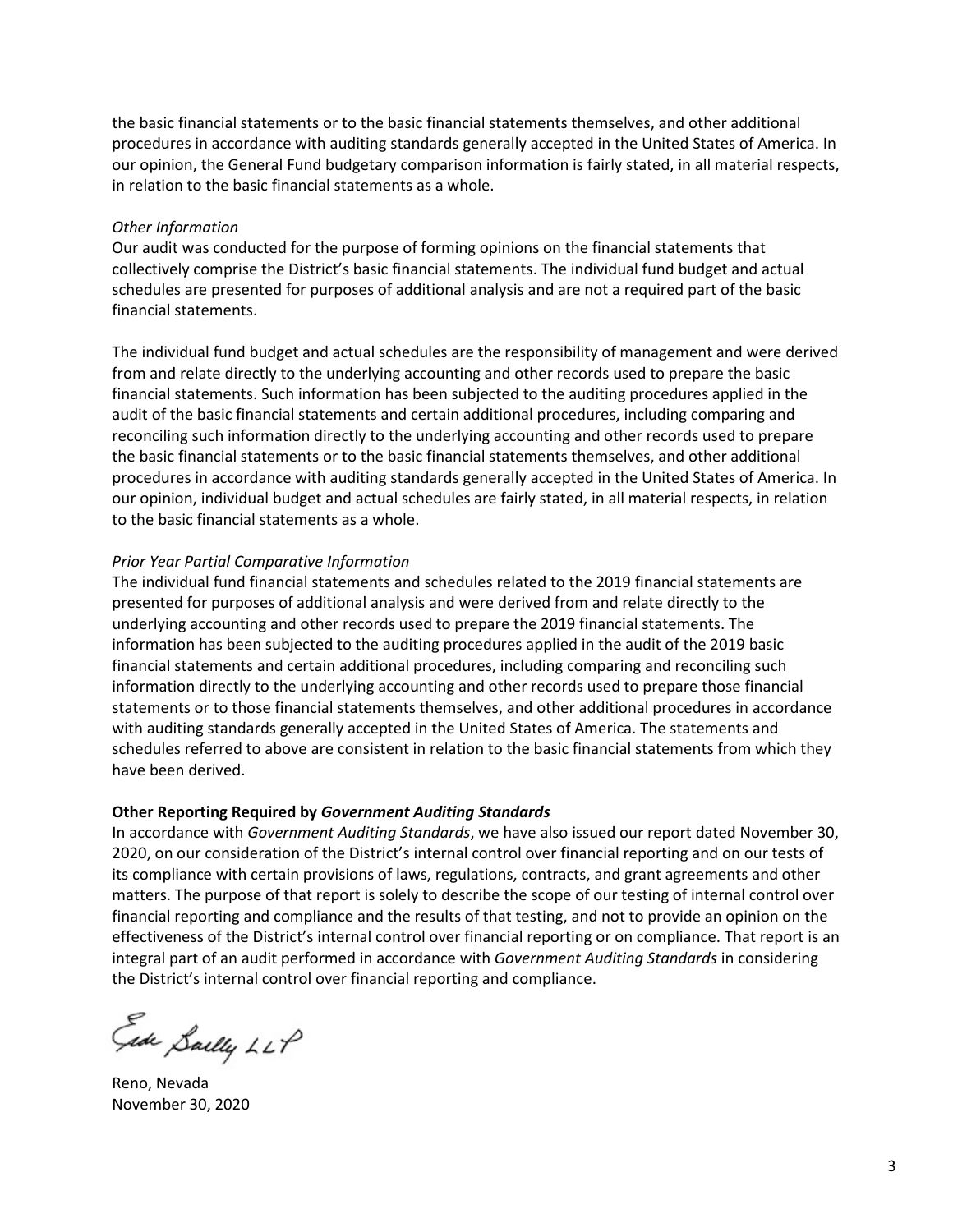## **MANAGEMENT'S DISCUSSION AND ANALYSIS**

As management of the North Lake Tahoe Fire Protection District's (the District) finances, we offer readers of the District's financial statements this narrative overview and analysis of the District's financial activities for the year ended June 30, 2020.

## FINANCIAL HIGHLIGHTS

- The liabilities and deferred inflows of resources of the District's governmental activities exceeded its assets and deferred outflows of resources at the close of the most recent fiscal year by \$11,622,192 resulting in a negative net position.
- The liabilities and deferred inflows of resources of the District's business-type activities exceeded its assets and deferred outflows of resources at the close of the most recent fiscal year by \$952,525, resulting in a negative net position.
- The assessed valuation of the District's property tax base increased by 2.96% over last year's assessed value. The District's consolidated tax revenues increased by 2.63% this fiscal year.
- The District Implemented GASB Statement No. 84 and 97 as of July 1, 2019. The implementation of these two standards required the inclusion of the North Lake Tahoe Fire Protection District Post-Retirement Plan & Trust as a fiduciary component unit of the District.
- The Washoe County Board of Commissioners approved a final settlement to pay tax refunds to Incline Village/Crystal Bay residential property owners in an estimated amount of \$56 million. The Districts' share is estimated to be \$8,600,000. The refund repayment schedule is described in some detail in Note 7

## OVERVIEW OF THE FINANCIAL STATEMENTS

This discussion and analysis is intended to serve as an introduction to the District's basic financial statements. The District's basic financial statements are comprised of three components: 1) government-wide financial statements, 2) fund financial statements, and 3) notes to the financial statements. This report also contains other supplementary information in addition to the basic financial statements themselves.

Government-wide financial statements. The government-wide financial statements are designed to provide readers with a broad overview of the District's finances, in a manner similar to private sector business. The Statement of Net Position presents information on all of the District's assets and liabilities and deferred inflows/outflows of resources (as applicable), with the difference reported as net position. Over time, increases or decreases in net position may serve as a useful indicator as whether the financial position of the District is improving or deteriorating.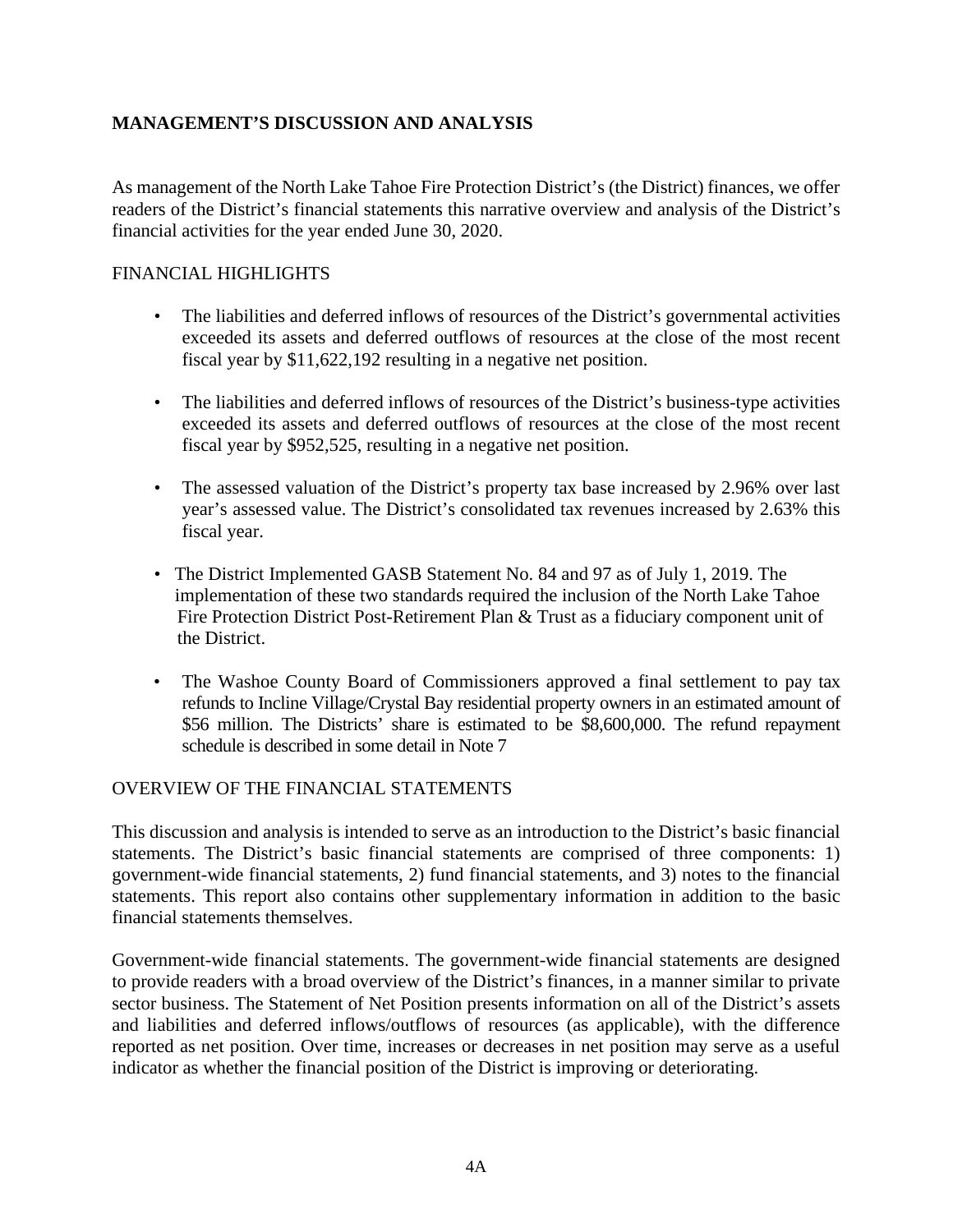The Statement of Activities presents information showing how the District's net position changed during the most recent fiscal year. All changes in net position are reported as soon as the underlying event giving rise to the change occurs, regardless of the timing of related cash flows. Thus, revenues and expenses are reported in this statement for some items that will only result in cash flows in future fiscal periods (uncollected taxes, earned but unused vacation leave and other compensated absences, other postemployment benefits and net pension related items).

Both of the government-wide financial statements show the public safety function of the District, which is principally supported by taxes and intergovernmental revenue (governmental activities). All governmental activities of the District are included in the public safety function and all business-type activities are included in Ambulance activities, a component of public safety (business-type activities), since the District is a single-purpose entity.

The government-wide financial statements can be found on pages 5 and 6 of the report.

*Fund financial statements.* A fund is a grouping of related accounts that is used to maintain control over resources that have been segregated for specific activities or objectives. The District, like other state and local governments, uses fund accounting to ensure and demonstrate compliance with finance-related legal requirements. The District has governmental funds, a proprietary fund, and a fiduciary fund.

*Governmental funds.* Governmental funds are used to account for essentially the same functions reported as governmental activities in the government-wide financial statements. However, unlike government-wide financial statements, governmental fund financial statements focus on near-term inflows and outflows of expendable resources, as well as on balances of expendable resources available at the end of the fiscal year. Such information may be useful in evaluating a government's near-term financing requirements.

Because the focus of government funds is narrower than that of the government-wide financial statements, it is useful to compare the information presented for governmental funds with similar information presented for governmental activities in the government-wide financial statements. By doing so, readers may better understand the long-term impact of the District's near-term financing decisions. Both the Governmental Funds Balance Sheet and the Governmental Funds Statement of Revenues, Expenditures, and Changes in Fund Balances provide a reconciliation to facilitate this comparison between governmental funds and governmental activities.

For the 2019-2020 fiscal year, the District maintained three individual governmental funds. Information is presented separately in the Governmental Funds Balance Sheet and in the Governmental Funds Statement of Revenues, Expenditures, and Changes in Fund Balances for the General Fund, Debt Service Fund and the Capital Projects Fund. The basic governmental fund financial statements can be found on pages 7-10 of this report.

*Proprietary Funds.* The District maintains one proprietary fund (also an Enterprise fund). Enterprise funds are used to report the same functions presented as business-type activities in the government-wide financial statements. The District uses an enterprise fund to account for its ambulance operations.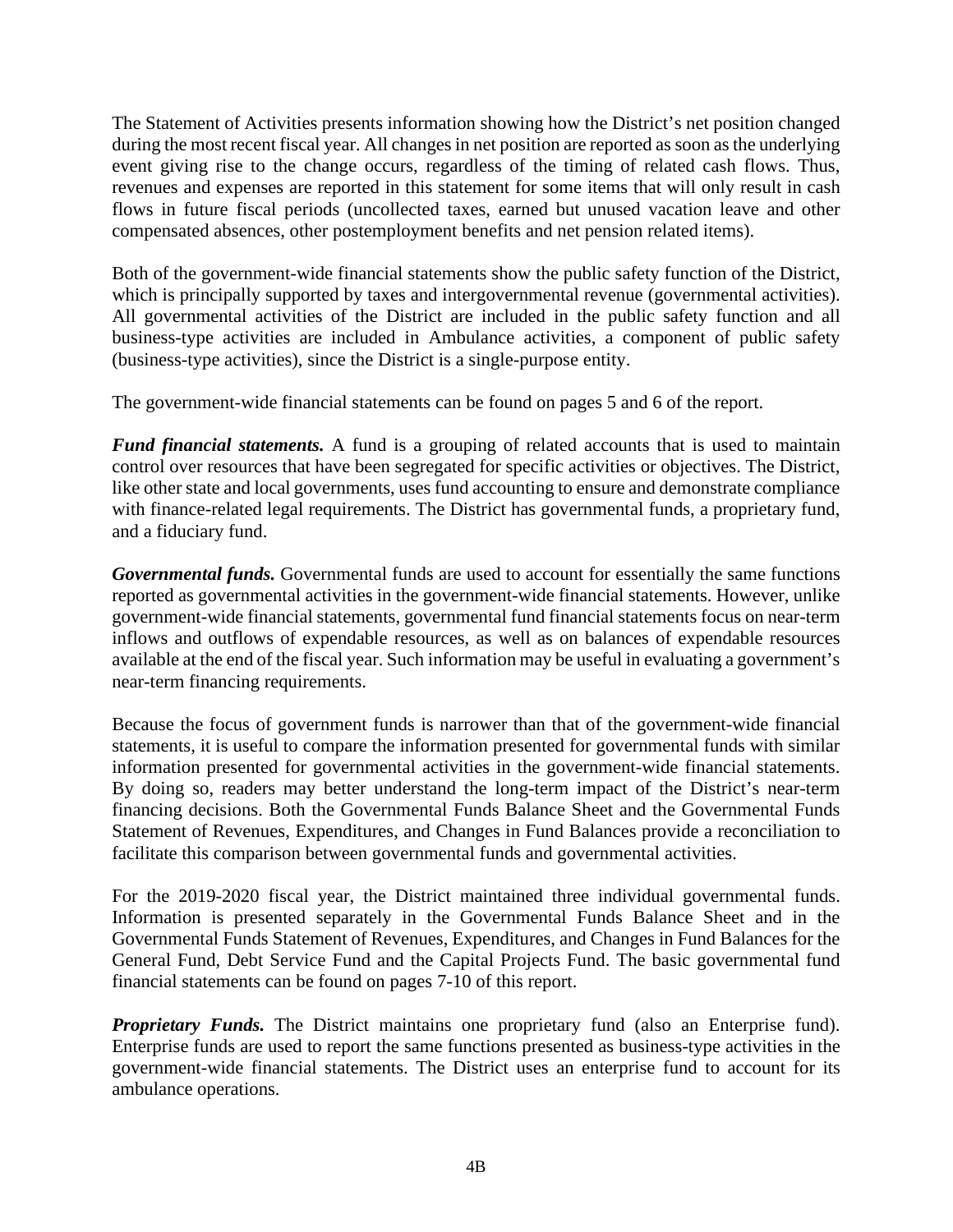Proprietary funds provide the same type of information as the government-wide financial statements, only in more detail. The proprietary fund financial statements provide information for the Ambulance Fund, which is considered to be a major fund of the District. The enterprise fund data is shown elsewhere in the report. The basic proprietary fund financial statements can be found on pages 11-13 of this report.

*Fiduciary Fund.* The fiduciary fund is used to account for resources held for the benefit of parties outside of the District. The fiduciary fund is not included in the government-wide financial statements because the resources of the fund are not available to support the District's own programs. The fiduciary fund maintained by the District is a fiduciary component unit. The North Lake Tahoe Fire Protection District Post-Retirement Plan is required to be included in the District's basic financial statements because the District has a financial burden to make contributions and the Plan is fiscally dependent on the District. The basic fiduciary fund financial statements can be found on pages 14-15 of this report.

The District adopts an annual budget for each of its funds, except the fiduciary fund. A budgetary comparison schedule has been provided for each fund to demonstrate compliance with the budget.

*Notes to the financial statements*. The notes provide additional information that is essential to a full understanding of the data provided in the government-wide and fund financial statements. The notes to the financial statements can be found on pages 16-46 of this report.

**Other information.** In addition to the basic financial statements and accompanying notes, this report also presents certain required supplementary information concerning budgetary comparison information, the District's progress in funding its obligation to provide postemployment benefits, and information on the District's share of the net pension liability for PERS along with the information for the District's contributions to PERS. Required supplementary information can be found on pages 47-52 of this report.

*Accounting Changes***.** The District adopted GASB Statement No. 84, *Fiduciary Activities*. This standard's objective is to improve guidance regarding the identification of fiduciary activities for accounting and financial reporting purposes. This Statement describes four fiduciary funds that should be reported in the basic financial statements: 1) pension (and other employee benefit) trust funds, 2) investment trust funds, 3) private-purpose trust funds, and 4) custodial funds.

The Districted also adopted GASB Statement No. 97 *Certain Component Unit Criteria, and Accounting and Financial Reporting for Internal Revenue Code Section 457 Deferred Compensation Plans*. This standard's primary objective was to address consistency and comparability for fiduciary component units without a governing board, mitigate costs with reporting of certain defined contribution plans and enhance relevance, consistency, and comparability of the accounting and financial reporting for IRS Section 457 deferred compensation plans. However, this Statement also clarified the definition of financial burden under GASB 84, as it relates to defined benefit OPEB plans.

The implementation of these two standards required the inclusion of the North Lake Tahoe Fire Protection District Post-Retirement Plan & Trust as a fiduciary component unit of the District.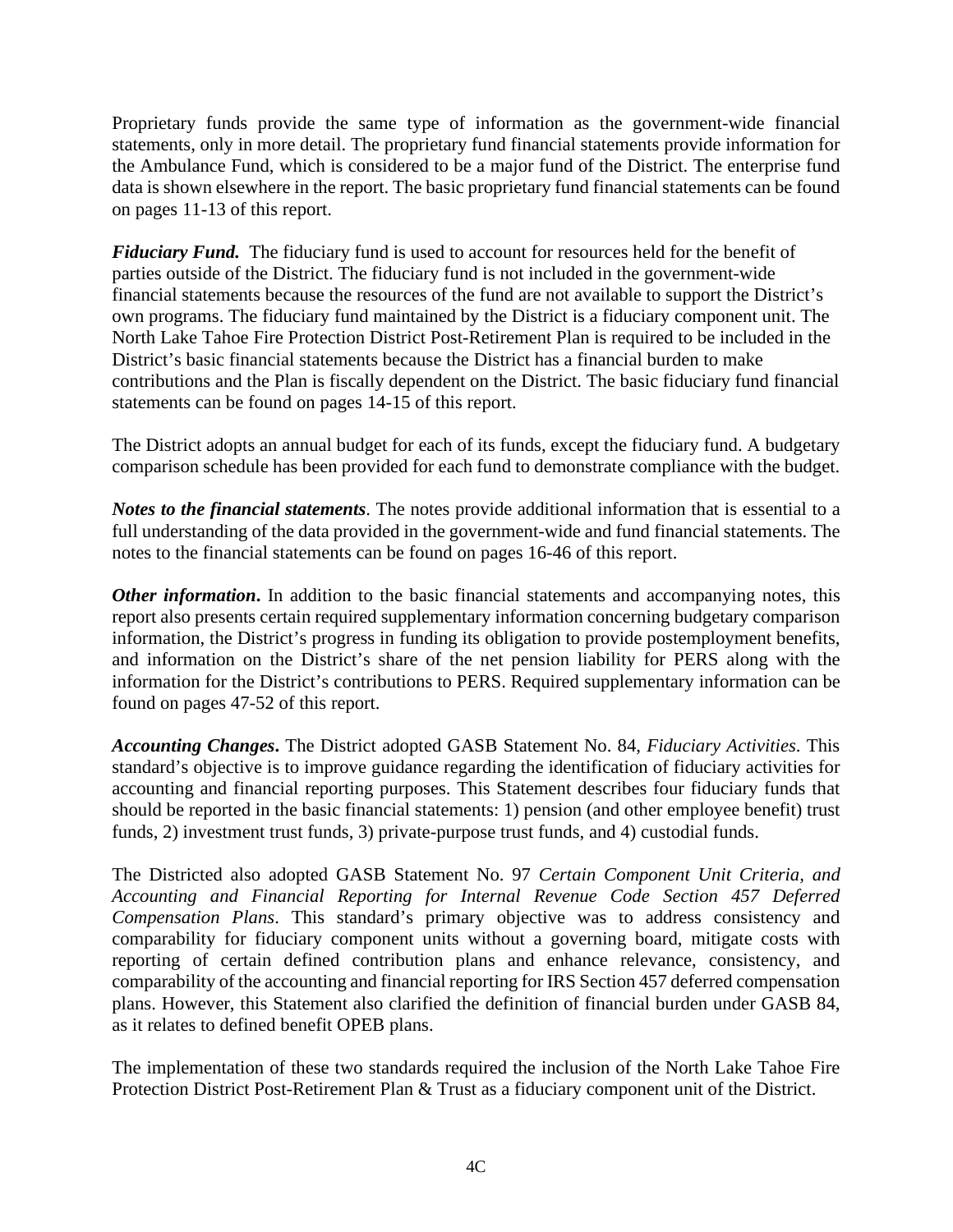## **GOVERNMENT-WIDE FINANCIAL ANALYSIS**

As noted earlier, net position may serve over time as a useful indicator of a government's financial position. Condensed versions of the Statement of Net Position at June 30, 2020 and 2019 are presented below.

|                           |                         |                 |                                 |               | Total          |                 |  |
|---------------------------|-------------------------|-----------------|---------------------------------|---------------|----------------|-----------------|--|
|                           | Governmental Activities |                 | <b>Business-Type Activities</b> |               |                |                 |  |
|                           | 2020                    | 2019            | 2020                            | 2019          | 2020           | 2019            |  |
|                           |                         |                 |                                 |               |                |                 |  |
| Current and other assets  | \$13,096,288            | \$12,884,834    | \$832,539                       | \$562,669     | 13,928,827     | \$13,447,503    |  |
| Capital assets            | 6,197,855               | 5,605,671       | 782,858                         | 981,451       | 6,980,713      | 6,587,122       |  |
| Total assets              | 19,294,143              | 18,490,505      | 1,615,397                       | 1,544,120     | 20,909,540     | 20,034,625      |  |
|                           |                         |                 |                                 |               |                |                 |  |
| Deferred outflows of      |                         |                 |                                 |               |                |                 |  |
| Resources                 | 3,656,417               | 4,114,592       | 416,802                         | 487,380       | 4,073,219      | 4,601,972       |  |
|                           |                         |                 |                                 |               |                |                 |  |
| Noncurrent liabilities    | 31,796,021              | 23,732,126      | 2,745,551                       | 2,706,252     | 34,541,572     | 26,438,378      |  |
| Other liabilities         | 785,490                 | 608.848         | 64.941                          | 73,126        | 850,431        | 681,974         |  |
| <b>Total liabilities</b>  | 32,581,511              | 24,340,974      | 2,810,492                       | 2,779,378     | 35,392,003     | 27,120,352      |  |
|                           |                         |                 |                                 |               |                |                 |  |
| Deferred inflows of       |                         |                 |                                 |               |                |                 |  |
| Resources                 | 1.991.241               | 1,771,412       | 174,232                         | 139,429       | 2,165,473      | 1,910,841       |  |
|                           |                         |                 |                                 |               |                |                 |  |
| Net assets:               |                         |                 |                                 |               |                |                 |  |
| Net investment in         |                         |                 |                                 |               |                |                 |  |
| capital assets            | 4,379,133               | 3,363,566       | 782.860                         | 981,451       | 5,161,993      | \$4,345,017     |  |
| Restricted for:           |                         |                 |                                 |               |                |                 |  |
| Capital projects          | 131,248                 |                 |                                 |               | 131,248        |                 |  |
| Debt service              | 505,522                 | 500,988         |                                 |               | 505,522        | 500,988         |  |
| Unrestricted              | (16, 638, 095)          | (7,371,843)     | (1,735,385)                     | (1,868,758)   | (18, 373, 480) | (9,240,601)     |  |
| <b>Total Net Position</b> | (\$11,622,192)          | $(\$3,507,289)$ | $(\$925,525)$                   | $(\$887,307)$ | (\$12,574,717  | $(\$4,394,596)$ |  |

**North Lake Tahoe Fire Protection District's Net Position**

The Statement of Net Position presents information on all of the District's assets, deferred outflows of resources, liabilities and deferred inflows of resources, with the difference reported as net position. Over time, increases or decreases in net position may serve as a useful indicator of whether the financial position of the District is improving or deteriorating. Although recognizing net pension liability related amounts indicates a deterioration of the District's financial position, the reader should be aware that the liability relating to PERS is currently paid by the District as a portion of employees' salaries throughout each year. The District will not be required to pay this entire amount at one time unless unforeseen circumstances arise. Total assets and deferred outflows of the District at June 30, 2020 were \$24,982,759 an increase of \$346,162 from fiscal year 2019, with capital assets, net of accumulated depreciation accounting for \$6,980,713 of the 2020 fiscal year total and \$6,587,122 of the 2019 fiscal year total. Deferred outflows of resources for 2020 are \$4,073,219 a decrease of \$528,753 from fiscal year 2019 of \$4,601,972. The decrease is directly related to the net pension and OPEB related amounts recognized in 2020.

Total liabilities at the end of fiscal year 2020 were \$35,392,003 and \$27,120,352 at the end of fiscal year 2019, an increase of \$8,271,651. This increase is due to the recognition of the liability to pay tax refunds to Incline Village/Crystal Bay residential property owners in an estimated amount of \$8,600,000. The settlement is further discussed in Note 7.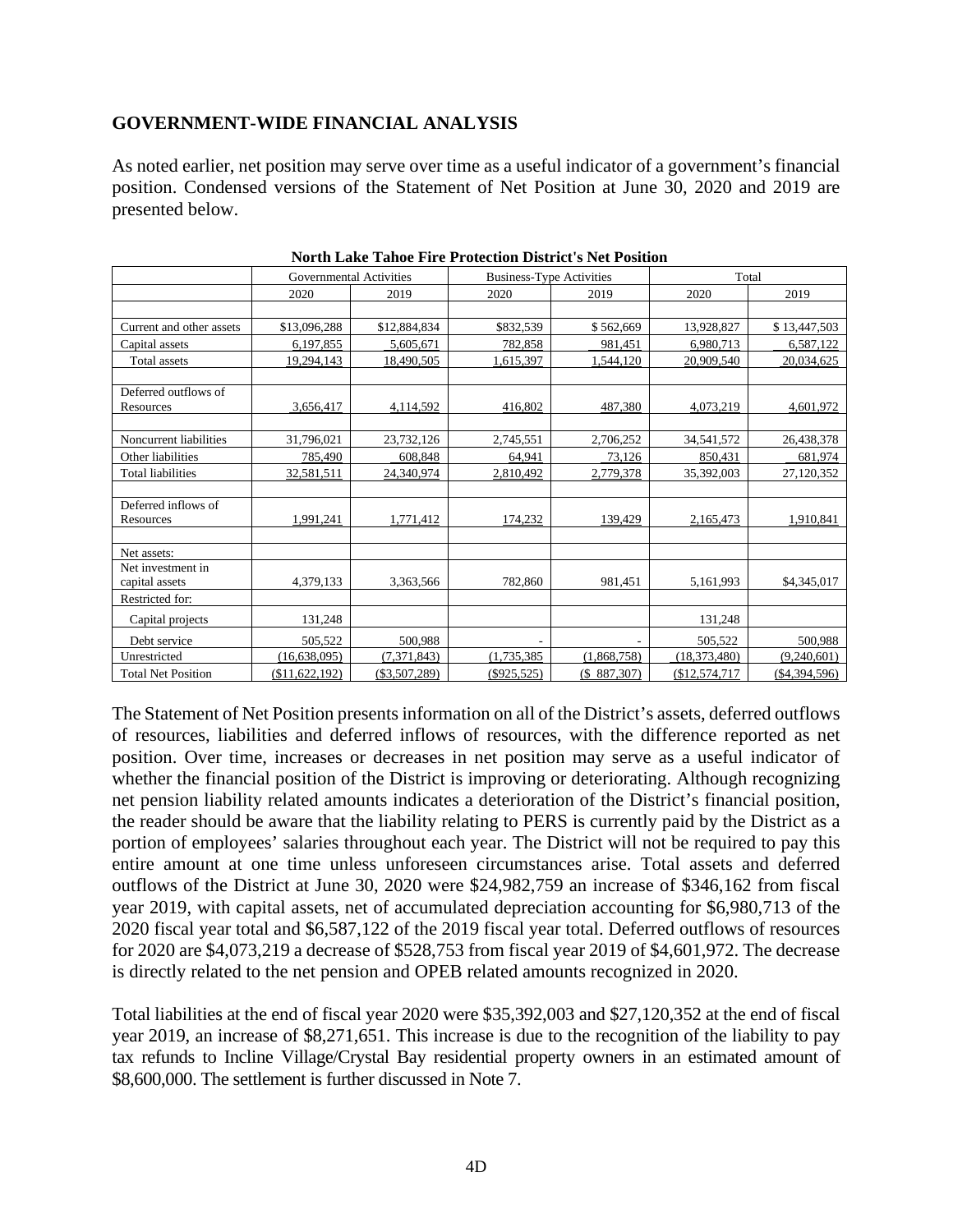|                                            | <b>Governmental Activities</b> |                 | <b>Business-Type Activities</b> |                          | Total        |                |
|--------------------------------------------|--------------------------------|-----------------|---------------------------------|--------------------------|--------------|----------------|
|                                            | 2020                           | 2019            | 2020                            | 2019                     | 2020         | 2019           |
| Revenues:                                  |                                |                 |                                 |                          |              |                |
| Program revenues:                          |                                |                 |                                 |                          |              |                |
| Charges for services                       | 1,732,604                      | 2,593,519       | 656,219                         | 737,464                  | 2,388,823    | \$3,330,983    |
| Operating grants,                          |                                |                 |                                 |                          |              |                |
| interest and contributions                 | 745,813                        | 448.693         | ٠                               |                          | 745,813      | 448.693        |
| Capital<br>grants/contributions            | 250,000                        |                 | ٠                               |                          | 250,000      |                |
| General revenues:                          |                                |                 |                                 |                          |              |                |
| Property taxes                             | 9,441,341                      | 9,100,431       | $\overline{\phantom{a}}$        | ٠                        | 9,441,341    | 9,100,431      |
| Consolidated taxes                         | 3,999,581                      | 3,897,059       | $\overline{\phantom{a}}$        | $\overline{\phantom{a}}$ | 3,999,581    | 3,897,059      |
| Other taxes                                | 676,097                        | 684,130         | $\blacksquare$                  | $\overline{\phantom{a}}$ | 676,097      | 684,130        |
| Unrestricted interest<br>income            | 154,049                        | 197,469         | 2,050                           | 1,095                    | 156,099      | 198,564        |
| Other                                      |                                | 40,000          | ÷.                              | $\overline{a}$           |              | 40,000         |
| Gain on sale of capital<br>assets          | 5,375                          |                 | 25,000                          |                          | 30,375       |                |
| <b>Total Revenues</b>                      | 17,004,860                     | 16,961,301      | 683.269                         | 738,559                  | 17.688.129   | 17.699.860     |
| Expenses:                                  |                                |                 |                                 |                          |              |                |
| Public Safety                              | 23,443,058                     | 14, 162, 303    | ÷.                              | ٠                        | 23,443,058   | 14,162,303     |
| Interest on long-term<br>debt              | 76,705                         | 78,814          |                                 |                          | 76,705       | 78,814         |
| Ambulance services                         |                                |                 | 2,348,487                       | 2,150,555                | 2,348,487    | 2,150,555      |
| Total expenses                             | 23,519,763                     | 14,241,117      | 2,348,487                       | 2,150,555                | 25,868,250   | 16,391,672     |
|                                            |                                |                 |                                 |                          |              |                |
| Change in net position<br>before transfers | (6,514,903)                    | 2,720,184       | (1,665,218)                     | (1,411,996)              | (8,180,121)  | 1,308,188      |
| <b>Transfers</b>                           | (1,600,000)                    | (1,600,000)     | 1,600,000                       | 1,600,000                |              |                |
| Change in net position                     | (8, 114, 903)                  | 1,120,184       | (65,218)                        | 188,004                  | (8,180,121)  | 1,303,188      |
| Net Position, Beginning<br>of Year         | (3,507,289)                    | (4,627,473)     | (887, 307)                      | (1,075,311)              | (4,394,596)  | (5,702,784)    |
| Net Position, End of Year                  | (\$11,622,192)                 | $(\$3,507,289)$ | $(\$952,525)$                   | (S 887, 307)             | \$12,574,717 | ( \$4,394,596) |

**North Lake Tahoe Fire Protection District's Change in Net Position**

The Statement of Activities presents information showing how the District's net position changed during the most recent fiscal year. All changes in net position are reported as soon as the underlying event giving rise to the change occurs, regardless of the timing of related cash flows.

As such, revenues and expenses are reported in this Statement for some items that will only result in cash flows in future periods (e.g., uncollected taxes, earned but unused vacation leave and net pension related amounts). Total revenues for the year ended June 30, 2020 were \$17,688,129 and consisted primarily of taxes and intergovernmental revenues. This represents a \$11,731 decrease over fiscal year 2019 total revenues of \$17,699,860. The decrease is mainly related to a decrease in fire reimbursement revenue. Total expenses for fiscal year 2020 were \$25,868,250 an increase of \$9,476,578 over fiscal year 2019 expenses of \$16,391,672. The increase again relates to the recognition of the refund obligation to the taxpayers of Incline Village/Crystal Bay in the amount of \$8 600,000 and an increase in PERS and OPEB expense.

# **FINANCIAL ANALYSIS OF THE DISTRICT'S FUNDS**

As noted earlier, the District uses fund accounting to ensure and demonstrate compliance with finance-related legal requirements.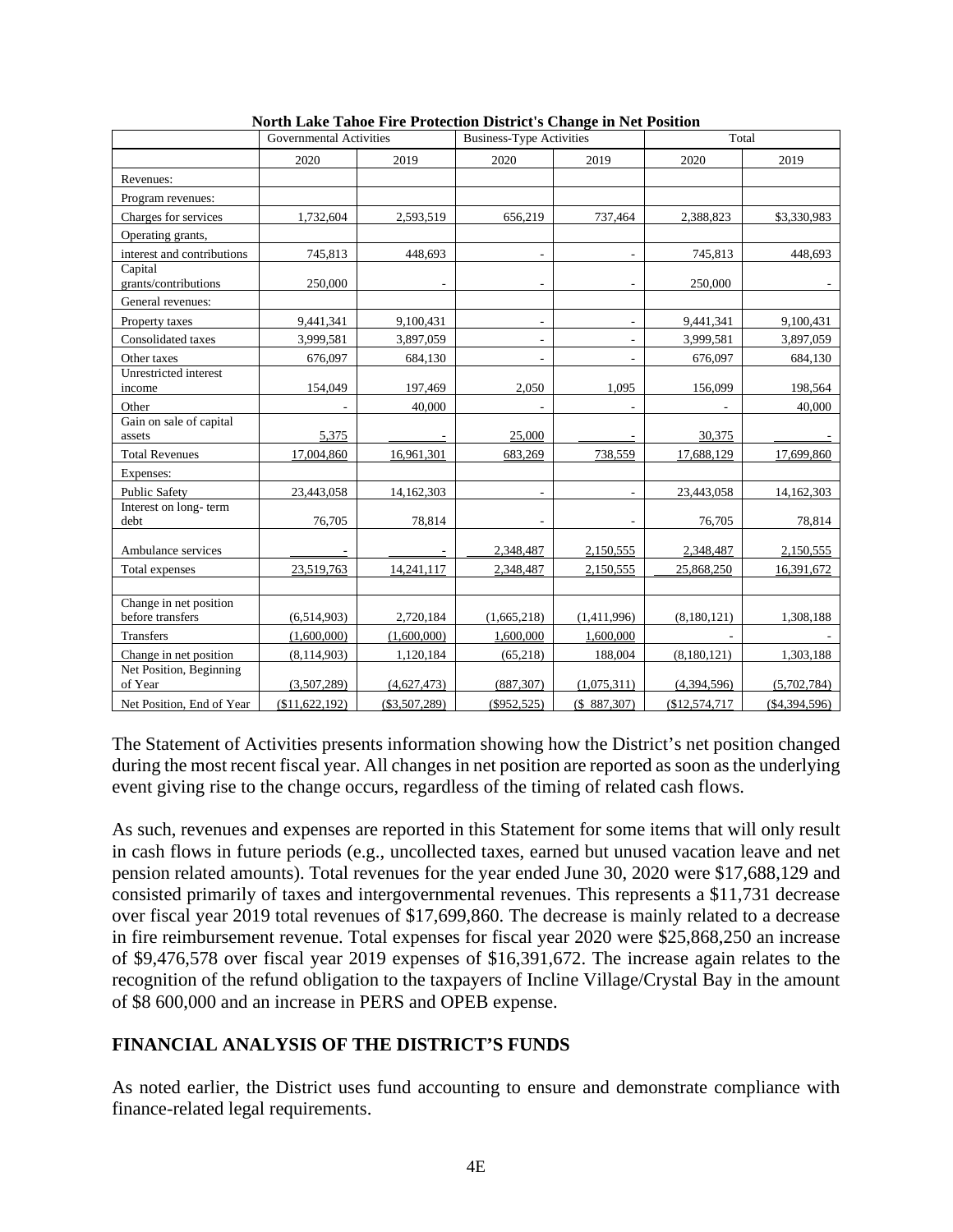**Governmental Funds**. The focus of the District's governmental funds is to provide information on near-term inflows, outflows, and balances of expendable resources. Such information is useful in assessing the District's financing requirements. In particular, unassigned fund balance may serve as a useful measure of a government's net resources available for spending at the end of the fiscal year or available for use in unexpected circumstances.

At of the close of the fiscal year 2020 the District's governmental funds reported combined ending fund balances of \$12,141,300 an increase of \$156,715 when compared to the close of fiscal year 2019. Of the \$12,141,300 combined ending fund balance, \$9,364,579 is unassigned.

The increase from the prior fiscal year in the District's combined governmental fund balances of \$156,715 as noted above is due to an increase in the General Fund ending fund balance of \$626,255; an increase in the Debt Service Fund ending fund balance of \$4,534 and a decrease in the Capital Projects Fund ending fund balance of \$474,074.

The \$626,255 increase in the General Fund is due to an increase in property and consolidated taxes and a decrease in transfers out to the Debt Service Fund. The increase in the Debt Service Fund of \$4,534 was transfers from the General Fund. The \$474,074 decrease in the Capital Projects Fund was due to the timing of finalizing the Medium Term financing, budgeted for this fiscal year. The General Fund is the chief operating fund of the District and at June 30, 2020, the fund balance was \$11,482,099. General Fund revenues were under budget by 0.045%. This variance is due to reduced fire suppression reimbursements as the 2019-2020 fire season was less intense than the previous year. Salaries, wages and benefits were under budget by \$1,304,913 again due to the less intense fire season. Service and supplies expenditures were under budget by \$3,484,046 partially due to the 2019-2020 fire season but mostly because the District budgeted to repay the taxpayers of Incline Village and Crystal Bay \$3,050,000 for property tax refunds and interest. The obligation was recorded in fiscal year 2020, but refunds will not be processed until the beginning of fiscal year 2021-2022.

**Proprietary Funds.** The accounting records for the Proprietary Funds are maintained on the accrual basis of accounting. Under this method, revenues are recognized at the time they are earned and expenses are recognized when the related liabilities are incurred. The measurement focus of these funds is economic resources, where the revenues derived from current operations are generally intended to provide those resources necessary to maintain continued delivery of such services in future periods.

The proprietary fund for the District is the Ambulance Fund, which accounts for the emergency medical services operations of the District. The net position for this fund decreased \$65,218 in the 2019-2020 fiscal year, due to a decrease in Ambulance transport revenue.

*Fiduciary Fund.* The fiduciary fund is used to account for resources held for the benefit of parties outside of the District. The fiduciary fund maintained by the District is a fiduciary component unit. The North Lake Tahoe Fire Protection District Post-Retirement Plan, which is required to be included in the District's basic financial statements because the District has a financial burden to make contributions and the Plan is fiscally dependent on the District. The activities of the Plan are reported in the Statement of Fiduciary Net Position and the Statement of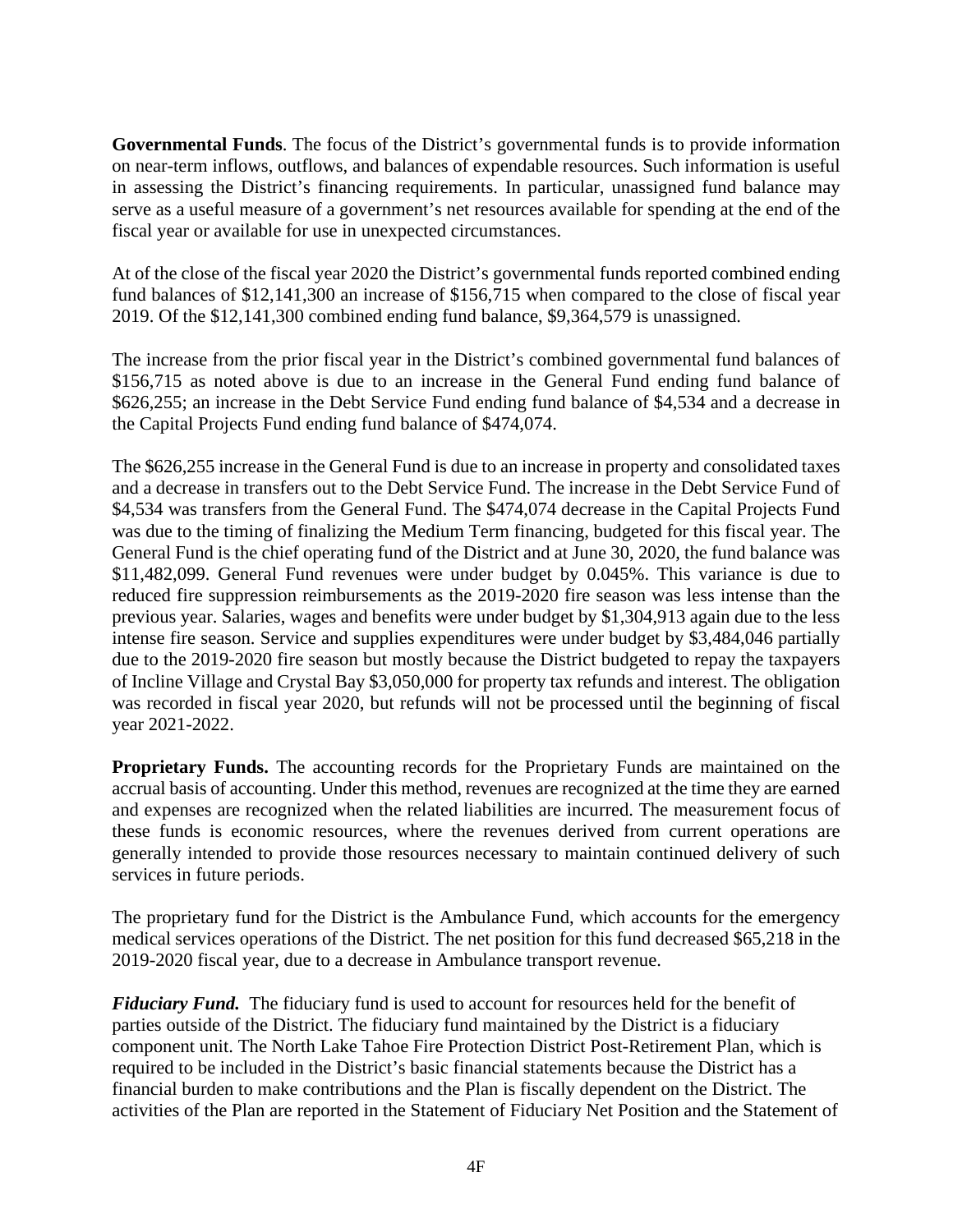Changes in Fiduciary Net Position. The net position of the fund at June 30, 2020 was \$1,035,670. These amounts are restricted for post-employment health benefits.

## **CAPITAL ASSETS AND DEBT ADMINISTRATION**

**Capital Assets**: The District's capital assets at June 30, 2020 were \$6,980,715 (net of accumulated depreciation). This investment in capital assets includes land, buildings, vehicles, and equipment. The increase in capital assets is related to the purchase of a Type I engine and two crew carriers. Detailed information regarding capital assets can be found in Note 4 to the financial statements.

**Long-term liabilities**: At the end of the fiscal year, the District had total outstanding long-term liabilities of \$34,530,391 The District's outstanding liabilities included accrued compensated absences for \$1,454,710, unfunded liability of Other Post-employment Benefits of \$6,299,007, a net pension liability of \$16,260,474, \$1,916,000 in general obligation bonds and medium term financing debt, and refund of Property taxes of \$8,600,000.Detailed information regarding longterm liabilities can be found in Note 5, Note 7 and Note 10.

## **ECONOMIC FACTORS AND NEXT YEAR'S BUDGET AND RATES**

- The District relies primarily on two types of tax revenues. The first of these is ad valorem or property taxes and is directly affected by the assessed property tax values in Incline Village and Crystal Bay, Nevada. Property tax revenues are projected to increase for 2020-2021 as property values increased by 5.86% for the coming fiscal year. The District's property tax rate is .6480 for fiscal year 2020-2021, which is a 3% increase over last year's tax rate, which the District had maintained for the past seven years. The increase is to help offset anticipated budget shortfalls due to the extreme measures taken to stop the spread of the Covd-19 virus.
- The second significant tax revenue for the District, the consolidated tax, consists primarily of sales taxes. For the year ended June 30, 2020, taxable sales in Washoe County increased by 4.8% over the previous fiscal year. The District continues to budget sales tax revenue conservatively. The District's 2020-2021 budget is based on actual sales tax revenue collected for 2018-2019.

## **REQUESTS FOR INFORMATION**

The financial report is designed to provide a general overview of the District's finances for all those with an interest in the District's finances. Questions concerning any of the information provided in this report or requests for additional information should be addressed to the Business Manager, 866 Oriole Way, Incline Village, Nevada 89451.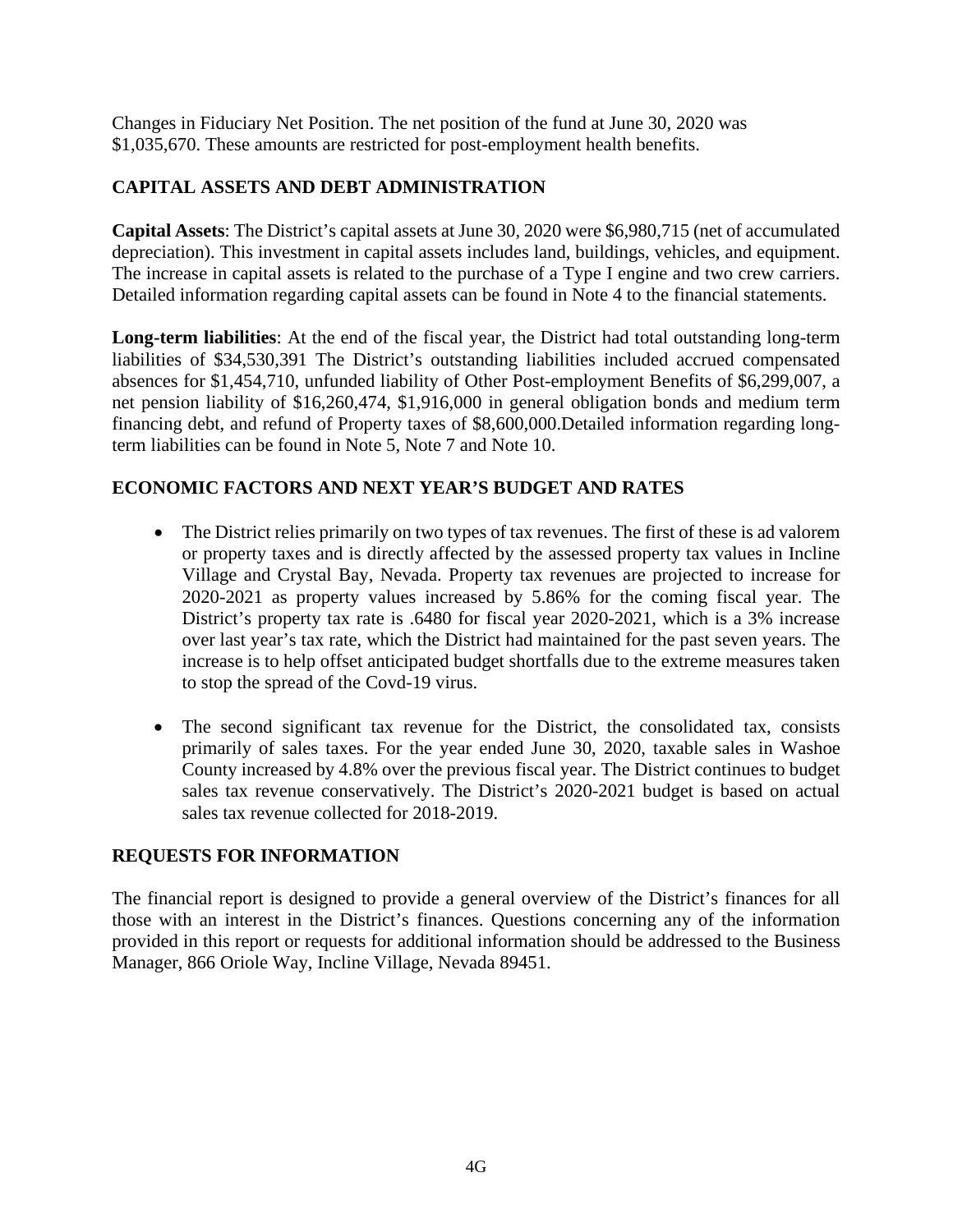## **NORTH LAKE TAHOE FIRE PROTECTION DISTRICT STATEMENT OF NET POSITION JUNE 30, 2020**

|                                             | Governmental<br><b>Activities</b> | <b>Business-Type</b><br><b>Activities</b> | <b>Total</b>         |
|---------------------------------------------|-----------------------------------|-------------------------------------------|----------------------|
| <b>ASSETS</b><br>Cash and investments       | \$<br>10,787,514                  | \$<br>548,146                             | \$<br>11,335,660     |
| Accounts receivable, net                    | 660,099                           | 238,194                                   | 898,293              |
| Property taxes receivable                   | 53,677                            |                                           | 53,677               |
| Due from other governments                  | 1,592,327                         |                                           | 1,592,327            |
| Prepaid expense                             | 2,671                             | 46,197                                    | 48,868               |
| Capital assets:                             |                                   |                                           |                      |
| Capital assets, not being depreciated       | 1,138,035                         | 30,588                                    | 1,168,623            |
| Capital assets, being depreciated           | 5,059,820                         | 752,272                                   | 5,812,092            |
| <b>Total Assets</b>                         | 19,294,143                        | 1,615,397                                 | 20,909,540           |
| DEFERRED OUTFLOWS OF RESOURCES              |                                   |                                           |                      |
| Net pension - related amounts               | 2,982,967                         | 416,802                                   | 3,399,769            |
| <b>OPEB</b> - related amounts               | 576,172                           |                                           | 576,172              |
| Deferred charge on refunding                | 97,278                            |                                           | 97,278               |
| <b>Total Deferred Outflows of Resources</b> | 3,656,417                         | 416,802                                   | 4,073,219            |
| <b>LIABILITIES</b>                          |                                   |                                           |                      |
| Accounts payable                            | 162,679                           | 2,835                                     | 165,514              |
| Accrued liabilities                         | 618,934                           | 73,287                                    | 692,221              |
| Accrued interest                            | 3,877                             |                                           | 3,877                |
| Noncurrent liabilities:                     |                                   |                                           |                      |
| Due within one year                         | 902,480                           | 64,941                                    | 967,421              |
| Due in more than one year                   | 10,938,651                        | 64,638                                    | 11,003,289           |
| Net pension liability                       | 13,655,883                        | 2,604,791                                 | 16,260,674           |
| Other postemployment benefits               | 6,299,007                         |                                           | 6,299,007            |
| <b>Total Liabilities</b>                    | 32,581,511                        | 2,810,492                                 | 35,392,003           |
| DEFERRED INFLOWS OF RESOURCES               |                                   |                                           |                      |
| <b>OPEB</b> - related amounts               | 744,303                           |                                           | 744,303              |
| Net pension - related amounts               | 1,246,938                         | 174,232                                   | 1,421,170            |
| <b>Total Deferred Inflows of Resources</b>  | 1,991,241                         | 174,232                                   | 2,165,473            |
| <b>NET POSITION</b>                         |                                   |                                           |                      |
| Net investment in capital assets            | 4,379,133                         | 782,860                                   | 5,161,993            |
| Restricted for debt service                 | 505,522                           |                                           | 505,522              |
| Restricted for capital projects             | 131,248                           |                                           | 131,248              |
| Unrestricted                                | (16, 638, 095)                    | (1,735,385)                               | (18, 373, 480)       |
| <b>Total Net Position</b>                   | \$<br>(11,622,192)                | $\$$<br>(952, 525)                        | \$<br>(12, 574, 717) |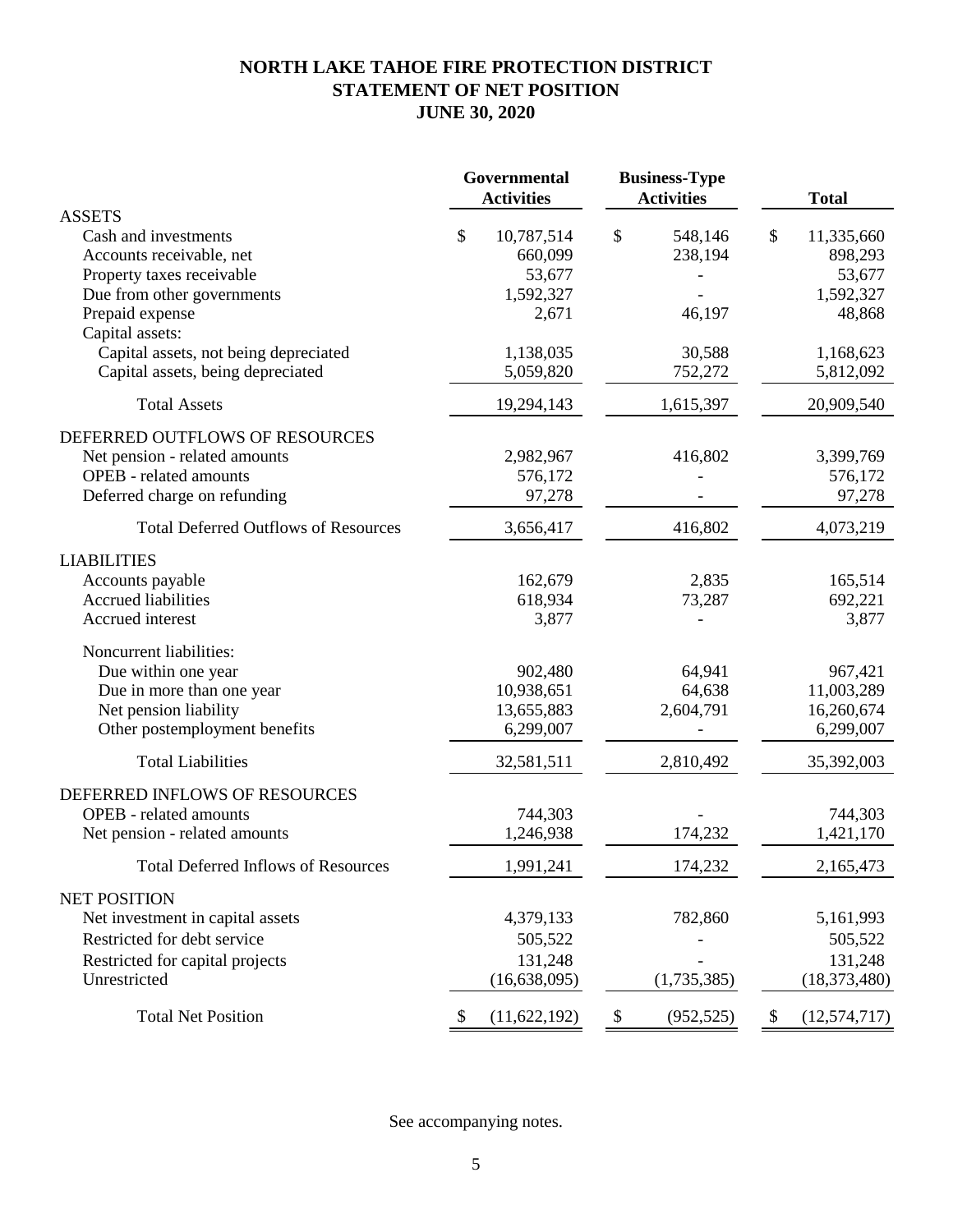# **NORTH LAKE TAHOE FIRE PROTECTION DISTRICT STATEMENT OF ACTIVITIES FOR THE YEAR ENDED JUNE 30, 2020**

|                                                              |                 |                                                                                                                                                                            |               |                                       | <b>PROGRAM REVENUES</b>     |                                                                       |         |  |
|--------------------------------------------------------------|-----------------|----------------------------------------------------------------------------------------------------------------------------------------------------------------------------|---------------|---------------------------------------|-----------------------------|-----------------------------------------------------------------------|---------|--|
|                                                              | <b>Expenses</b> |                                                                                                                                                                            |               | <b>Charges for</b><br><b>Services</b> | and<br><b>Contributions</b> | <b>Operating Grants Capital Grants</b><br>and<br><b>Contributions</b> |         |  |
| <b>FUNCTIONS/PROGRAMS</b><br><b>Governmental Activities:</b> |                 |                                                                                                                                                                            |               |                                       |                             |                                                                       |         |  |
| Public safety<br>Debt service                                | \$              | 23,443,058                                                                                                                                                                 | \$            | 1,732,604                             | \$<br>745,813               | \$                                                                    | 250,000 |  |
| Interest on long-term debt                                   |                 | 76,705                                                                                                                                                                     |               |                                       |                             |                                                                       |         |  |
| <b>Total Governmental Activities</b>                         |                 | 23,519,763                                                                                                                                                                 |               | 1,732,604                             | 745,813                     |                                                                       | 250,000 |  |
| <b>Business-Type Activities:</b><br>Ambulance                |                 | 2,348,487                                                                                                                                                                  |               | 656,219                               |                             |                                                                       |         |  |
| Total                                                        |                 | 25,868,250                                                                                                                                                                 | $\mathcal{S}$ | 2,388,823                             | \$<br>745,813               | \$                                                                    | 250,000 |  |
|                                                              |                 | <b>General Revenues:</b><br>Ad valorem taxes<br>Consolidated tax<br><b>SCCR</b> taxes-AB104<br>Unrestricted interest income<br>Gain on sale of capital assets<br>Transfers |               |                                       |                             |                                                                       |         |  |

Total General Revenues and Transfers

Change in Net Position

NET POSITION, BEGINNING OF YEAR

NET POSITION, END OF YEAR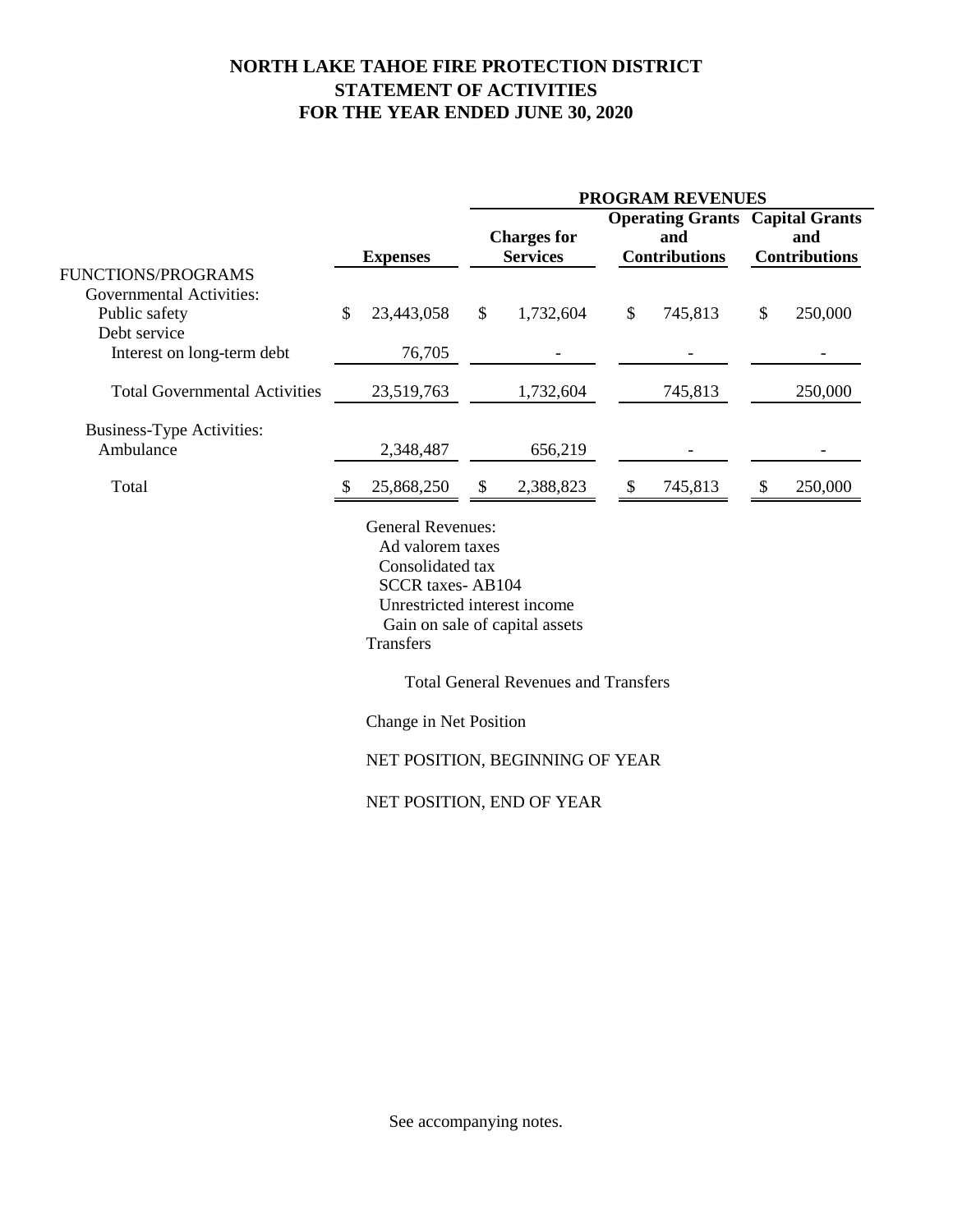#### **NET (EXPENSE) REVENUE AND CHANGES IN NET POSITION**

| <b>Business-Type</b><br>Governmental<br><b>Activities</b><br><b>Activities</b> |    |                              |    | <b>Total</b>                                           |
|--------------------------------------------------------------------------------|----|------------------------------|----|--------------------------------------------------------|
| \$<br>(20,714,641)                                                             | \$ |                              | \$ | (20,714,641)                                           |
| (76, 705)                                                                      |    |                              |    | (76, 705)                                              |
| (20,791,346)                                                                   |    |                              |    | (20, 791, 346)                                         |
|                                                                                |    | (1,692,268)                  |    | (1,692,268)                                            |
| (20,791,346)                                                                   |    | (1,692,268)                  |    | (22, 483, 614)                                         |
| 9,441,341<br>3,999,581<br>676,097<br>154,049<br>5,375<br>(1,600,000)           |    | 2,050<br>25,000<br>1,600,000 |    | 9,441,341<br>3,999,581<br>676,097<br>156,099<br>30,375 |
| 12,676,443                                                                     |    | 1,627,050                    |    | 14,303,493                                             |
| (8,114,903)                                                                    |    | (65,218)                     |    | (8,180,121)                                            |
| (3,507,289)                                                                    |    | (887, 307)                   |    | (4,394,596)                                            |
| \$<br>(11,622,192)                                                             | \$ | (952, 525)                   | \$ | (12, 574, 717)                                         |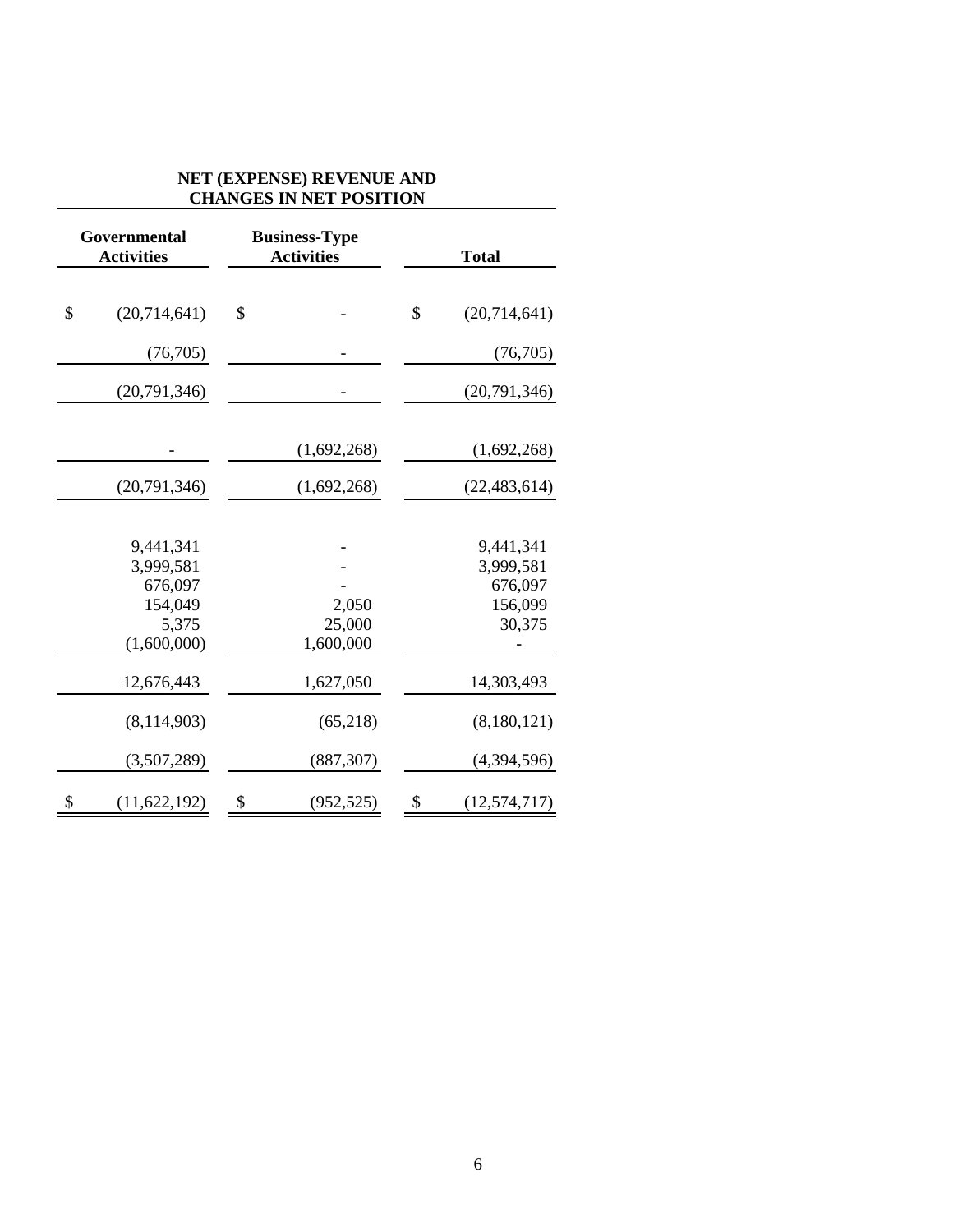# **NORTH LAKE TAHOE FIRE PROTECTION DISTRICT GOVERNMENTAL FUNDS BALANCE SHEET JUNE 30, 2020**

|                                                                                           |                                                                                                                                                                                                                          |     | <b>General</b><br>Fund                                |               | <b>Debt</b><br><b>Service</b><br>Fund | Capital<br>Projects<br>Fund |              | <b>Total</b><br>Governmental<br><b>Funds</b>          |
|-------------------------------------------------------------------------------------------|--------------------------------------------------------------------------------------------------------------------------------------------------------------------------------------------------------------------------|-----|-------------------------------------------------------|---------------|---------------------------------------|-----------------------------|--------------|-------------------------------------------------------|
| <b>ASSETS</b><br>Cash and investments<br>Accounts receivable<br>Prepaid expense           | Property taxes receivable<br>Due from other governments                                                                                                                                                                  | \$  | 10,128,313<br>660,099<br>53,677<br>1,592,327<br>2,671 | \$            | 505,522                               | \$<br>153,679               | \$           | 10,787,514<br>660,099<br>53,677<br>1,592,327<br>2,671 |
|                                                                                           | <b>Total Assets</b>                                                                                                                                                                                                      | \$. | 12,437,087                                            | \$            | 505,522                               | \$<br>153,679               | \$           | 13,096,288                                            |
| <b>LIABILITIES</b><br>Accounts payable<br><b>Accrued liabilities</b>                      |                                                                                                                                                                                                                          | \$  | 162,679<br>618,934                                    | $\mathcal{S}$ | $\overline{a}$                        | \$                          | \$           | 162,679<br>618,934                                    |
|                                                                                           | <b>Total Liabilities</b>                                                                                                                                                                                                 |     | 781,613                                               |               |                                       |                             |              | 781,613                                               |
|                                                                                           | DEFERRED INFLOWS OF RESOURCES<br>Unavailable revenue - delinquent property taxes<br>Unavailable revenue - miscellaneous<br>Unavailable revenue - mutual aid reimbursements<br><b>Total Deferred Inflows of Resources</b> |     | 53,677<br>3,713<br>115,985<br>173,375                 |               |                                       |                             |              | 53,677<br>3,713<br>115,985<br>173,375                 |
| <b>FUND BALANCES</b><br>Nonspendable<br>Restricted<br>Committed<br>Assigned<br>Unassigned |                                                                                                                                                                                                                          |     | 2,671<br>2,114,849<br>9,364,579                       |               | 505,522                               | 131,248<br>22,431           |              | 2,671<br>636,770<br>22,431<br>2,114,849<br>9,364,579  |
|                                                                                           | <b>Total Fund Balances</b>                                                                                                                                                                                               |     | 11,482,099                                            |               | 505,522                               | 153,679                     |              | 12,141,300                                            |
|                                                                                           | Total Liabilities, Deferred Inflows<br>of Resources, and Fund Balances                                                                                                                                                   | \$  | 12,437,087                                            | \$            | 505,522                               | \$<br>153,679               | $\mathbb{S}$ | 13,096,288                                            |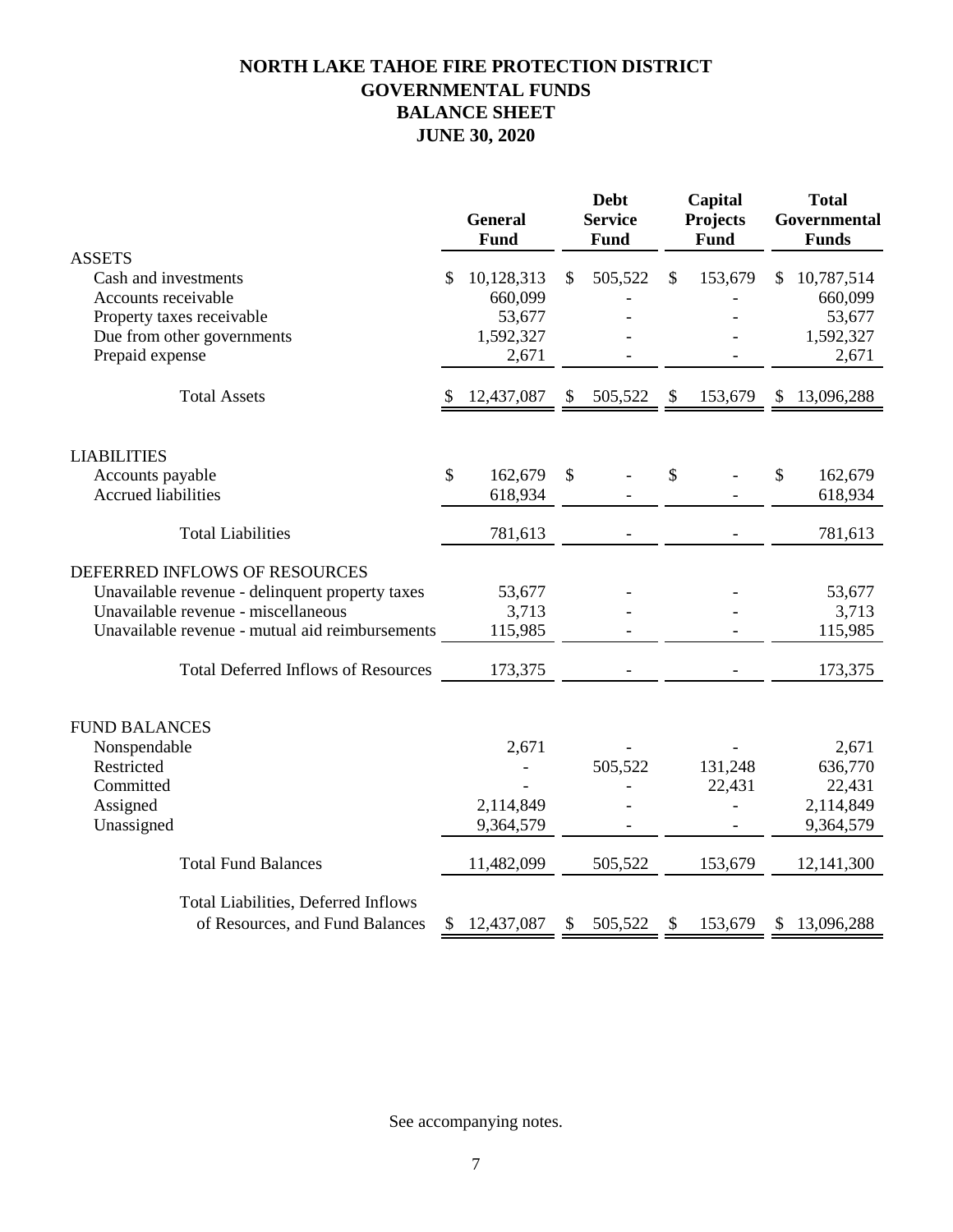# **NORTH LAKE TAHOE FIRE PROTECTION DISTRICT RECONCILIATION OF THE BALANCE SHEET TO THE TO THE STATEMENT OF NET POSITION - GOVERNMENTAL FUNDS JUNE 30, 2020**

| <b>Fund Balances - Governmental Funds</b>                              |                  | \$<br>12, 141, 300 |
|------------------------------------------------------------------------|------------------|--------------------|
| Amounts reported for governmental activities in the statement          |                  |                    |
| of net position are different because:                                 |                  |                    |
| Capital assets used in governmental activities are not                 |                  |                    |
| financial resources and, therefore, are not reported                   |                  |                    |
| in the governmental funds.                                             |                  |                    |
| Governmental capital assets                                            | \$<br>19,872,179 |                    |
| Less: Accumulated depreciation                                         | (13,674,324)     |                    |
|                                                                        |                  | 6,197,855          |
| Deferred outflows of resources is the consumption of net               |                  |                    |
| position that applies to a future period and so is not                 |                  |                    |
| recognized as an outflow of resources until then.                      |                  |                    |
| Deferred outflow on funding escrow                                     |                  | 97,278             |
| Long-term liabilities, are not due and payable in the                  |                  |                    |
| current period and, therefore, are not reported in                     |                  |                    |
| the governmental funds.                                                |                  |                    |
| Medium term financing payable                                          | (430,000)        |                    |
| Bonds payable                                                          | (1,486,000)      |                    |
| Accrued interest                                                       | (3,877)          |                    |
| Net pension liability                                                  | (13,655,883)     |                    |
| Compensated absences                                                   | (1,325,131)      |                    |
| Other postemployment benefits obligation                               | (6,299,007)      |                    |
| Property tax refund                                                    | (8,600,000)      |                    |
|                                                                        |                  | (31,799,898)       |
| Deferred outflows and inflows of resources related to pensions         |                  |                    |
| and other post-employment benefits are applicable to future            |                  |                    |
| periods and, therefore, are not reported in the funds.                 |                  |                    |
| Deferred outflows of resources related to OPEB                         | 576,172          |                    |
| Deferred inflows of resources related to OPEB                          | (744, 303)       |                    |
| Deferred outflows of resources related to pensions                     | 2,982,967        |                    |
| Deferred inflows of resources related to pensions                      | (1,246,938)      |                    |
|                                                                        |                  | 1,567,898          |
| Deferred inflows of resources represent an acquisition of net position |                  |                    |
| that applies to a future period and will not be recognized as          |                  |                    |
| an inflow of resources until that time by governmental funds.          |                  |                    |
| Deferred inflows related to property taxes and reimbursements          |                  | 173,375            |
| Net Position - Governmental Activities                                 |                  | (11,622,192)       |
|                                                                        |                  |                    |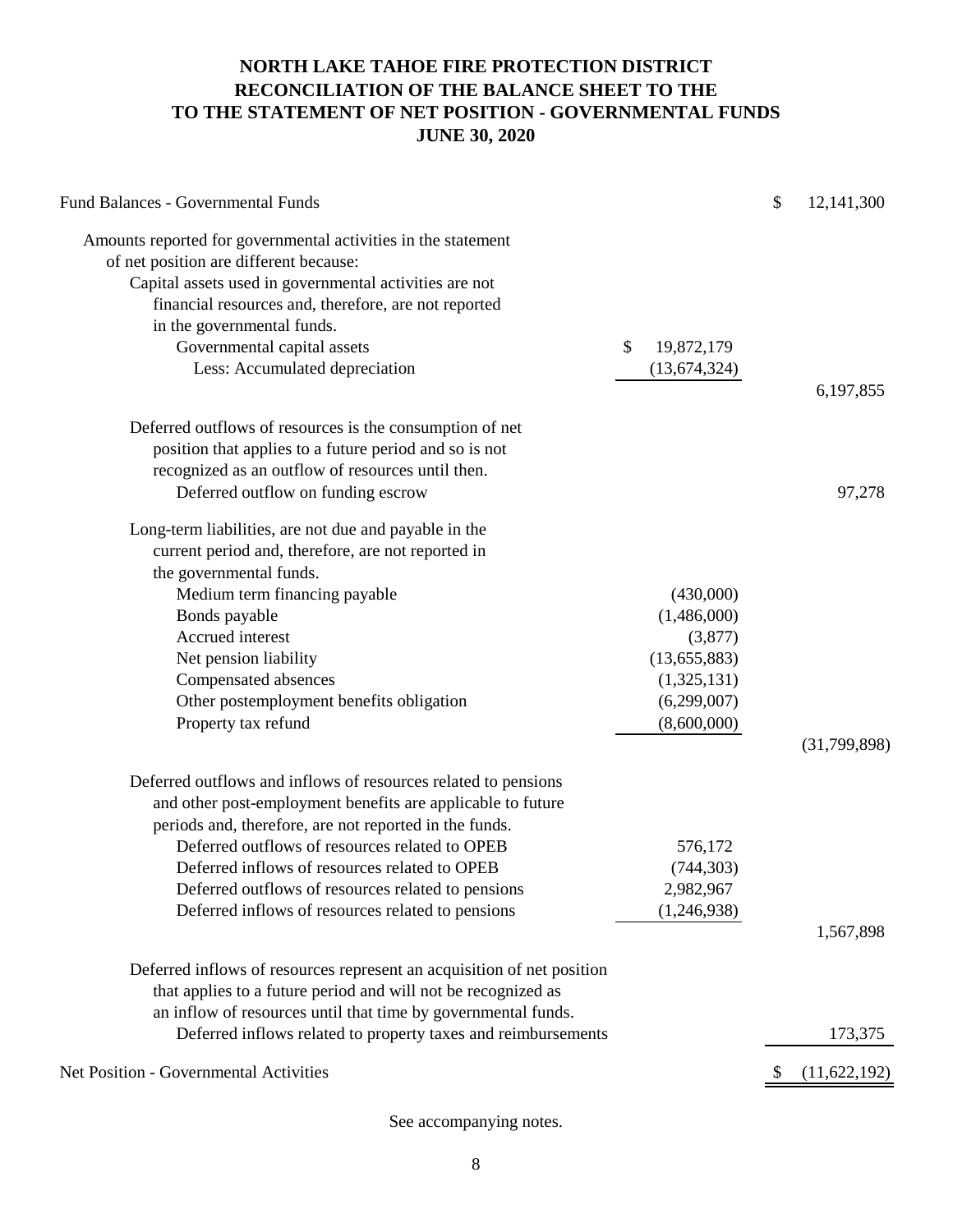# **NORTH LAKE TAHOE FIRE PROTECTION DISTRICT STATEMENT OF REVENUES, EXPENDITURES AND FOR THE YEAR ENDED JUNE 30, 2020 CHANGES IN FUND BALANCES - GOVERNMENTAL FUNDS**

|                                                              | <b>General</b><br><b>Fund</b> |               | <b>Debt</b><br><b>Service</b><br>Fund | Capital<br>Projects<br><b>Fund</b> | <b>Total</b><br>Governmental<br><b>Funds</b> |
|--------------------------------------------------------------|-------------------------------|---------------|---------------------------------------|------------------------------------|----------------------------------------------|
| <b>REVENUES</b>                                              |                               |               |                                       |                                    |                                              |
| Taxes                                                        | \$<br>9,427,768               | $\mathcal{S}$ |                                       | \$                                 | \$<br>9,427,768                              |
| Intergovernmental                                            | 5,421,491                     |               |                                       |                                    | 5,421,491                                    |
| Miscellaneous                                                | 2,023,030                     |               |                                       | 250,000                            | 2,273,030                                    |
| <b>Total Revenues</b>                                        | 16,872,289                    |               |                                       | 250,000                            | 17,122,289                                   |
| <b>EXPENDITURES</b>                                          |                               |               |                                       |                                    |                                              |
| Current:                                                     |                               |               |                                       |                                    |                                              |
| Public safety                                                | 13,648,201                    |               |                                       |                                    | 13,648,201                                   |
| Capital outlay                                               |                               |               |                                       | 1,221,759                          | 1,221,759                                    |
| Debt service:                                                |                               |               |                                       |                                    |                                              |
| Principal                                                    |                               |               | 445,000                               |                                    | 445,000                                      |
| Interest                                                     |                               |               | 55,989                                |                                    | 55,989                                       |
| <b>Total Expenditures</b>                                    | 13,648,201                    |               | 500,989                               | 1,221,759                          | 15,370,949                                   |
|                                                              |                               |               |                                       |                                    |                                              |
| Excess (Deficiency) of Revenues<br>over (under) Expenditures | 3,224,088                     |               | (500, 989)                            | (971, 759)                         | 1,751,340                                    |
|                                                              |                               |               |                                       |                                    |                                              |
| OTHER FINANCING SOURCES (USES)                               |                               |               |                                       |                                    |                                              |
| Sale of assets                                               |                               |               |                                       | 5,375                              | 5,375                                        |
| Transfers:                                                   |                               |               |                                       |                                    |                                              |
| Transfers in                                                 |                               |               | 505,523                               | 492,310                            | 997,833                                      |
| Transfers out                                                | (2,597,833)                   |               |                                       |                                    | (2,597,833)                                  |
| <b>Total Other Financing Sources (Uses)</b>                  | (2,597,833)                   |               | 505,523                               | 497,685                            | (1,594,625)                                  |
| Net Change in Fund Balances                                  | 626,255                       |               | 4,534                                 | (474, 074)                         | 156,715                                      |
| FUND BALANCES, BEGINNING OF YEAR                             | 10,855,844                    |               | 500,988                               | 627,753                            | 11,984,585                                   |
| FUND BALANCES, END OF YEAR                                   | \$<br>11,482,099              | \$            | 505,522                               | \$<br>153,679                      | \$<br>12,141,300                             |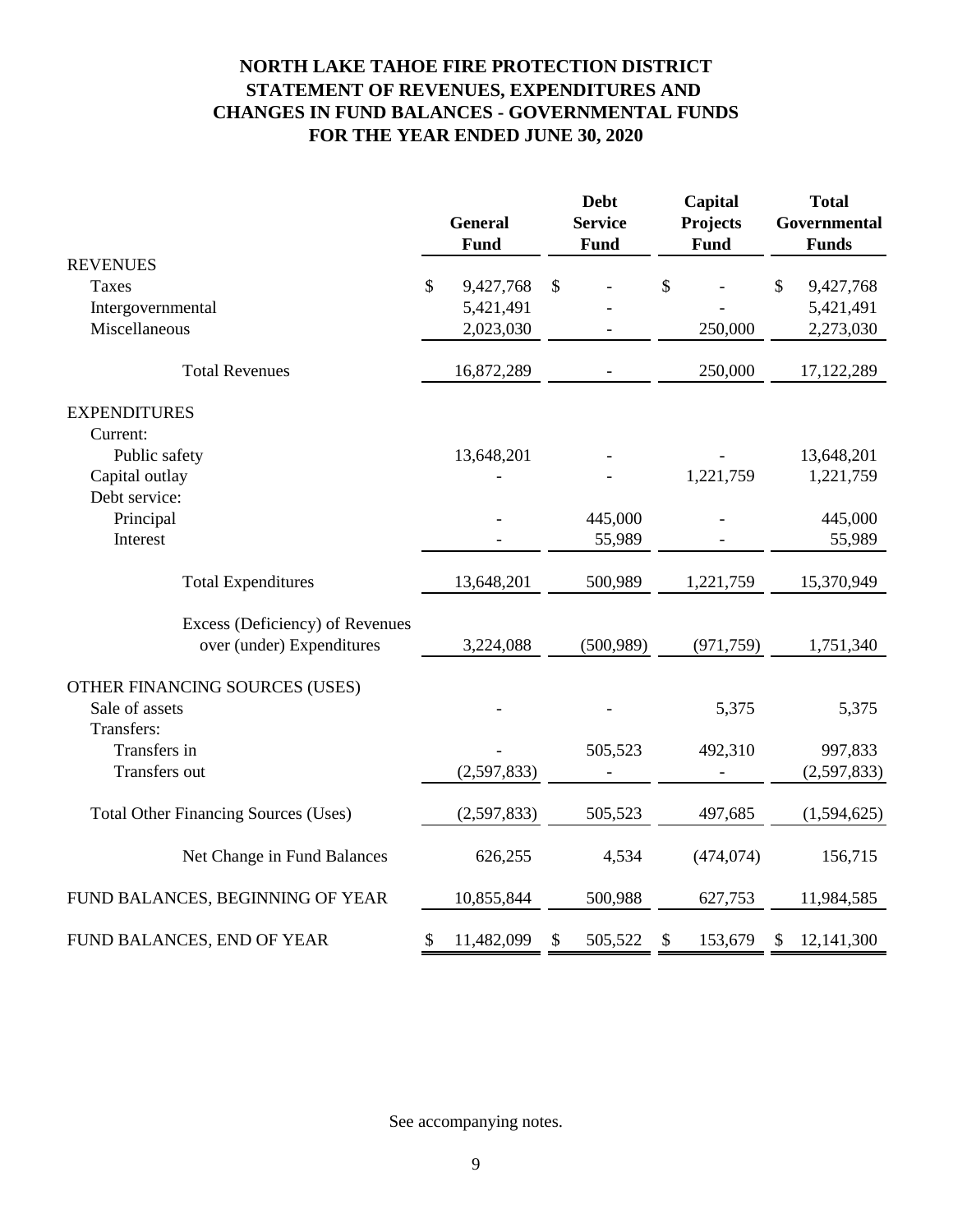# **FOR THE YEAR ENDED JUNE 30, 2020 NORTH LAKE TAHOE FIRE PROTECTION DISTRICT RECONCILIATION OF THE STATEMENT OF REVENUES, EXPENDITURES AND CHANGES IN FUND BALANCES TO THE STATEMENT OF ACTIVITIES - GOVERNMENTAL FUNDS**

| Amounts reported for governmental activities in the statement of activities are different because:<br>Governmental funds report capital outlays as expenditures and the proceeds<br>from the sale of assets as other financing sources. However, in the<br>statement of activities, the cost of those assets is depreciated over their<br>estimated useful lives and only the gain or loss is recorded when assets<br>are sold.<br>Additions to capital assets<br>\$<br>1,221,759<br>Less: Current year depreciation<br>(629, 575)<br>592,184<br>Revenues in the statement of activities that do not provide current financial<br>resources are not reported as revenues in governmental funds.<br>Change in deferred inflows of resources<br>(122, 804)<br>Repayments of debt principal is an expenditure in the governmental funds, but<br>the repayment reduces long-term liabilities in the Statement of Net Position.<br>Principal payments<br>445,000<br>Some expenses reported in the Statement of Activities do not require the use<br>of current financial resources and, therefore, are not reported as<br>expenditures in governmental funds.<br>Change in accrued interest<br>901<br>Change in long-term compensated absences<br>(25,665)<br>Change in sales tax refund<br>51,828<br>Change in deferred charges on refunding<br>(21, 617)<br>Change in property tax refunds<br>(8,600,000)<br>(8,594,553)<br>Governmental funds report the District PERS and OPEB contributions as<br>expenditures. However, in the Statement of Activities, the cost of pension<br>and other post-employment benefits earned is reported as pension or<br>OPEB expense.<br>Change in net OPEB liability<br>159,203<br>Change in deferred outflows of resources - OPEB related<br>(307, 838)<br>136,922<br>Change in deferred inflows of resources - OPEB related<br><b>District PERS contributions</b><br>1,103,466<br>District pension expense<br>(1,683,198)<br>(591, 445) | Net Change in Fund Balances - Governmental Funds  | \$ | 156,715 |
|---------------------------------------------------------------------------------------------------------------------------------------------------------------------------------------------------------------------------------------------------------------------------------------------------------------------------------------------------------------------------------------------------------------------------------------------------------------------------------------------------------------------------------------------------------------------------------------------------------------------------------------------------------------------------------------------------------------------------------------------------------------------------------------------------------------------------------------------------------------------------------------------------------------------------------------------------------------------------------------------------------------------------------------------------------------------------------------------------------------------------------------------------------------------------------------------------------------------------------------------------------------------------------------------------------------------------------------------------------------------------------------------------------------------------------------------------------------------------------------------------------------------------------------------------------------------------------------------------------------------------------------------------------------------------------------------------------------------------------------------------------------------------------------------------------------------------------------------------------------------------------------------------------------------------------------------------------------------------|---------------------------------------------------|----|---------|
|                                                                                                                                                                                                                                                                                                                                                                                                                                                                                                                                                                                                                                                                                                                                                                                                                                                                                                                                                                                                                                                                                                                                                                                                                                                                                                                                                                                                                                                                                                                                                                                                                                                                                                                                                                                                                                                                                                                                                                           |                                                   |    |         |
|                                                                                                                                                                                                                                                                                                                                                                                                                                                                                                                                                                                                                                                                                                                                                                                                                                                                                                                                                                                                                                                                                                                                                                                                                                                                                                                                                                                                                                                                                                                                                                                                                                                                                                                                                                                                                                                                                                                                                                           |                                                   |    |         |
|                                                                                                                                                                                                                                                                                                                                                                                                                                                                                                                                                                                                                                                                                                                                                                                                                                                                                                                                                                                                                                                                                                                                                                                                                                                                                                                                                                                                                                                                                                                                                                                                                                                                                                                                                                                                                                                                                                                                                                           |                                                   |    |         |
|                                                                                                                                                                                                                                                                                                                                                                                                                                                                                                                                                                                                                                                                                                                                                                                                                                                                                                                                                                                                                                                                                                                                                                                                                                                                                                                                                                                                                                                                                                                                                                                                                                                                                                                                                                                                                                                                                                                                                                           |                                                   |    |         |
|                                                                                                                                                                                                                                                                                                                                                                                                                                                                                                                                                                                                                                                                                                                                                                                                                                                                                                                                                                                                                                                                                                                                                                                                                                                                                                                                                                                                                                                                                                                                                                                                                                                                                                                                                                                                                                                                                                                                                                           |                                                   |    |         |
|                                                                                                                                                                                                                                                                                                                                                                                                                                                                                                                                                                                                                                                                                                                                                                                                                                                                                                                                                                                                                                                                                                                                                                                                                                                                                                                                                                                                                                                                                                                                                                                                                                                                                                                                                                                                                                                                                                                                                                           |                                                   |    |         |
|                                                                                                                                                                                                                                                                                                                                                                                                                                                                                                                                                                                                                                                                                                                                                                                                                                                                                                                                                                                                                                                                                                                                                                                                                                                                                                                                                                                                                                                                                                                                                                                                                                                                                                                                                                                                                                                                                                                                                                           |                                                   |    |         |
|                                                                                                                                                                                                                                                                                                                                                                                                                                                                                                                                                                                                                                                                                                                                                                                                                                                                                                                                                                                                                                                                                                                                                                                                                                                                                                                                                                                                                                                                                                                                                                                                                                                                                                                                                                                                                                                                                                                                                                           |                                                   |    |         |
|                                                                                                                                                                                                                                                                                                                                                                                                                                                                                                                                                                                                                                                                                                                                                                                                                                                                                                                                                                                                                                                                                                                                                                                                                                                                                                                                                                                                                                                                                                                                                                                                                                                                                                                                                                                                                                                                                                                                                                           |                                                   |    |         |
|                                                                                                                                                                                                                                                                                                                                                                                                                                                                                                                                                                                                                                                                                                                                                                                                                                                                                                                                                                                                                                                                                                                                                                                                                                                                                                                                                                                                                                                                                                                                                                                                                                                                                                                                                                                                                                                                                                                                                                           |                                                   |    |         |
|                                                                                                                                                                                                                                                                                                                                                                                                                                                                                                                                                                                                                                                                                                                                                                                                                                                                                                                                                                                                                                                                                                                                                                                                                                                                                                                                                                                                                                                                                                                                                                                                                                                                                                                                                                                                                                                                                                                                                                           |                                                   |    |         |
|                                                                                                                                                                                                                                                                                                                                                                                                                                                                                                                                                                                                                                                                                                                                                                                                                                                                                                                                                                                                                                                                                                                                                                                                                                                                                                                                                                                                                                                                                                                                                                                                                                                                                                                                                                                                                                                                                                                                                                           |                                                   |    |         |
|                                                                                                                                                                                                                                                                                                                                                                                                                                                                                                                                                                                                                                                                                                                                                                                                                                                                                                                                                                                                                                                                                                                                                                                                                                                                                                                                                                                                                                                                                                                                                                                                                                                                                                                                                                                                                                                                                                                                                                           |                                                   |    |         |
|                                                                                                                                                                                                                                                                                                                                                                                                                                                                                                                                                                                                                                                                                                                                                                                                                                                                                                                                                                                                                                                                                                                                                                                                                                                                                                                                                                                                                                                                                                                                                                                                                                                                                                                                                                                                                                                                                                                                                                           |                                                   |    |         |
|                                                                                                                                                                                                                                                                                                                                                                                                                                                                                                                                                                                                                                                                                                                                                                                                                                                                                                                                                                                                                                                                                                                                                                                                                                                                                                                                                                                                                                                                                                                                                                                                                                                                                                                                                                                                                                                                                                                                                                           |                                                   |    |         |
|                                                                                                                                                                                                                                                                                                                                                                                                                                                                                                                                                                                                                                                                                                                                                                                                                                                                                                                                                                                                                                                                                                                                                                                                                                                                                                                                                                                                                                                                                                                                                                                                                                                                                                                                                                                                                                                                                                                                                                           |                                                   |    |         |
|                                                                                                                                                                                                                                                                                                                                                                                                                                                                                                                                                                                                                                                                                                                                                                                                                                                                                                                                                                                                                                                                                                                                                                                                                                                                                                                                                                                                                                                                                                                                                                                                                                                                                                                                                                                                                                                                                                                                                                           |                                                   |    |         |
|                                                                                                                                                                                                                                                                                                                                                                                                                                                                                                                                                                                                                                                                                                                                                                                                                                                                                                                                                                                                                                                                                                                                                                                                                                                                                                                                                                                                                                                                                                                                                                                                                                                                                                                                                                                                                                                                                                                                                                           |                                                   |    |         |
|                                                                                                                                                                                                                                                                                                                                                                                                                                                                                                                                                                                                                                                                                                                                                                                                                                                                                                                                                                                                                                                                                                                                                                                                                                                                                                                                                                                                                                                                                                                                                                                                                                                                                                                                                                                                                                                                                                                                                                           |                                                   |    |         |
|                                                                                                                                                                                                                                                                                                                                                                                                                                                                                                                                                                                                                                                                                                                                                                                                                                                                                                                                                                                                                                                                                                                                                                                                                                                                                                                                                                                                                                                                                                                                                                                                                                                                                                                                                                                                                                                                                                                                                                           |                                                   |    |         |
|                                                                                                                                                                                                                                                                                                                                                                                                                                                                                                                                                                                                                                                                                                                                                                                                                                                                                                                                                                                                                                                                                                                                                                                                                                                                                                                                                                                                                                                                                                                                                                                                                                                                                                                                                                                                                                                                                                                                                                           |                                                   |    |         |
|                                                                                                                                                                                                                                                                                                                                                                                                                                                                                                                                                                                                                                                                                                                                                                                                                                                                                                                                                                                                                                                                                                                                                                                                                                                                                                                                                                                                                                                                                                                                                                                                                                                                                                                                                                                                                                                                                                                                                                           |                                                   |    |         |
|                                                                                                                                                                                                                                                                                                                                                                                                                                                                                                                                                                                                                                                                                                                                                                                                                                                                                                                                                                                                                                                                                                                                                                                                                                                                                                                                                                                                                                                                                                                                                                                                                                                                                                                                                                                                                                                                                                                                                                           |                                                   |    |         |
|                                                                                                                                                                                                                                                                                                                                                                                                                                                                                                                                                                                                                                                                                                                                                                                                                                                                                                                                                                                                                                                                                                                                                                                                                                                                                                                                                                                                                                                                                                                                                                                                                                                                                                                                                                                                                                                                                                                                                                           |                                                   |    |         |
|                                                                                                                                                                                                                                                                                                                                                                                                                                                                                                                                                                                                                                                                                                                                                                                                                                                                                                                                                                                                                                                                                                                                                                                                                                                                                                                                                                                                                                                                                                                                                                                                                                                                                                                                                                                                                                                                                                                                                                           |                                                   |    |         |
| \$<br>(8,114,903)                                                                                                                                                                                                                                                                                                                                                                                                                                                                                                                                                                                                                                                                                                                                                                                                                                                                                                                                                                                                                                                                                                                                                                                                                                                                                                                                                                                                                                                                                                                                                                                                                                                                                                                                                                                                                                                                                                                                                         | Change in Net Position of Governmental Activities |    |         |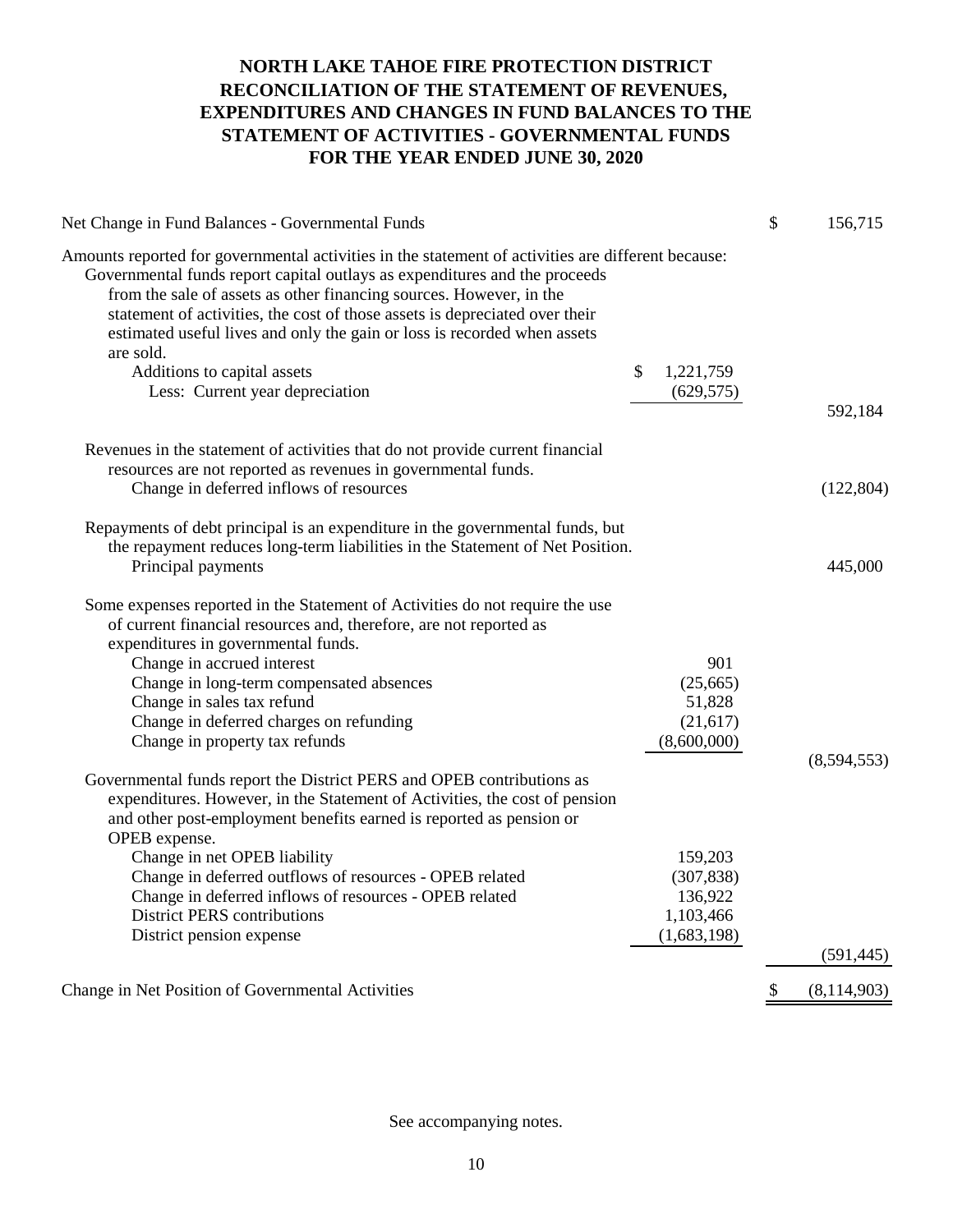# **JUNE 30, 2020 PROPRIETARY FUND STATEMENT OF NET POSITION AMBULANCE FUND NORTH LAKE TAHOE FIRE PROTECTION DISTRICT**

|                                                                                                                                | <b>Business-Type</b><br><b>Activities</b><br><b>Enterprise Fund</b> |
|--------------------------------------------------------------------------------------------------------------------------------|---------------------------------------------------------------------|
| <b>ASSETS</b>                                                                                                                  |                                                                     |
| <b>Current Assets:</b>                                                                                                         |                                                                     |
| Cash and investments                                                                                                           | \$<br>548,146                                                       |
| Accounts receivable, net                                                                                                       | 238,194                                                             |
| Prepaid expense                                                                                                                | 46,197                                                              |
| <b>Total Current Assets</b>                                                                                                    | 832,537                                                             |
| <b>Noncurrent Assets:</b>                                                                                                      |                                                                     |
| Capital assets, not being depreciated                                                                                          | 30,588                                                              |
| Capital assets, being depreciated, net                                                                                         | 752,272                                                             |
| <b>Total Noncurrent Assets</b>                                                                                                 | 782,860                                                             |
| <b>Total Assets</b>                                                                                                            | 1,615,397                                                           |
| Deferred Outflows of Resources                                                                                                 |                                                                     |
| Net pension - related amounts                                                                                                  | 416,802                                                             |
| <b>LIABILITIES</b><br><b>Current Liabilities:</b><br>Accounts payable<br>Accrued salaries and benefits<br>Compensated absences | 2,835<br>73,287<br>64,941                                           |
| <b>Total Current Liabilities</b>                                                                                               | 141,063                                                             |
| Noncurrent Liabilities:                                                                                                        |                                                                     |
| Net pension liability                                                                                                          | 2,604,791                                                           |
| Compensated absences                                                                                                           | 64,638                                                              |
| <b>Total Non-Current Liabilities</b>                                                                                           | 2,669,429                                                           |
| <b>Total Liabilities</b>                                                                                                       | 2,810,492                                                           |
| Deferred Inflows of Resources<br>Net pension - related amounts                                                                 | 174,232                                                             |
| <b>NET POSITION</b>                                                                                                            |                                                                     |
| Net investment in capital assets                                                                                               | 782,860                                                             |
| Unrestricted                                                                                                                   | (1,735,385)                                                         |
| <b>Total Net Position</b>                                                                                                      | (952, 525)<br>S                                                     |
| See accompanying notes.                                                                                                        |                                                                     |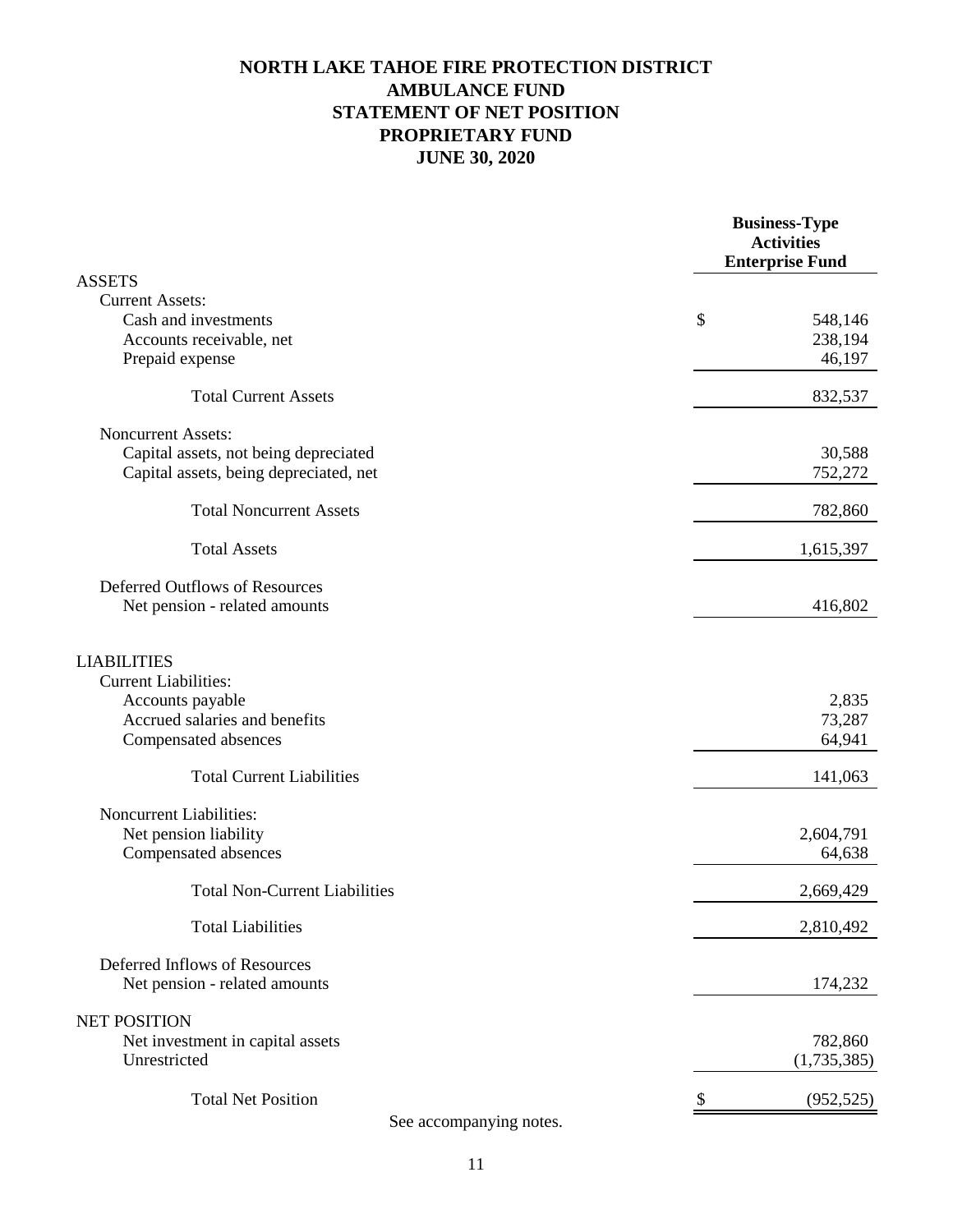# **NORTH LAKE TAHOE FIRE PROTECTION DISTRICT AMBULANCE FUND STATEMENT OF REVENUES, EXPENSES AND CHANGES IN NET POSITION PROPRIETARY FUND FOR THE YEAR ENDED JUNE 30, 2020**

|                                    | <b>Business-Type</b><br><b>Activities</b><br><b>Enterprise Fund</b> |
|------------------------------------|---------------------------------------------------------------------|
| OPERATING REVENUES                 |                                                                     |
| Ambulance fees, net of bad debt    | \$<br>506,465                                                       |
| Paramedic education                | 83,760                                                              |
| Ground emergency medical transport | 65,994                                                              |
| <b>Total Operating Revenues</b>    | 656,219                                                             |
| <b>OPERATING EXPENSES</b>          |                                                                     |
| Salaries and wages                 | 961,526                                                             |
| <b>Employee benefits</b>           | 670,398                                                             |
| Services and supplies              | 517,972                                                             |
| Depreciation                       | 198,591                                                             |
| <b>Total Operating Expenses</b>    | 2,348,487                                                           |
| Operating Income (Loss)            | (1,692,268)                                                         |
| NONOPERATING REVENUES              |                                                                     |
| Interest revenue                   | 2,050                                                               |
| Gain on sale of capital assets     | 25,000                                                              |
| <b>Total Nonperating Revenues</b>  | 27,050                                                              |
| Income (Loss) before Transfers     | (1,665,218)                                                         |
| <b>TRANSFERS</b>                   |                                                                     |
| Transfers in                       | 1,600,000                                                           |
| Changes in Net Position            | (65,218)                                                            |
| NET POSITION, BEGINNING OF YEAR    | (887, 307)                                                          |
| NET POSITION, END OF YEAR          | \$<br>(952, 525)                                                    |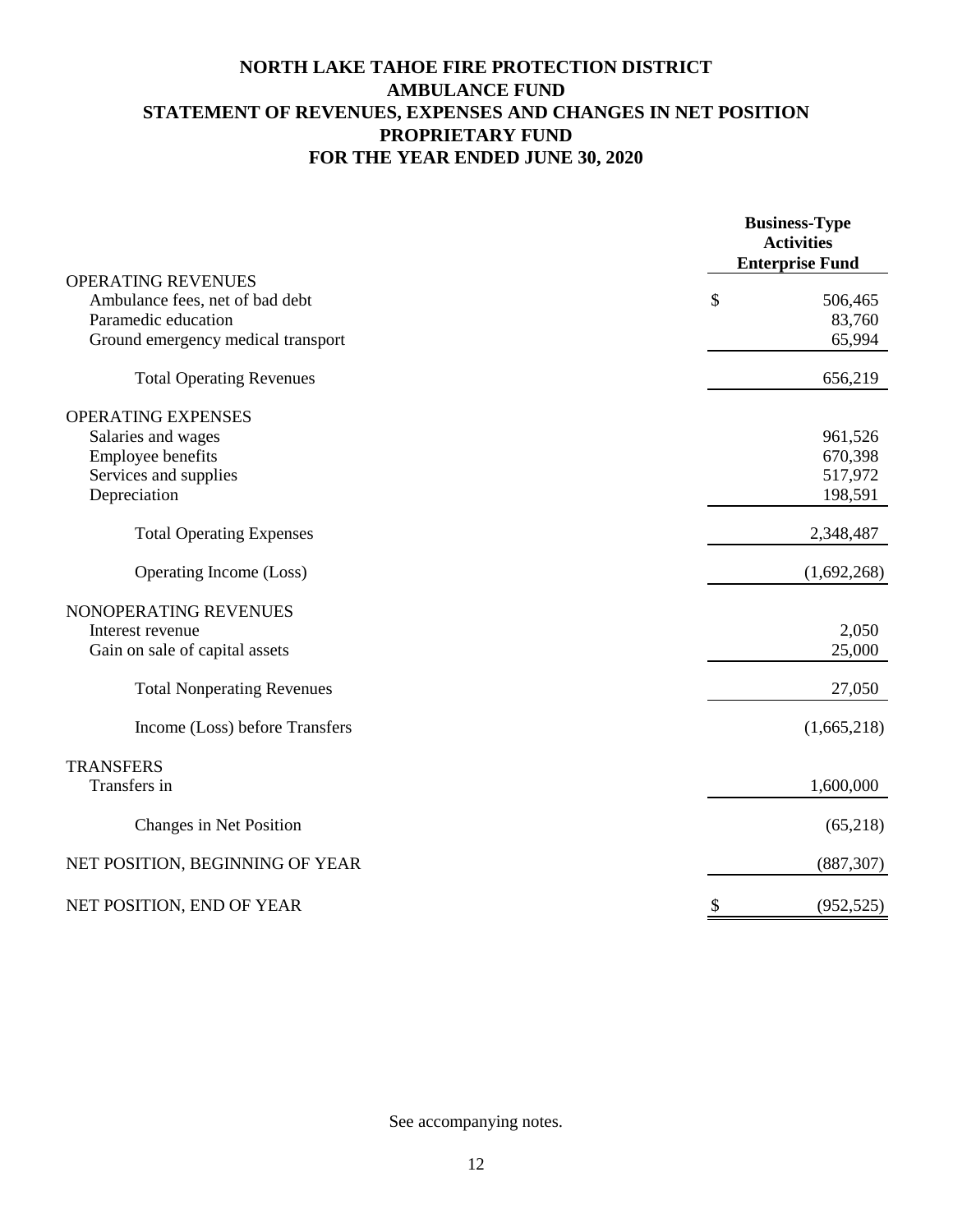## **NORTH LAKE TAHOE FIRE PROTECTION DISTRICT AMBULANCE FUND STATEMENT OF CASH FLOWS PROPRIETARY FUND FOR THE YEAR ENDED JUNE 30, 2020**

|                                                                                    |                           | <b>Business-Type</b><br><b>Activities</b><br><b>Enterprise Fund</b> |
|------------------------------------------------------------------------------------|---------------------------|---------------------------------------------------------------------|
| CASH FLOWS FROM OPERATING ACTIVITIES                                               |                           |                                                                     |
| Cash received from patients                                                        | $\mathcal{S}$             | 516,321                                                             |
| Cash received from others                                                          |                           | 149,754                                                             |
| Cash payments for salaries and benefits                                            |                           | (1,480,520)                                                         |
| Cash payments for services and supplies                                            |                           | (534, 487)                                                          |
| Net Cash Provided (Used) by Operating Activities                                   |                           | (1,348,932)                                                         |
| CASH FLOWS FROM NONCAPITAL FINANCING ACTIVITIES<br>Transfers from other funds      |                           | 1,600,000                                                           |
| CASH FLOWS FROM CAPITAL AND RELATED FINANCING ACTIVITIES<br>Sale of capital assets |                           | 25,000                                                              |
| CASH FLOWS FROM INVESTING ACTIVITIES<br>Interest on investments                    |                           | 2,050                                                               |
| Net Increase (Decrease) in Cash and Cash Equivalents                               |                           | 278,118                                                             |
| CASH AND CASH EQUIVALENTS, BEGINNING OF YEAR                                       |                           | 270,028                                                             |
| CASH AND CASH EQUIVALENTS, END OF YEAR                                             | \$                        | 548,146                                                             |
| RECONCILIATION OF OPERATING INCOME (LOSS)                                          |                           |                                                                     |
| TO NET CASH PROVIDED (USED) BY OPERATING ACTIVITIES                                |                           |                                                                     |
| Operating income (loss)                                                            | $\boldsymbol{\mathsf{S}}$ | (1,692,268)                                                         |
| Adjustments to reconcile operating income (loss) to                                |                           |                                                                     |
| net cash provided (used) by operating activities:                                  |                           |                                                                     |
| Depreciation expense                                                               |                           | 198,591                                                             |
| (Increase) decrease in accounts receivable                                         |                           | 9,856                                                               |
| (Increase) decrease in prepaid expense                                             |                           | (1,606)                                                             |
| Increase (decrease) in accounts payable                                            |                           | (14,909)                                                            |
| Increase (decrease) in accrued salaries and benefits                               |                           | 17,905                                                              |
| Increase (decrease) in pension related items                                       |                           | 80,977                                                              |
| Increase (decrease) in compensated absences                                        |                           | 52,522                                                              |
| <b>Total Adjustments</b>                                                           |                           | 343,336                                                             |
| Net Cash Provided (Used) by Operating Activities                                   | \$                        | (1,348,932)                                                         |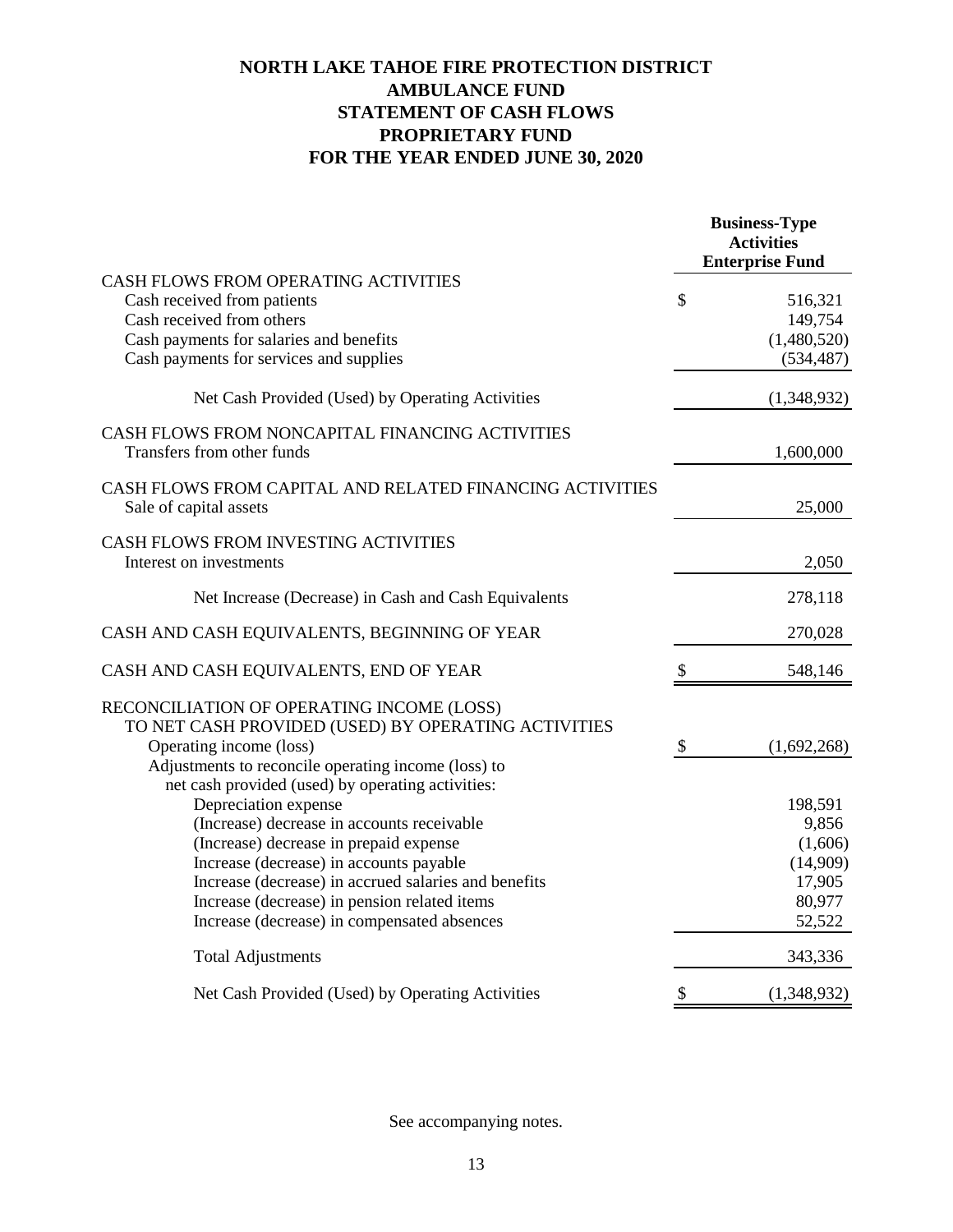# **NORTH LAKE TAHOE FIRE PROTECTION DISTRICT STATEMENT OF NET POSITION FIDUCIARY FUND JUNE 30, 2020**

|                                                     |    | <b>Post-Retirement</b><br>Plan & Trust |  |
|-----------------------------------------------------|----|----------------------------------------|--|
| <b>ASSETS</b>                                       |    |                                        |  |
| Contributions receivable                            | \$ | 1,290                                  |  |
| Investments                                         |    | 1,561,992                              |  |
| Total assets                                        |    | 1,563,282                              |  |
| <b>LIABILITIES</b>                                  |    |                                        |  |
| Benefits payable                                    |    | 527,612                                |  |
| NET POSITION RESTRICTED FOR POSTEMPLOYMENT BENEFITS |    |                                        |  |
| OTHER THAN PENSIONS                                 | \$ | 1,035,670                              |  |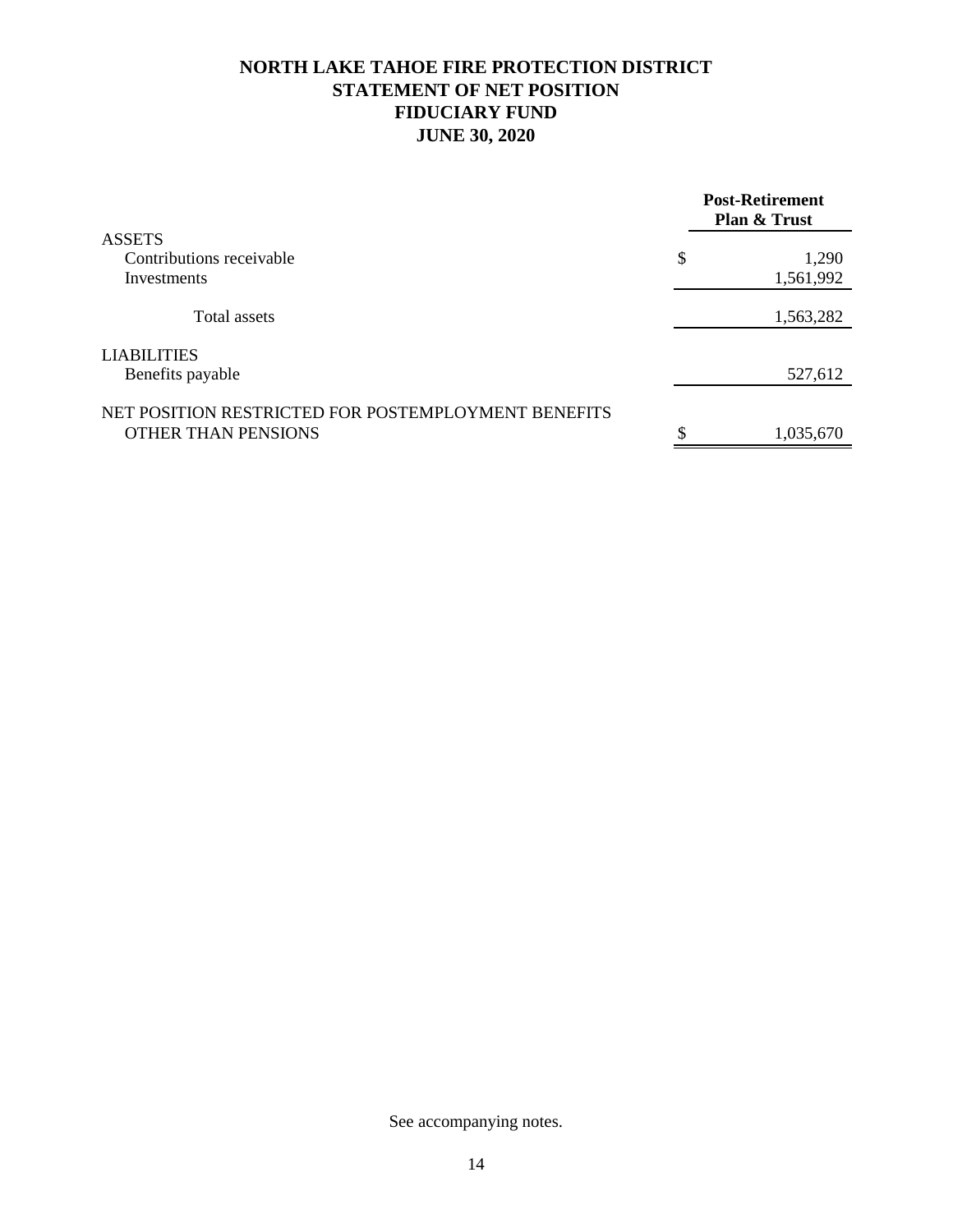# **NORTH LAKE TAHOE FIRE PROTECTION DISTRICT STATEMENT OF REVENUES, EXPENSES, AND CHANGES IN NET POSITION FIDUCIARY FUND FOR THE YEAR ENDED JUNE 30, 2020**

|                                           |               | <b>Post-Retirement</b><br>Plan & Trust |  |  |
|-------------------------------------------|---------------|----------------------------------------|--|--|
| <b>ADDITIONS</b>                          |               |                                        |  |  |
| <b>CONTRIBUTIONS</b>                      |               |                                        |  |  |
| Active                                    | $\mathcal{S}$ | 45,420                                 |  |  |
| Employer                                  |               | 311,395                                |  |  |
|                                           |               | 356,815                                |  |  |
| <b>INVESTMENT INCOME</b>                  |               |                                        |  |  |
| Net increase in fair value of investments |               | 61,158                                 |  |  |
| Interest and dividends                    |               | 27,980                                 |  |  |
| Less investment expense                   |               | (334)                                  |  |  |
|                                           |               | 88,804                                 |  |  |
| <b>Total additions</b>                    |               | 445,619                                |  |  |
| <b>DEDUCTIONS</b>                         |               |                                        |  |  |
| Benefit payments                          |               | 482,534                                |  |  |
| Administrative expenses                   |               | 43,522                                 |  |  |
| <b>Total deductions</b>                   |               | 526,056                                |  |  |
| Change in net position                    |               | (80, 437)                              |  |  |
| NET POSITION, BEGINNING OF YEAR           |               | 1,116,107                              |  |  |
| NET POSITION, END OF YEAR                 | \$            | 1,035,670                              |  |  |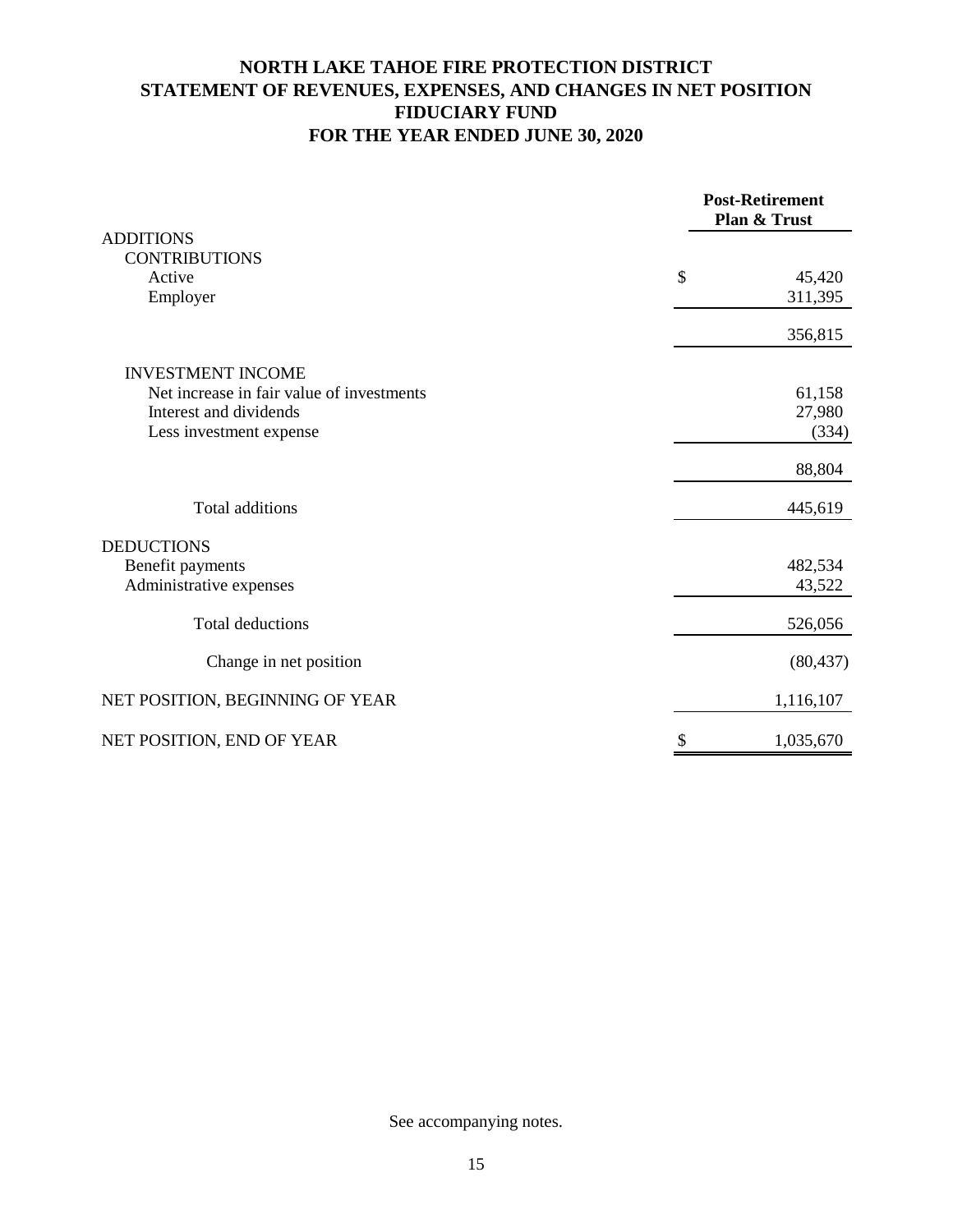#### **NOTE 1 – Summary of Significant Accounting Policies:**

Reporting Entity:

North Lake Tahoe Fire Protection District (District) is a municipality of the State of Nevada located in Washoe County, Nevada. The District is under the direct jurisdiction of the Board of Directors of North Lake Tahoe Fire Protection District. The financial statements of the District consist of the funds of the District for which the District is considered to be financially accountable.

The Governmental Accounting Standards Board (GASB) has set forth criteria to be considered in Governmental Accounting Standards Board (GASB) Statement No. 84, *Fiduciary Activities* and in GASB Statement No. 97, *Certain Component Unit Criteria, and Accounting and Financial Reporting for Internal Revenue Code Section 457 Deferred Compensation Plans*. These standards require the inclusion in the District's financial statements of fiduciary component units if the District has control of the assets and if the following criteria are met:

- 1) If the District appoints a voting majority and either has financial burden (legally or assumed) to make contributions or has imposition of will.
- 2) If the District does not appoint a voting majority and has both a financial burden (legally or assumed) to make contributions and there is fiscal dependency on the District.

Therefore, due to the above criteria, the North Lake Tahoe Fire Protection District Post-Retirement Plan & Trust (Trust) is considered to be a fiduciary component unit of the District.

The Trust was created under the general laws of Nevada and established as a voluntary employee benefit association (VEBA) pursuant to the Internal Revenue Service (IRS) Code 501(c)(9). Tax exempt status was granted by the IRS on February 18, 2015. The Trust was created for the sole purpose of receiving irrevocable contributions to provide post-retirement health insurance benefits to retirees of the District in accordance with the terms of the Trust. Trust assets are legally protected from creditors of the District.

The Trust is administered by a four member board to provide healthcare benefits to retired District employees and their beneficiaries. The members of the four-member board consist of two administrative trustees (The Assistant Fire Chief and another designated member) and two union representatives.

#### Government-Wide and Fund Financial Statements:

The government-wide financial statements (Statement of Net Position and the Statement of Activities) report information about the activities of the District. For the most part, the effect of interfund activity has been removed from these statements. Governmental activities, which normally are supported by taxes and intergovernmental revenues, are reported separately from business-type activities, which rely to a significant extent on fees and charges for support.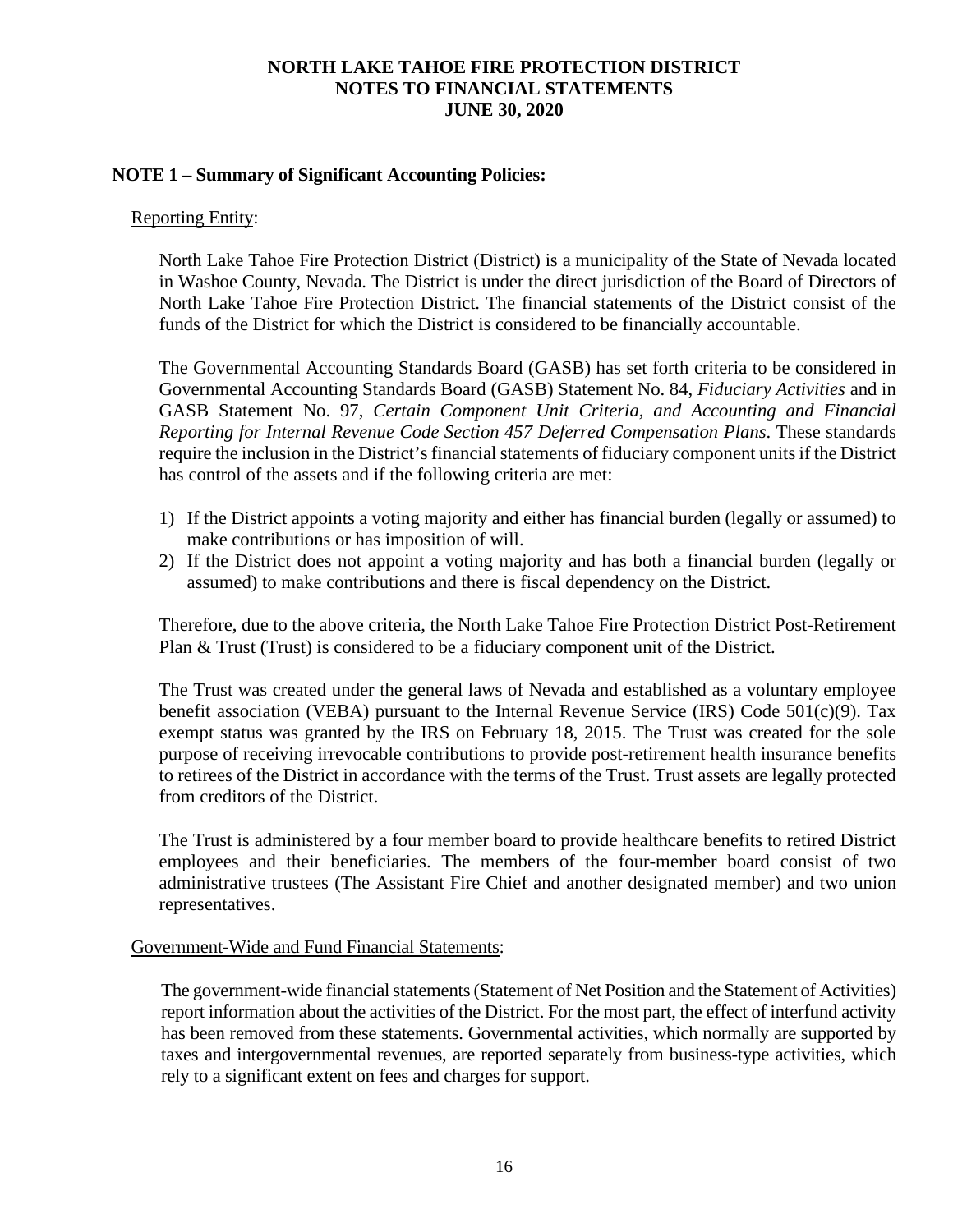The Statement of Activities demonstrates the degree to which the direct expenses are offset by program revenues. Direct expenses are those that are clearly identifiable with a specific function/activity. Program revenues include 1) charges to customers or applicants who purchase, use, or directly benefit from goods, services, or privileges provided by a given function/activity and 2) grants and contributions that are restricted to meeting the operational or capital requirements of a particular function/activity. Taxes and other items not properly included among program revenues are reported instead as general revenues.

Proprietary funds distinguish operating revenues and expenses from nonoperating items. Operating revenues and expenses generally result from an exchange transaction such as providing services and producing and delivering goods in connection with a proprietary fund's principal ongoing operations. Nonoperating revenues and nonoperating expenses result from nonexchange transactions or ancillary services.

The fund financial statements provide information about the funds of the District. Separate financial statements are provided for each fund category – governmental funds, proprietary funds, and fiduciary funds, even though the latter is excluded from the government-wide financial statements. Major individual governmental funds, and the major individual enterprise fund, are reported as separate columns in the fund financial statements.

#### Measurement Focus, Basis of Accounting, and Financial Statement Presentation:

The government-wide financial statements are reported using the economic resources measurement focus and the accrual basis of accounting, as is the proprietary fund. Revenues are recorded when earned and expenses are recorded when liabilities are incurred, regardless of the timing of the related cash flows. Property taxes are recognized as revenues in the year for which they are levied. Grants and similar items are recognized as revenue as soon as all eligibility requirements imposed by the provider have been met. The District's net position isreported in three parts – net investment in capital assets, restricted net position and unrestricted net position. The District first utilizes restricted resources to finance qualifying activities, then unrestricted resources as they are needed.

Governmental fund financial statements are reported using the current financial resources measurement focus and the modified accrual basis of accounting. Revenues are recognized as soon as they are both measurable and available. Revenues are considered to be available when they are collectible within the current period or soon enough thereafter to pay liabilities of the current period. For this purpose, the District considers revenues to be available if they are collected within 60 days of the end of the current fiscal period. When revenues are due, but will not be collected within this 60 day period, the receivable is recorded and an offsetting deferred inflow of resources is established. Deferred inflows of resources also arise when the government receives resources before it has legal claim to them, and thus in subsequent periods, when both revenue recognition criteria are met, or when the government has a legal claim to the resources, the deferred inflow of resources is removed and revenue is recognized. Expenditures generally are recorded when the related liabilities are incurred, as under accrual accounting. However, debt service expenditures, as well as expenditures related to compensated absences, claims, and judgments are recorded only when payment is due.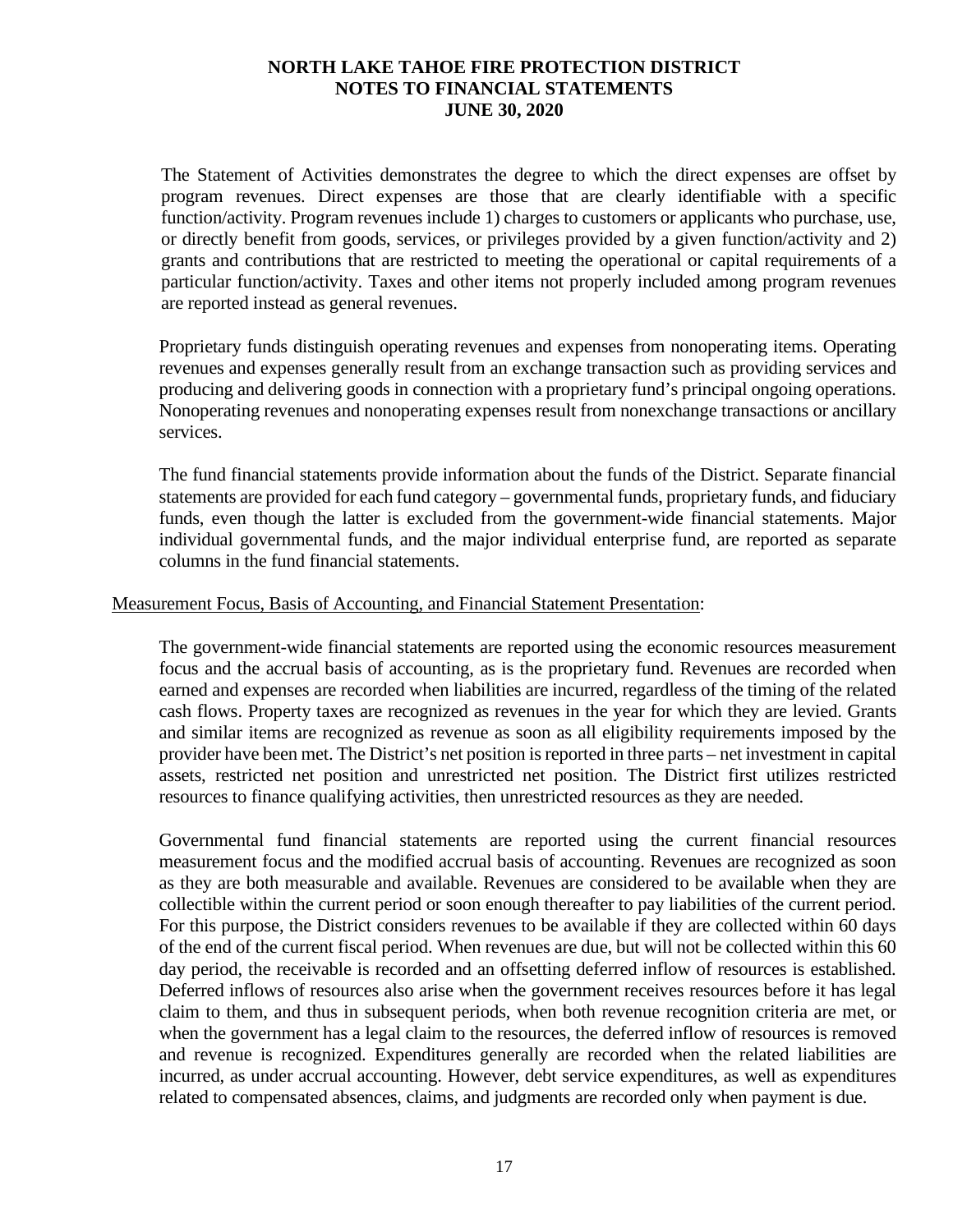Property taxes, intergovernmental revenues, and interest earnings associated with the current fiscal period are all considered to be susceptible to accrual and so have been recognized as revenues of the current fiscal period. Other revenue items are considered to be measurable and available only when cash is received by the District.

The District reports the following major governmental funds:

- The General Fund is the District's primary operating fund. It accounts for all financial resources of the District, except those required to be accounted for in another fund.
- The Debt Service Fund accounts for the accumulation of funds for the payment of principal and interest on long-term debt.
- The Capital Projects Fund accounts for the financial resources to be used for the acquisition and construction of major capital assets.

The District has one proprietary fund, which is considered to be a major enterprise fund:

• The Ambulance Fund accounts for the operations of the District's ambulance service.

The District reports the following fiduciary fund:

The District's fiduciary fund is for the North Lake Tahoe Fire Protection District Post-Retirement Plan & Trust and is accounted for on the accrual basis of accounting. The Trust does not present the results of operations of the District or have a measurement focus and is thus, excluded from government-wide financial statements of the District.

#### Budgets and Budgetary Accounting:

Budget Policies

North Lake Tahoe Fire Protection District adheres to the Local Government Budget and Finance Act incorporated within the statutes of the State of Nevada, which include the following major procedures to establish the budgetary data, which is reflected in these financial statements:

- 1. On or before April 15, the Board of Directors files a tentative budget with the Nevada Department of Taxation for all funds.
- 2. Public hearings on the tentative budget are held in the third week in May.
- 3. Prior to June 1, at a public hearing, the Board indicates changes, if any, to be made to the tentative budget and adopts a final budget by the favorable vote of a majority of the members of the Board. The final budget must then be forwarded to the Nevada Tax Commission for approval. In any year in which legislative action, which was not anticipated, affects the local government's final budget, the Board may file an amended final budget before August 15 of the budget year.
- 4. Formal budgetary integration in the financial records of all funds is employed to enhance management control during the year.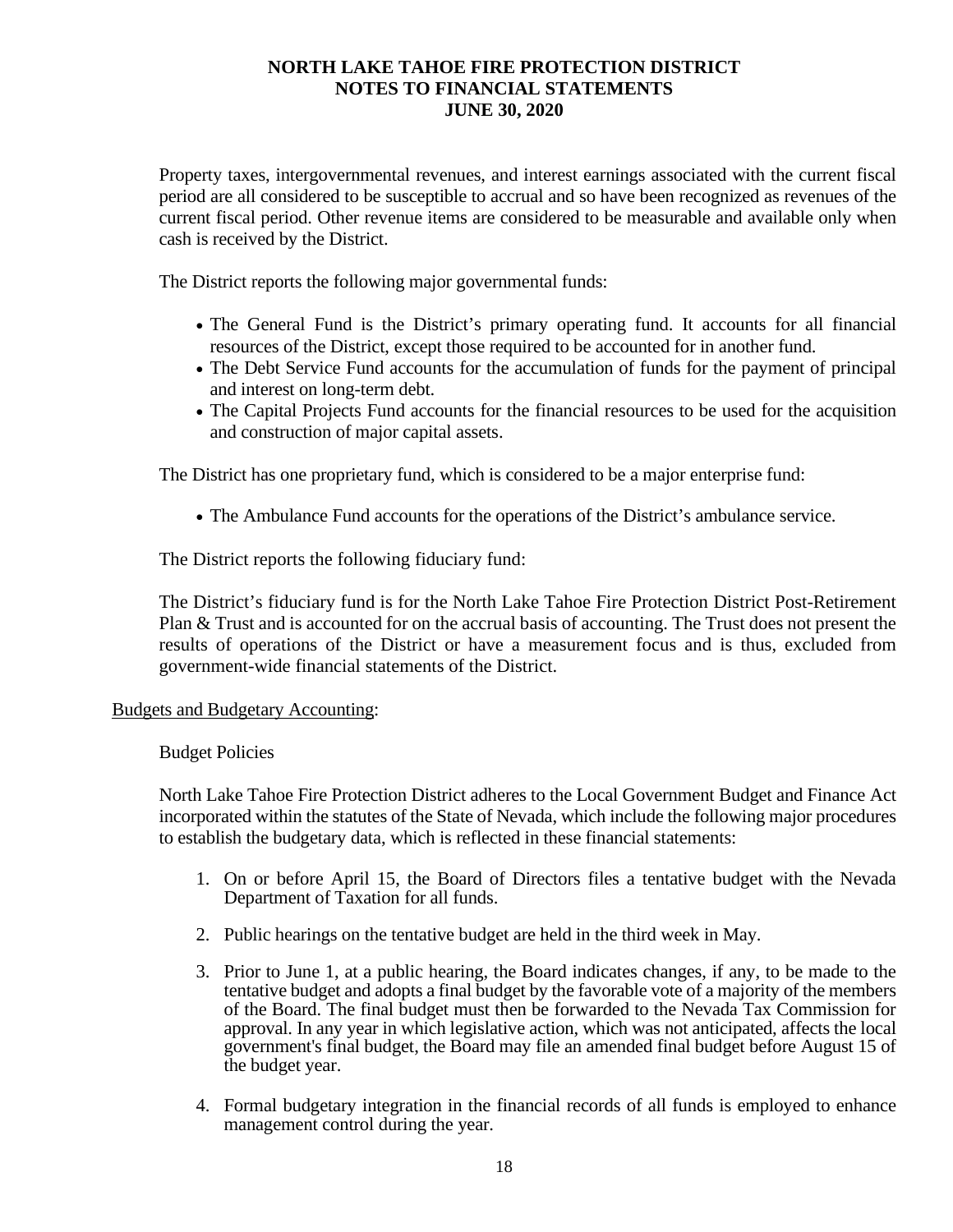- 5. Budgets for all funds are adopted on a basis consistent with accounting principles generally accepted in the United States of America.
- 6. Budget amounts within funds, and between funds, may be transferred if amounts do not exceed the original budget. Such transfers are to be approved by the Board of Directors.
- 7. Budget augmentations in excess of original budgetary amounts may not be made without prior approval of the Board of Directors, following a scheduled and noticed public hearing. Such augmentations become effective upon receipt of a resolution by the Nevada Department of Taxation.
- 8. In accordance with state statute, actual expenditures generally may not exceed budgetary appropriations of the public safety function of the General Fund. State statutes do not require that debt service payments (Debt Service Fund) be limited by the budget. Also, state statutes generally do not require that capital payments (Capital Projects Fund) be limited by the budget. Actual expenses of the Proprietary Funds may not exceed the sum of budgeted operating and nonoperating expenses.

Assets, Liabilities, and Net Position or Equity:

#### Cash Deposited and Invested:

Cash balances from all funds are combined and, to the extent practicable, invested as permitted by law. Investments are carried at fair value.

Pursuant to NRS 355.170, the District may only invest in the following types of securities:

- Certain "A" rated notes and bonds purchased by a registered broker-dealer that are issued by corporations organized and operating in the United States and that mature within five (5) years from the date of purchase; asset-backed securities and collateralized mortgage obligations rated "AAA" or higher by a nationally recognized rating service. These investments must not, in the aggregate, exceed 20 percent of the total portfolio at the time of purchase, nor include notes and bonds issued by any one corporation in excess of 25 percent of such investments.
- United States bonds and debentures maturing within ten (10) years from the date of purchase.
- Certain farm loan bonds.
- Bills and notes of the United States Treasury, maturing within ten (10) years from the date of purchase.
- Obligations of an agency of the United States or a corporation sponsored by the government, maturing within ten (10) years from the date of purchase.
- Obligations of state and local governments if, (1) the interest is exempt for federal income tax purposes, and (2) the obligation has been rated "A" or higher by a nationally recognized bond credit rating agency.
- Negotiable and nonnegotiable certificates of deposit from commercial banks and insured savings and loan associations.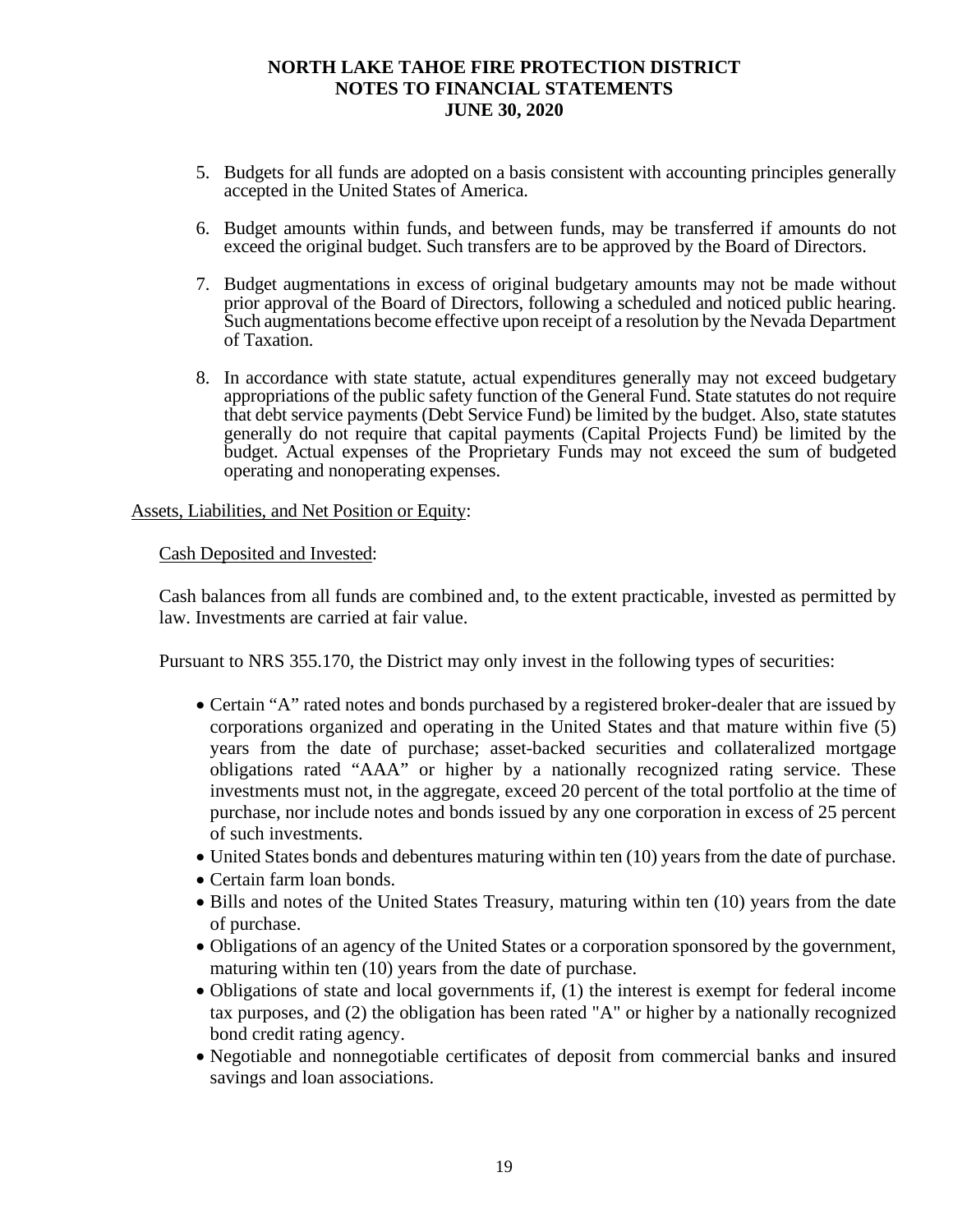- State of Nevada Local Government Investment Pool.
- Certain securities issued by local governments of the State of Nevada.
- Certain bankers' acceptances.
- Certain short-term paper issued by a corporation organized and operating in the United States.
- Other securities expressly provided by other statutes, including repurchase agreements.
- Certain "AAA" rated mutual funds that invest in (1) securities issued by the Federal Government or agencies of the Federal Government, (2) Master, bank notes or other shortterm commercial paper rated as "A-1" or "P-1" issued by a corporation or depository institution organized, licensed and operating in the United States and/or (3) Repurchase agreements that are fully collateralized by (1) and (2) above.

For purposes of the Statement of Cash Flows, cash equivalents are defined as short-term, highly liquid investments, generally with original maturities of three months or less.

District investments are reported at fair value determined by quoted market prices, and changes in fair value are included in investment income. The Trust participates in the State of Nevada Retirement Benefit Investment Fund (RBIF), an external investment pool. The Trust's net earnings from the external investment pool is based on the Trust's original investment plus a monthly allocation of investment income, including realized and unrealized gains and losses, which is the same as the value of the pool shares.

#### Property Taxes Receivable:

Real property taxes receivable reflect only those taxes receivable from the delinquent roll years. Delinquent taxes from all roll years prior to 2017-18 have been written off. No provision for uncollectible accounts has been established since management does not anticipate any material collection loss in respect to the remaining balances.

Personal property taxes receivable reflect only those taxes management believes to be collectible. Delinquent taxes from all other prior years have been written off.

Amounts not collected within 60 days after year end have been recorded as unavailable revenue at the governmental fund level.

#### Receivables:

The allowance method is used to provide for estimated uncollectible amounts in the Ambulance Fund. At June 30, 2020, the allowance for uncollectible accounts was \$238,194.

The District has not established an allowance for uncollectible receivables for Governmental Funds since prior experience has shown that uncollectible receivables are not significant.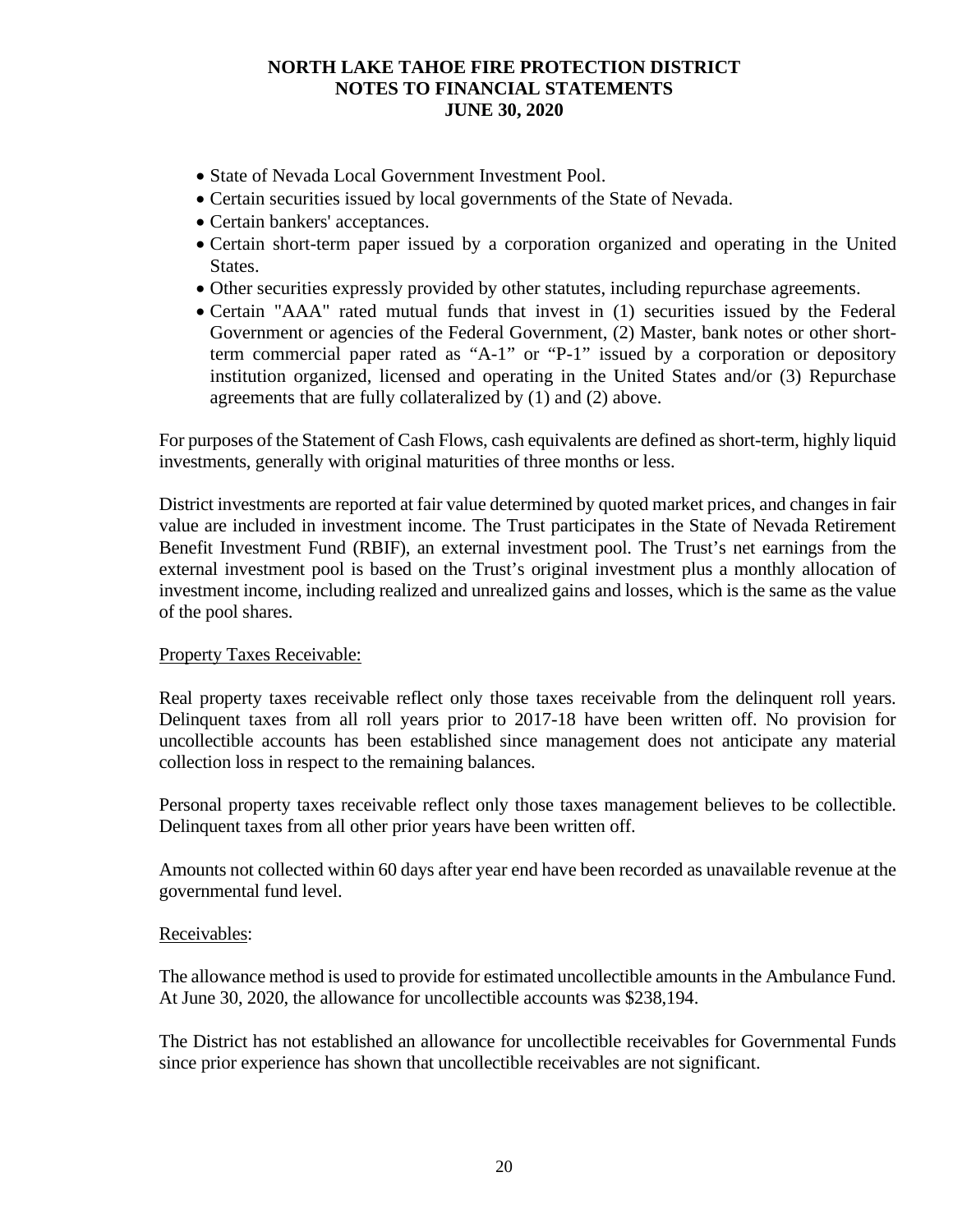#### Inventory/Prepaid Expense:

For all funds, the District charges consumable supplies against appropriations at the time of purchase. Any inventories of such supplies at June 30 are not material to the individual funds and are not recognized in these financial statements.

When payments to vendors reflect costs applicable to future accounting periods, they are recorded as prepaid items in both government-wide and fund financial statements.

#### Capital Assets:

Capital assets, which include land, land improvements, buildings and improvements, and vehicles and equipment, are reported in the government-wide financial statements and the enterprise fund financial statements. Capital assets are defined by the District as assets with an initial individual cost of more than \$10,000 for office equipment, tools, operations equipment, buildings, land improvements and for construction and remodel projects with a normal useful life of more than three years. Such assets are recorded at historical cost or estimated historical cost if purchased or constructed. Donated capital assets are recorded at estimated fair market value at the date of donation.

Major outlays for capital assets and improvements are capitalized as projects are constructed. The costs of normal maintenance and repairs that do not add to the value of the asset or materially extend the asset's life are not capitalized. Property, plant, and equipment of the District are depreciated using the straight line method over the following estimated useful lives:

| Assets                     | Years     |
|----------------------------|-----------|
| Land improvements          | 25        |
| Buildings and improvements | $15 - 25$ |
| Vehicles and equipment     | $3-10$    |

The District reviews the carrying value of property and equipment for impairment whenever events and circumstances indicate that the carrying value of an asset may not be recoverable from the estimated future cash flows expected to result from its use and eventual disposition. In cases where undiscounted expected future cash flows are less than the carrying value, an impairment loss is recognized equal to an amount by which the carrying value exceeds the fair value of assets. The factors considered by management in performing this assessment include current operating results, trends and prospects, the manner in which the property is used, and the effects of obsolescence, demand, competition, and other economic factors. Based on this assessment there was no impairment at June 30, 2020.

#### Deferred Outflows/Inflows of Resources:

In addition to assets, the Statement of Net Position/Governmental Funds Balance Sheet may report a separate section for deferred outflows of resources. The separate financial statement element, deferred outflows of resources, represents a consumption of net position that applies to a future period(s) and so will not be recognized as an outflow of resources (expense/expenditure) until then. The District has the following items that fall under this category: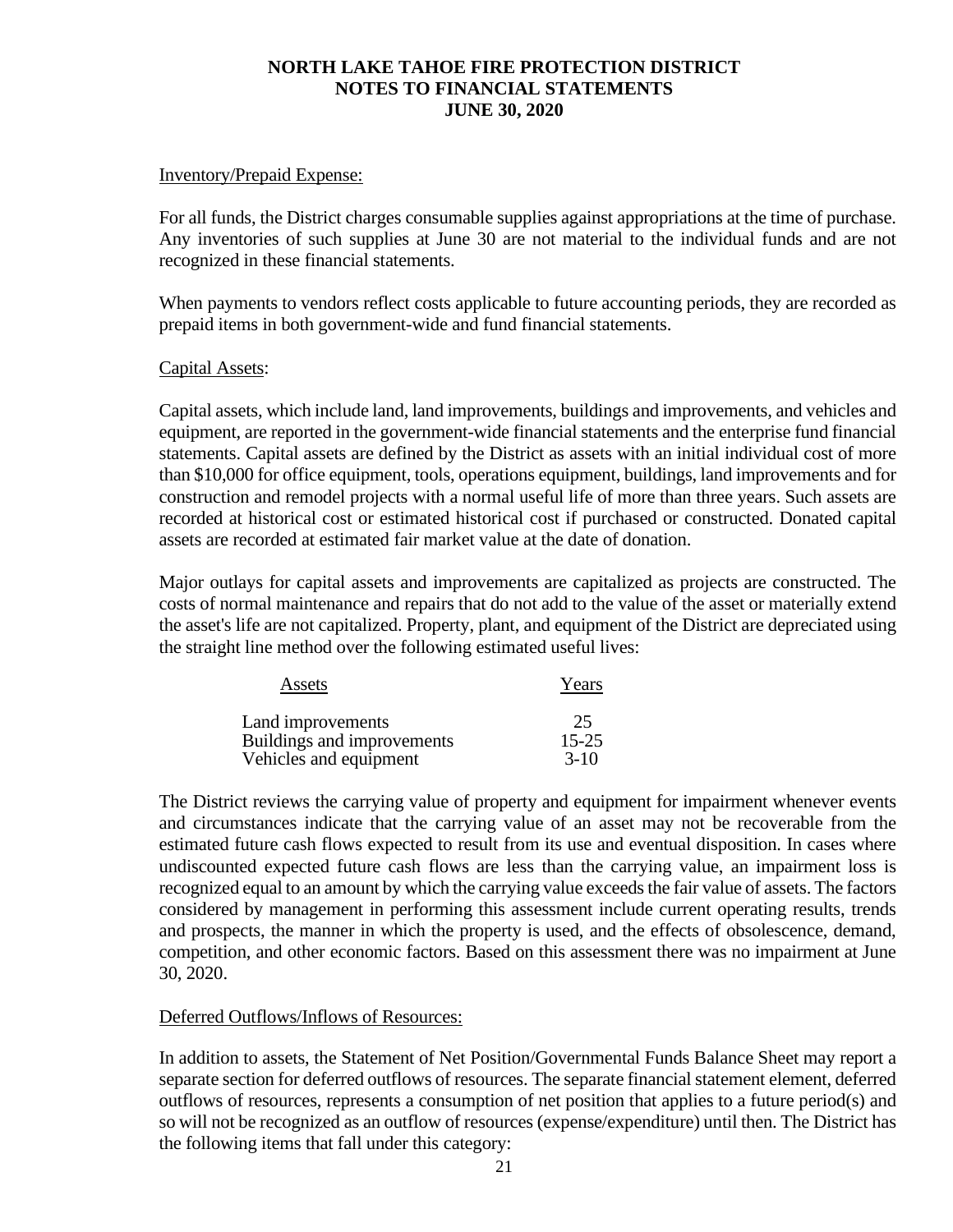- The deferred charge on refunding reported in the government-wide statement of net position results from the difference in the carrying value of refunded debt and its reacquisition price. This amount is deferred and amortized over the shorter of the life of the refunded or refunding debt.
- The OPEB related amounts reported in the government-wide statement of net position results from the District's contributions subsequent to the measurement date of the OPEB liability. This item is deferred and recognized as a reduction of the OPEB liability in the subsequent year.
- The Net pension related amounts reported in the government-wide statement of net position results from the differences between projected and actual earnings on pension plan investments, differences between expected and actual experience, changes in the District's proportionate share, changes of assumptions or other inputs, and the District's contributions subsequent to the measurement date of the net pension liability. These items are deferred and recognized as a reduction of the net pension liability in the subsequent year.

In addition to liabilities, the Statement of Net Position/Balance Sheet Governmental Funds may report a separate section for deferred inflows of resources. This separate financial statement element, deferred inflows of resources, represents an acquisition of net position that applies to a future period(s) and so will not be recognized as an inflow of resources (revenue) until that time.

- The OPEB related amounts reported in the government-wide statement of net position results from differences between projected and actual earnings, differences between expected and actual experience, and change of assumptions or other inputs. This item is deferred and recognized as an increase to the OPEB liability in subsequent periods.
- The Net pension related amounts reported in the government-wide statement of net position results from differences between expected and actual experience, changes of assumptions or other inputs, and changes in the District's proportionate share. These items are deferred and recognized as an increase in the net pension liability in subsequent periods.
- Unavailable revenue is reported in the Governmental Funds Balance Sheet. The governmental funds report unavailable revenues from property taxes and other revenue items. These items are deferred and recognized as an inflow of resources in the period that the amounts become available.

#### Pensions:

For purposes of measuring the net pension liability and pension expense, information about the fiduciary net position of the Public Employees' Retirement System of the State of Nevada (PERS) Base Plan (Base Plan) and additions to/deductions from Base Plan's fiduciary net position have been determined on the same basis as they are reported by the Base Plan. For this purpose, benefit payments (including refunds of employee contributions) are recognized when due and payable in accordance with the benefit terms. Investments are reported at fair value.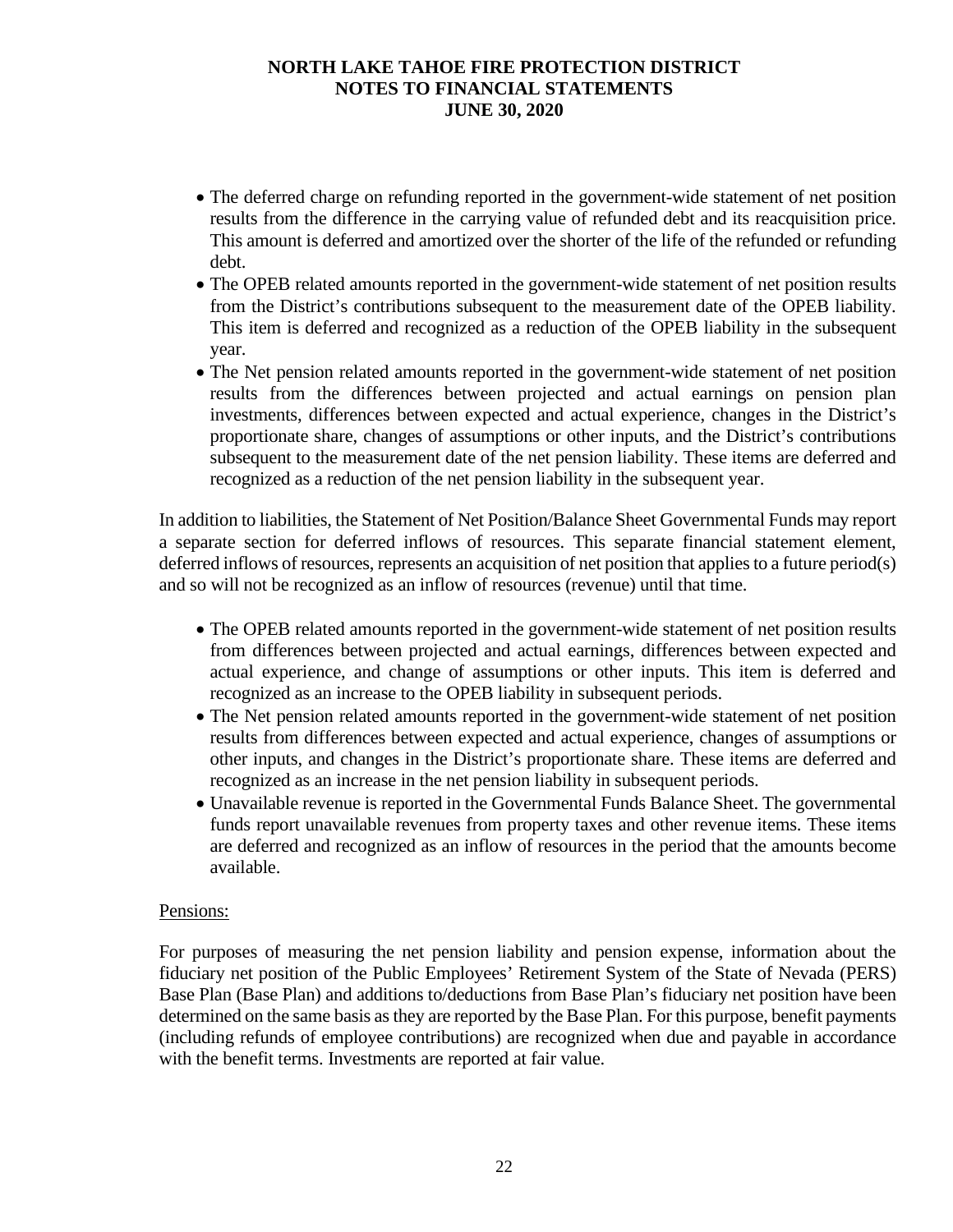## Long-Term Liabilities:

In the government-wide and proprietary fund financial statements, long-term debt and other longterm obligations are reported as liabilities in the applicable governmental activities, business-type activities, or proprietary fund type Statement of Net Position. Bond premiums and discounts and prepaid bond insurance, if applicable, are amortized over the life of the bonds. Bonds payable are reported net of the applicable bond premium or discount. Bond issuance costs are expensed during the current period.

In fund financial statements, governmental fund types recognize bond premiums and discounts, as well as bond issuance costs, during the current period. The face amount of bonds issued is reported as other financing sources. Premiums received on debt issuances are reported as other financing sources while discounts on debt issuances are reported as other financing uses, when applicable. Issuance costs, whether or not withheld from the actual debt proceeds received, are reported as debt service expenditures.

#### Compensated Absences:

The costs involved in vacation time and sick leave benefits are accrued when incurred in the government-wide and enterprise fund financial statements. A liability for these amounts is reported in the governmental funds only if they have matured as a result of employee resignations and retirements; costs are recorded as payroll costs only when the accumulated benefits are paid or accrued as a result of a termination of service.

Upon death, permanent disability, or termination of an employee after two years of full-time service, all personnel, whether union or non-union, shall be compensated for 50% (75% upon retirement) of accrued sick leave in accordance with the employment contract in effect and District policy.

#### Equity Classifications:

In the government-wide financial statements, equity is classified as net position and displayed in three components:

- Net Investment in Capital Assets Consists of capital assets, net of accumulated depreciation and reduced by outstanding balances of any bonds, notes, or other borrowings that are attributable to the acquisition, construction or improvement of those assets.
- Restricted Net Position Consists of net position with constraints placed on its use either by (1) external groups such as creditors, grantors, contributors, or laws and regulations of other governments; (2) law through constitutional provisions or enabling legislation.
- Unrestricted Net Position All other net position that does not meet the definition of "restricted" or "net investment in capital assets."

In the governmental fund financial statements, fund equity is classified as fund balance. Fund balance is further classified in the following components:

• Nonspendable – Amounts that cannot be spent because they are either not spendable in form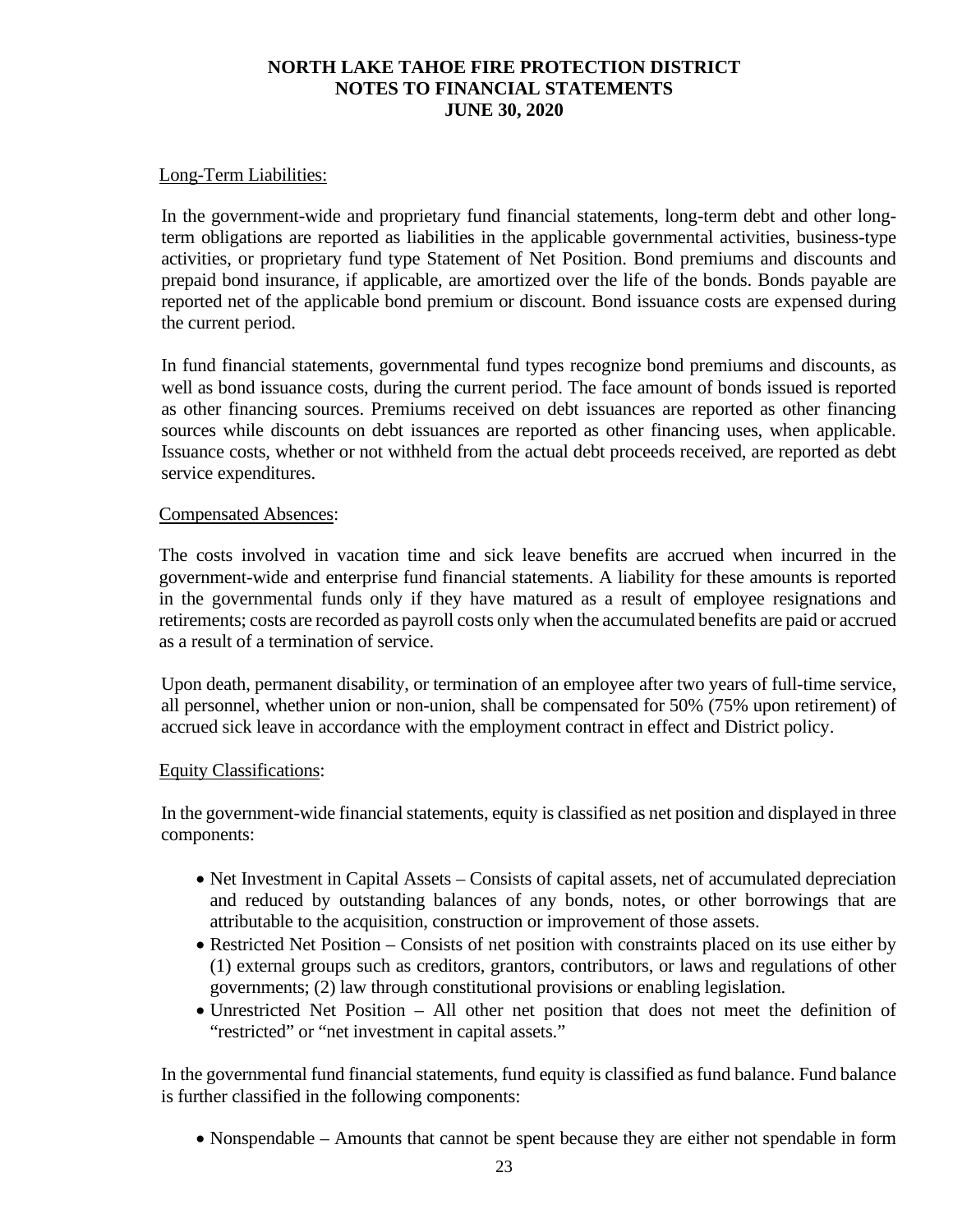or are legally or contractually required to be maintained intact.

- Restricted Amounts that can be spent only for specific purposes because of constitutional provisions, enabling legislation, or because of constraints that are externally imposed by creditors, grantors, contributors, or the law or regulations of other governments.
- Committed Amounts that can only be used for specific purposes. Committed fund balance is reported pursuant to actions passed by the Board of Directors, which is the District's highest level of decision making authority. A similar action is required to rescind or modify a commitment.
- Assigned Amounts that the District intends to use for a specific purpose, that do not meet the definition of restricted or committed fund balance. Under the District's policy, amounts may be assigned by the Business Manager under the authorization of the Board of Directors.
- Unassigned all other spendable amounts in the General Fund.

Proprietary fund equity is classified the same as in the government-wide statements.

When an expenditure is incurred for purposes for which both restricted and unrestricted amounts are available, the District considers restricted funds to have been spent first. When an expenditure is incurred for which committed, assigned, or unassigned amounts are available, the District considers amounts to have been spent first out of committed funds, then assigned funds, and finally unassigned funds, as needed, unless the Board of Director's has provided otherwise in its commitment or assignment actions.

#### Property Taxes:

All real property in the District is assigned a parcel number in accordance with state law, with each parcel being subject to physical reappraisal every five years. A factoring system is used to adjust the appraised value during the years between physical appraisals. The valuation of the property and its improvements is being assessed at 35 percent of "taxable value" as defined by statute. The amount of tax levied is determined by multiplying the assessed value by the tax rate applicable to the area in which the property is located. The maximum tax rate was established in the State Constitution at \$5 per \$100 of assessed valuation; however, as a result of the legislative action, the tax rate was further limited to \$3.64 per \$100 of assessed valuation, except in cases of severe financial emergency defined in NRS 354.705.

Taxes on real property are a lien on the property and attach on July 1 of the year for which the taxes are levied. Taxes may be paid in four installments payable on the third Monday in August, and the first Mondays in October, January, and March, to the Treasurer of Washoe County. Penalties are assessed if a taxpayer fails to pay an installment within ten days of the installment due date. After a two-year waiting period, if taxes remain unpaid, a tax deed is issued conveying the property to the County with a lien for back taxes and accumulated charges. Redemption may be made by the owner and such persons as described by statute by paying all back taxes and accumulated penalties, interest, and costs before sale.

Taxes on personal property are collected currently. Personal property declarations are mailed out annually and the tax is computed using percentages of taxable values established by the Department of Taxation and tax rates described above.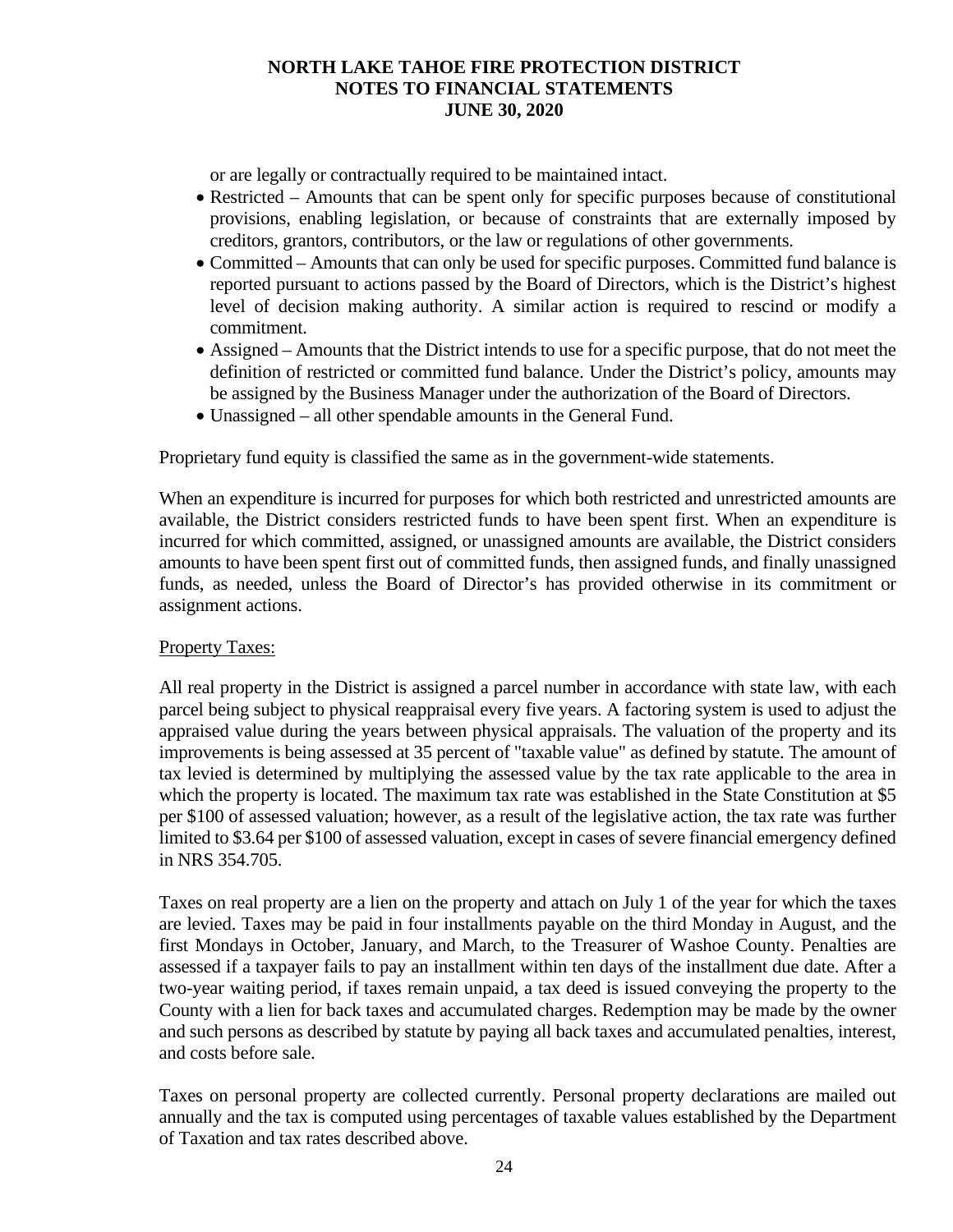The major classifications of personal property are commercial and mobile homes. In Washoe County, taxes on motor vehicles are collected by a State agency and remitted to the District as part of Consolidated Tax revenue.

#### Estimates

The preparation of financial statements in conformity with generally accepted accounting principles requirements management to make estimates and assumptions that affect certain reported amounts and disclosures. Accordingly, actual results could differ from those estimates.

#### Implementation of GASB Statement No. 84 and 97

 As of July 1, 2019, the District adopted GASB Statement No. 84, *Fiduciary Activities*. This standard's objective is to improve guidance regarding the identification of fiduciary activities for accounting and financial reporting purposes. This Statement describes four fiduciary funds that should be reported in the basic financial statements: 1) pension (and other employee benefit) trust funds, 2) investment trust funds, 3) private-purpose trust funds, and 4) custodial funds.

 As of July 1, 2019, the Districted adopted GASB Statement No. 97 *Certain Component Unit Criteria, and Accounting and Financial Reporting for Internal Revenue Code Section 457 Deferred Compensation Plans*. This standard's primary objective was to address consistency and comparability for fiduciary component units without a governing board, mitigate costs with reporting of certain defined contribution plans and enhance relevance, consistency, and comparability of the accounting and financial reporting for IRS Section 457 deferred compensation plans. However, this Statement also clarified the definition of financial burden under GASB 84, as it relates to defined benefit OPEB plans.

 The implementation of these two standards required the inclusion of the North Lake Tahoe Fire Protection District Post-Retirement Plan & Trust as a fiduciary component unit of the District.

## **NOTE 2 – Compliance with Nevada Revised Statutes (NRS) and the Nevada Administrative Code (NAC):**

The District conformed to all significant statutory and Nevada Administrative Code constraints on its financial administration during the year except as noted below:

The District did not comply with NRS 354.598 for the submission of a final adopted budget, certified by a majority of all members of the governing body, with a copy of it, being submitted to the Nevada Tax Commission. A final adopted budget was approved by the majority of all members of the governing body; however, an older tentative copy of the budget, which was not approved, was submitted to the Nevada Tax Commission.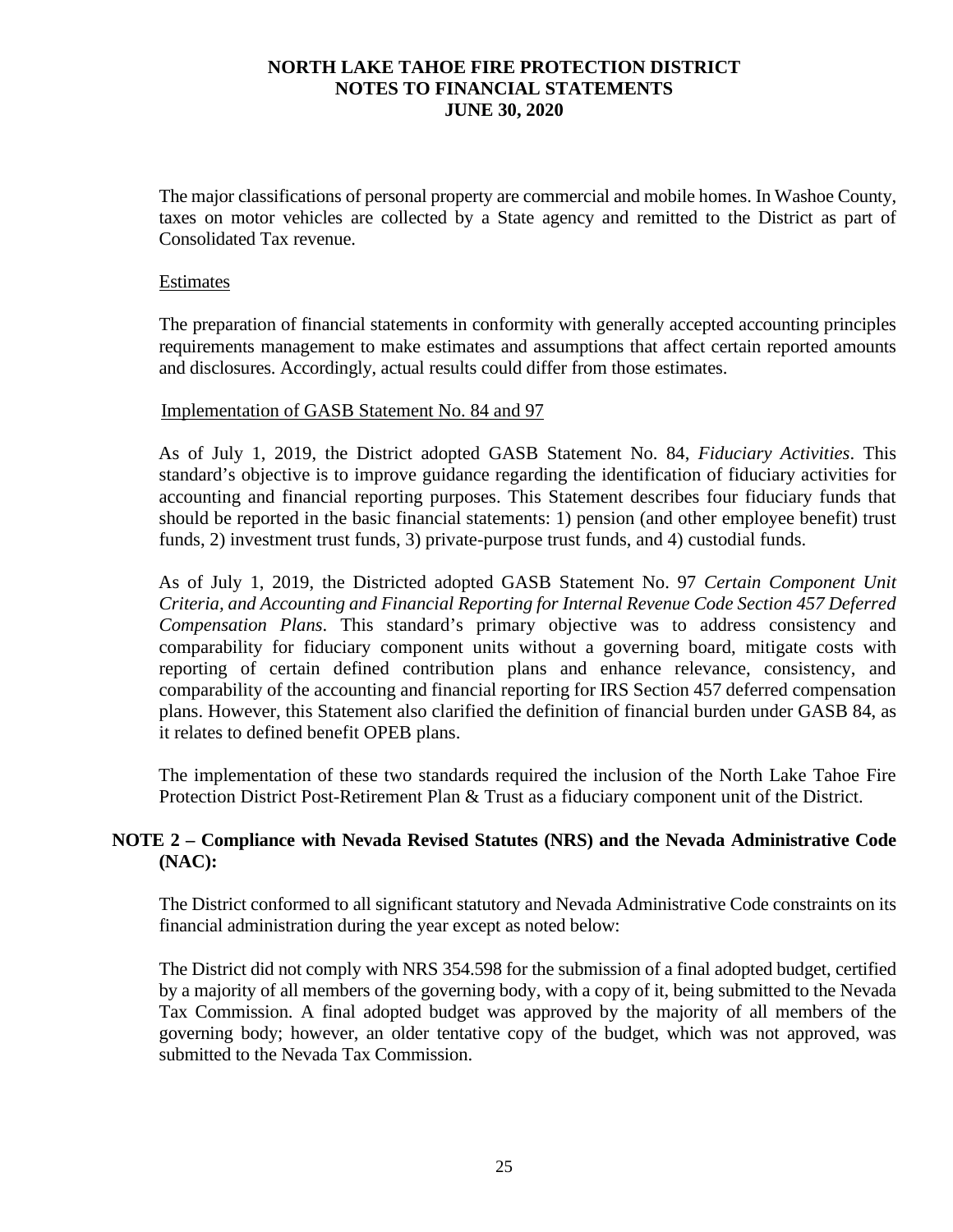#### **NOTE 3 – Cash and Investments:**

A summary schedule of cash and investments for the District at June 30, 2020, is as follows:

| Governmental funds | \$10,787,514 |
|--------------------|--------------|
| Proprietary fund   | 548,146      |
| Fiduciary fund     | 1,561,992    |
|                    | \$12,897,652 |

Pursuant to Nevada Revised Statutes (NRS) 355.170, the District may invest in the following types of securities:

- United States bonds and debentures maturing within ten (10) years from the date of purchase.
- Certain farm loan bonds.
- Securities of the United States Treasury, United States Postal Service, or the Federal National Mortgage Association maturing within ten (10) years from the date of purchase.
- Certificates of deposit from commercial banks and insured savings and loan associations.
- Other securities expressly provided by other statutes, including repurchase agreements.
- Certain securities issued by local governments of the State of Nevada.
- Certain bankers' acceptances, commercial paper issued by a corporation organized and operating in the United States, and money market mutual funds.

As noted, Nevada Revised Statutes (NRS 355.170) set forth acceptable investments for Nevada local governments. The District has not adopted a formal investment policy that would further limit its investment choices nor further limit its exposure to certain risks.

The Trust has an established investment policy. Under the policy, the Trust's assets are limited to investments in the State of Nevada's Retirement Benefits Investment Fund (RBIF); and any investment authorized pursuant to NRS 355.170.

The Trust invests its assets in the RBIF. The RBIF was established pursuant to NRS 355.220 and is administered by the Retirement Benefits Investment Board (RBIB) as an unrated external investment pool. The RBIF is not registered with the Securities and Exchange Commission (SEC) as an investment company. Each participant acts as fiduciary for its share of the RBIF and is allocated earnings and expenses according to their proportional share in RBIF. Bank of New York, Mellon determines the fair value of the RBIF monthly. RBIF is valued at the carrying value based on the net asset value (NAV) of observable market prices of the underlying assets within the RBIF. The Trust's investment in RBIF is reported in an amount equal to the original investment, less liabilities (none noted) and plus or minus the monthly allocation of interest and dividend income and realized and unrealized gains and losses. Investments can be withdrawn once per month, with five business days written notice, in an amount equal to the original investment plus or minus the monthly allocation of earnings. Complete financial information on RBIF as of June 30, 2019 can be obtained by contacting Public Employees Retirement System (PERS) at 693 W. Nye Lane, Carson City, NV 89703.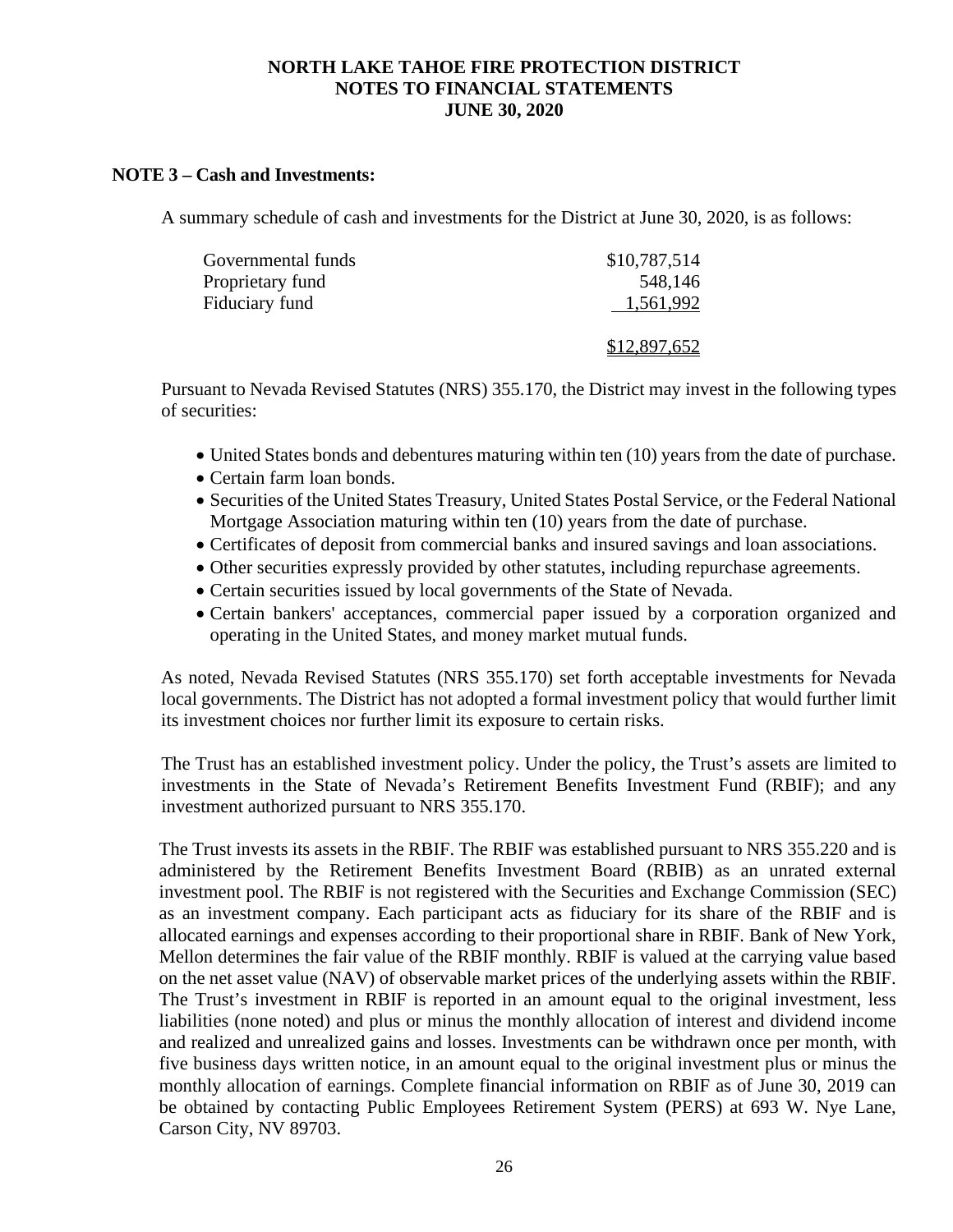The RBIF asset class is generally comprised of a combination of fixed income, marketable equity and international securities. The annual money-weighted rate of return on investments, net of investment expenses, was 7%. The money-weighted rate of return expresses investment performance, net of investment expense, adjusted for the changing amounts actually invested.

The District is a voluntary participant in the State of Nevada Local Government Investment Pool (LGIP), which has regulatory oversight from the Board of Finance of the State of Nevada. The District's investment in the LGIP is reported at fair value. The District's investment in the LGIP is equal to its original investment plus monthly allocations of interest income, and realized and unrealized gains and losses, which is the same as the value of the pool shares.

As of June 30, 2020, the North Lake Tahoe Fire Protection District had the following investments and maturities:

| Investments:                            |               |
|-----------------------------------------|---------------|
| <b>State of Nevada Local Government</b> |               |
| Investment Pool (LGIP)                  | $$7,679,815*$ |
| Retirement benefits investment fund     | 1,561,992     |
| Total Cash                              | 3,655,845     |
| Total Cash and Investments              |               |

\* Represents average weighted maturity of 130 days

*Interest Rate Risk.* Interest rate risk is the risk of possible reduction in the value of a security, especially a bond, resulting from a rise in interest rates. As noted above, the District does not have a formal investment policy that limits investment maturities as a means of managing its exposure to fair value losses arising from increasing interest rates beyond those specified in the Statute.

*Credit Risk.* Credit risk is the risk that an issuer or other counterparty to an investment will not fulfill its obligation and is a function of the credit quality rating of investments. The LGIP and RBIF are an unrated external investment pool and as noted above, the District does not have a formal investment policy that specifies minimum acceptable credit ratings.

*Custodial Credit Risk on Deposits*. Custodial credit risk is the risk that in the event of a bank failure, the District's deposits may not be returned to it. The District's bank deposits are covered by FDIC insurance and collateralized by the office of the State Treasurer/Nevada Collateral Pool.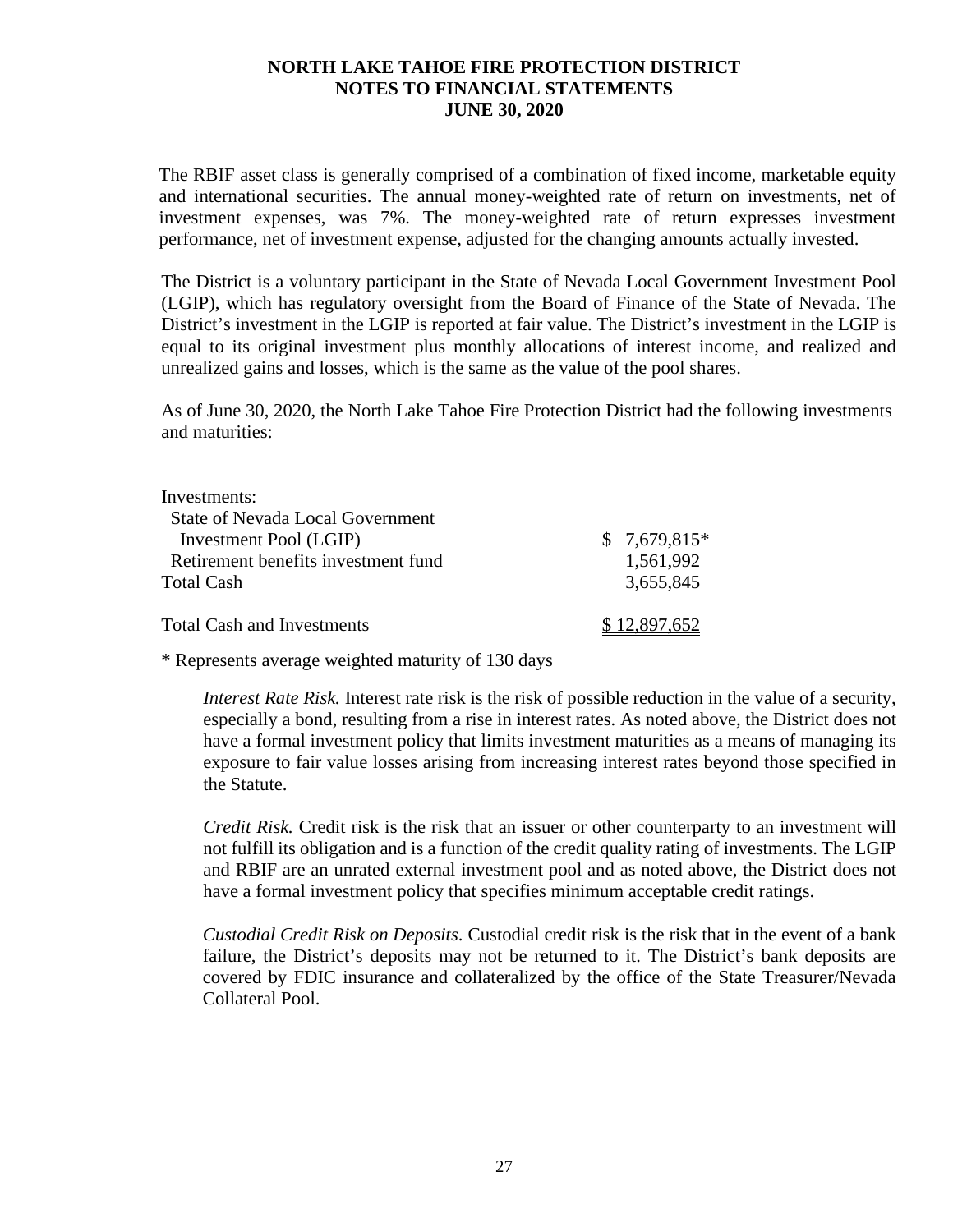# **NOTE 4 – Capital Assets:**

Capital asset activity for the year ended June 30, 2020 was as follows:

|                                             | <b>Balance</b><br>July 1, 2019 | Increases  | Decreases | <b>Balance</b><br>June 30, 2020 |
|---------------------------------------------|--------------------------------|------------|-----------|---------------------------------|
| <b>Governmental Activities:</b>             |                                |            |           |                                 |
| Capital assets, not being depreciated:      |                                |            |           |                                 |
| Land                                        | \$1,019,283                    | \$         | \$        | \$1,019,283                     |
| <b>Construction in Progress</b>             |                                | 118,752    |           | 118,752                         |
| Total capital assets, not being depreciated | 1,019,283                      | 118,752    |           | 1,138,035                       |
| Capital assets, being depreciated           |                                |            |           |                                 |
| Land improvement                            | 99,428                         |            |           | 99,428                          |
| Buildings and building improvement          | 9,938,424                      |            |           | 9,938,424                       |
| Vehicles and equipment                      | 7,635,071                      | 1,103,007  | (41, 786) | 8,696,292                       |
| Total capital assets, being depreciated     | 17,672,923                     | 1,103,007  | (41, 786) | 18,734,114                      |
| Less accumulated depreciation for:          |                                |            |           |                                 |
| Land improvement                            | (99, 428)                      |            |           | (99, 428)                       |
| Buildings and building improvement          | (6,478,949)                    | (332, 275) |           | (6,811,224)                     |
| Vehicles and equipment                      | (6,508,158)                    | (297, 300) | 41,786    | (6,763,672)                     |
| Total accumulated depreciation              | (13,086,535)                   | (629, 575) | 41,786    | (13, 674, 324)                  |
| Total capital assets, being depreciated,    |                                |            |           |                                 |
| net                                         | 4,586,388                      | 473,432    |           | 5,059,820                       |
|                                             |                                |            |           |                                 |
| Governmental activities capital assets, net | \$5,605,671                    | \$592,184  | \$        | \$6,197,855                     |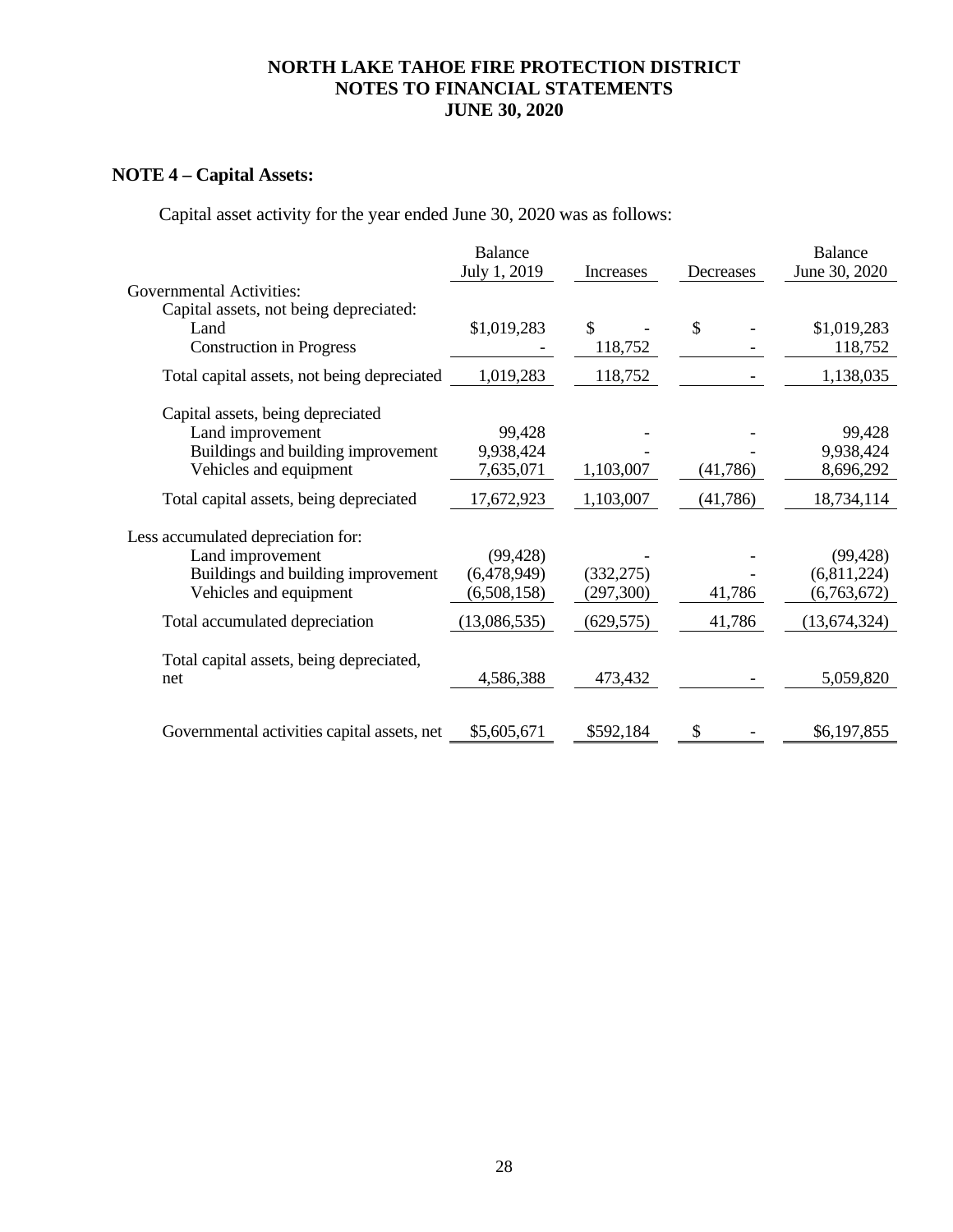|                                                                                  | <b>Balance</b><br>July 1, 2019 | Increases              | Decreases     | <b>Balance</b><br>June 30, 2020 |
|----------------------------------------------------------------------------------|--------------------------------|------------------------|---------------|---------------------------------|
| <b>Business-type Activities:</b><br>Capital assets, not being depreciated:       |                                |                        |               |                                 |
| Land                                                                             | 30,588<br>S                    | \$                     | $\mathbb{S}$  | 30,588<br>\$.                   |
| Capital assets, being depreciated<br><b>Buildings</b><br>Vehicles and equipment  | 338,550<br>1,658,165           |                        | (67, 121)     | 338,550<br>1,591,044            |
| Total capital assets, being depreciated                                          | 1,996,715                      |                        | (67, 121)     | 1,929,594                       |
| Less accumulated depreciation for:<br><b>Buildings</b><br>Vehicles and equipment | (318, 237)<br>(727, 615)       | (13,542)<br>(185, 049) | 67,121        | (331,779)<br>(845, 543)         |
| Total accumulated depreciation                                                   | (1,045,852)                    | (198, 591)             | 67,121        | (1, 177, 322)                   |
| Total capital assets, being depreciated,<br>net                                  | 950,863                        | (198, 591)             |               | 752,272                         |
| Business-type activities capital assets,<br>net                                  | 981,451                        | \$(198,591)            | <sup>\$</sup> | 782,858                         |

Depreciation expense of \$629,575 was charged to the public safety function and \$198,591 was charged to Ambulance operations.

## **NOTE 5 – Defined Benefit Pension Plan:**

#### *Plan Description*

The District contributes to the Public Employees' Retirement System of the State of Nevada (PERS). PERS administers a cost-sharing, multiple-employer, defined benefit public employees' retirement system which includes both Regular and Police/Fire members. PERS was established by the Nevada Legislature in 1947, effective July 1, 1948. PERS is administered to provide a reasonable base income to qualified employees who have been employed by a public employer and whose earnings capacities have been removed or substantially impaired by age or disability.

#### *Benefits Provided*

Benefits, as required by the Nevada Revised Statutes (NRS or statute), are determined by the number of years of accredited service at time of retirement and the member's highest average compensation in any 36 consecutive months with special provisions for members entering PERS on or after January 1, 2010 and July 1, 2015. Benefit payments to which participants or their beneficiaries may be entitled under the plan include pension benefits, disability benefits, and survivor benefits.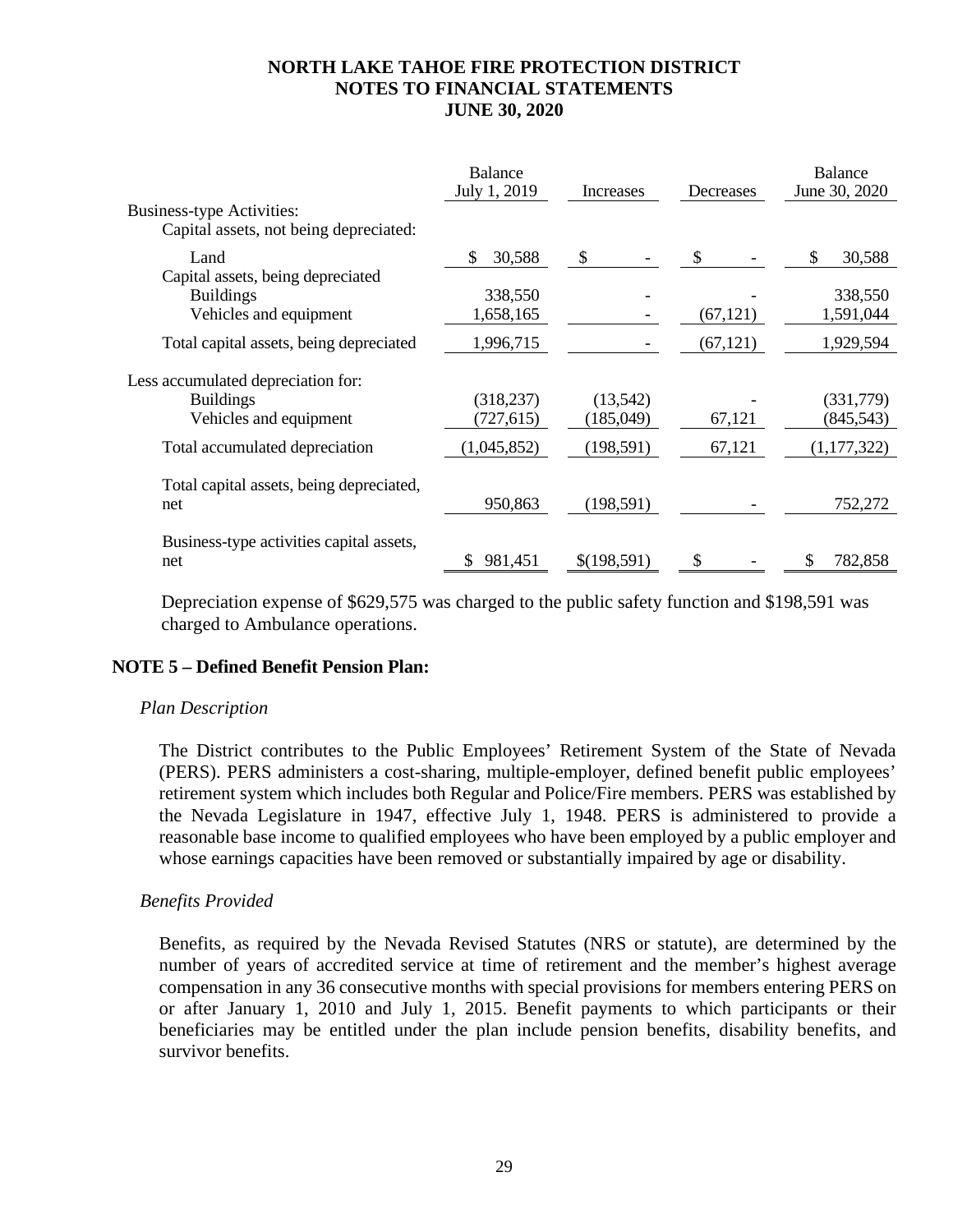Monthly benefit allowances for members are computed as 2.5% of average compensation for each accredited year of service prior to July 1, 2001. For service earned on and after July 1, 2001, this multiplier is 2.67% of average compensation. For members entering PERS on or after January 1, 2010, there is a 2.5% multiplier and for regular members entering PERS on or after July 1, 2015, there is a 2.25% factor. PERS offers several alternatives to the unmodified service retirement allowance which, in general, allow the retired employee to accept a reduced service retirement allowance payable monthly during his or her lifetime and various optional monthly payments to a named beneficiary after his or her death.

Post-retirement increases are provided by authority of NRS 286.575 - .579.

#### *Vesting*

Regular members entering PERS prior to January 1, 2010 are eligible for retirement at age 65 with five years of service, at age 60 with 10 years of service, or at any age with thirty years of service. Regular members entering PERS on or after January 1, 2010, are eligible for retirement at age 65 with five years of service, or age 62 with 10 years of service, or any age with thirty years of service. Regular members entering PERS on or after July 1, 2015 are eligible for retirement at age 65 with five years of service, or at age 62 with ten years of service, or at age 55 with thirty years of service, or at any age with 33 1/13 years of service.

Police/Fire members entering PERS prior to January 1, 2010 are eligible for retirement at age 65 with five years of service, at age 55 with ten years of service, at age 50 with twenty years of service, or at any age with twenty-five years of service. Police/Fire members entering PERS on or after January 1, 2010, are eligible for retirement at 65 with five years of service, or age 60 with ten years of service, or age 50 with twenty years of service, or at any age with thirty years of service. Police/Fire members entering PERS on or after July 1, 2015, are eligible for retirement at age 65 with five years of service, at age 60 with ten years of service, or at any age with 33 1/3 years of service. Only service performed in a position as a police officer or firefighter may be counted towards eligible for retirement as Police/Fire accredited service.

The normal ceiling limitation on monthly benefits allowances is 75% of average compensation. However, a member who has an effective date of membership before July 1, 1985, is entitled to a benefit of up to 90% of average compensation. Both Regular and Police/Fire members become fully vested as to benefits upon completion of five years of service.

#### *Contributions*

The authority for establishing and amending the obligation to make contributions and member contribution rates, is set by statute. New hires, in agencies which did not elect the Employer-Pay Contribution (EPC) plan prior to July 1, 1983, have the option of selecting one of two contribution plans. One plan provides for matching employee and employer contributions, while the other plan provides for employer-pay contributions only. The District contributes under the employer-pay contribution (EPC) option.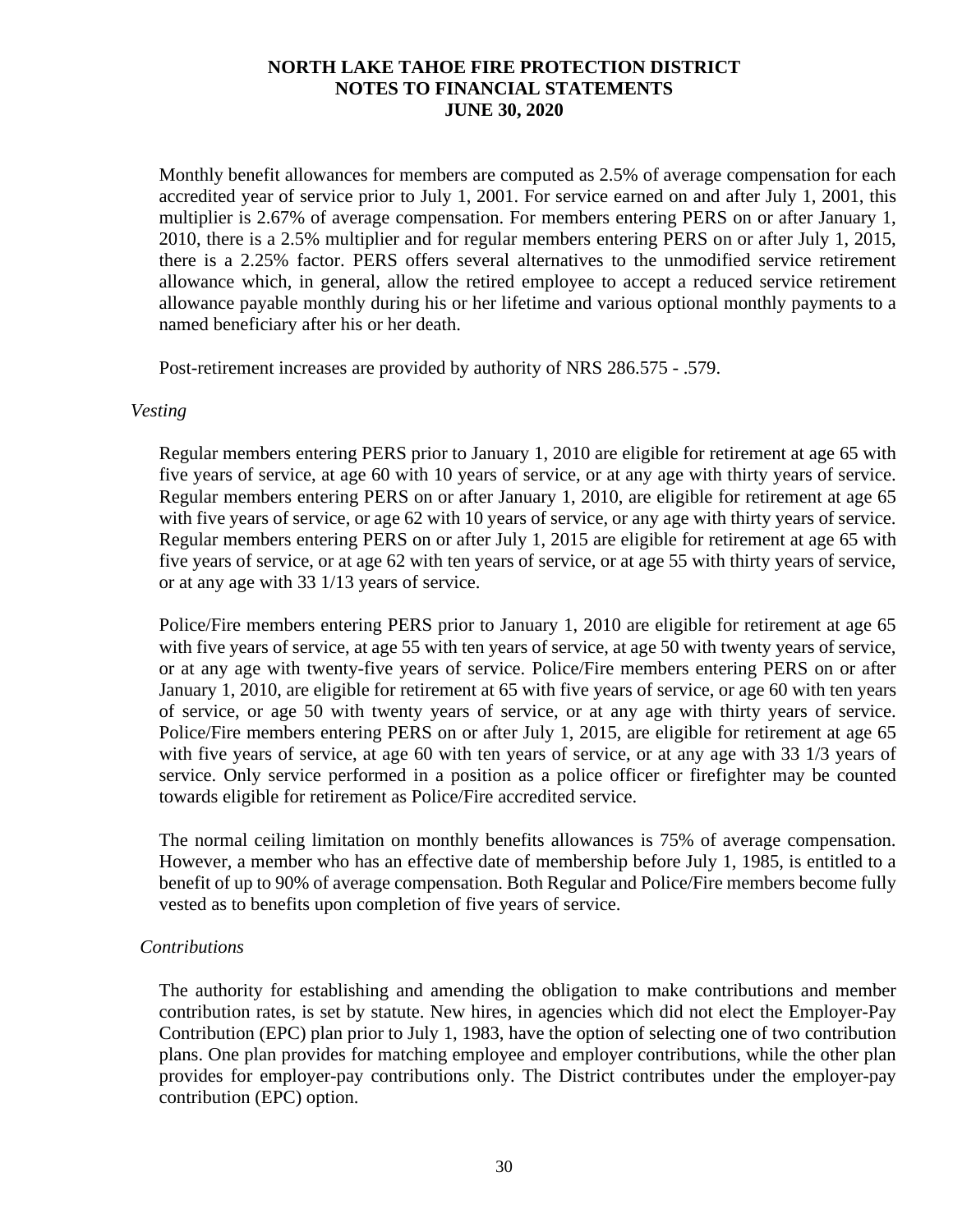Under the employer-pay provisions, the contributions made by employers on behalf of employees are not credited to the member's PERS account and are not refunded upon termination. For employees covered by the employer-pay provisions, average compensation is increased by half the total contributions made by the District and may not be less than it would have been if contributions had been made by the member and the employer separately.

PERS' basic funding policy provides for periodic contributions at a level pattern of cost as a percentage of salary throughout an employee's working lifetime in order to accumulate sufficient assets to pay benefits when due.

PERS receives an actuarial valuation on an annual basis indicating the contribution rates required to fund PERS on an actuarial reserve basis. Contributions actually made are in accordance with the required rates established by the Nevada Legislature. These statutory rates are increased/decreased pursuant to NRS 286.421 and 286.450.

The actuary funding method used is the Entry Age Actuarial Cost Method. It is intended to meet the funding objective and result in a relatively level long-term contributions requirement as a percentage of salary.

For the fiscal year ended June 30, 2020, the Statutory Employer/employee matching rates were 15.25% for Regular and 22.00% for Police/Fire. The Employer-pay contribution (EPC) rate was 29.25% for Regular and 42.50% for Police/Fire.

For the fiscal year ended June 30, 2019, the Statutory Employer/employee matching rates were 14.50% for Regular and 20.75% for Police/Fire. The Employer-pay contribution (EPC) rate was 28.00% for Regular and 40.50% for Police/Fire.

The District's contributions were \$1,257,650 for the year ended June 30, 2020.

#### *PERS Investment Policy*

PERS' policies which determine the investment portfolio target asset allocation are established by the PERS Board. The asset allocation is reviewed annually and is designed to meet the future risk and return needs of the System.

The following was the PERS Board adopted policy target asset allocation as of June 30, 2019:

|                             | Target     | Long-Term Geometric Expected |
|-----------------------------|------------|------------------------------|
| <b>Asset Class</b>          | Allocation | <b>Real Rate of Return</b>   |
| Domestic Equity             | 42%        | 5.50%                        |
| <b>International Equity</b> | 18%        | 5.75%                        |
| Domestic Fixed Income       | 28%        | 0.25%                        |
| <b>Private Markets</b>      | 2%         | 6.80%                        |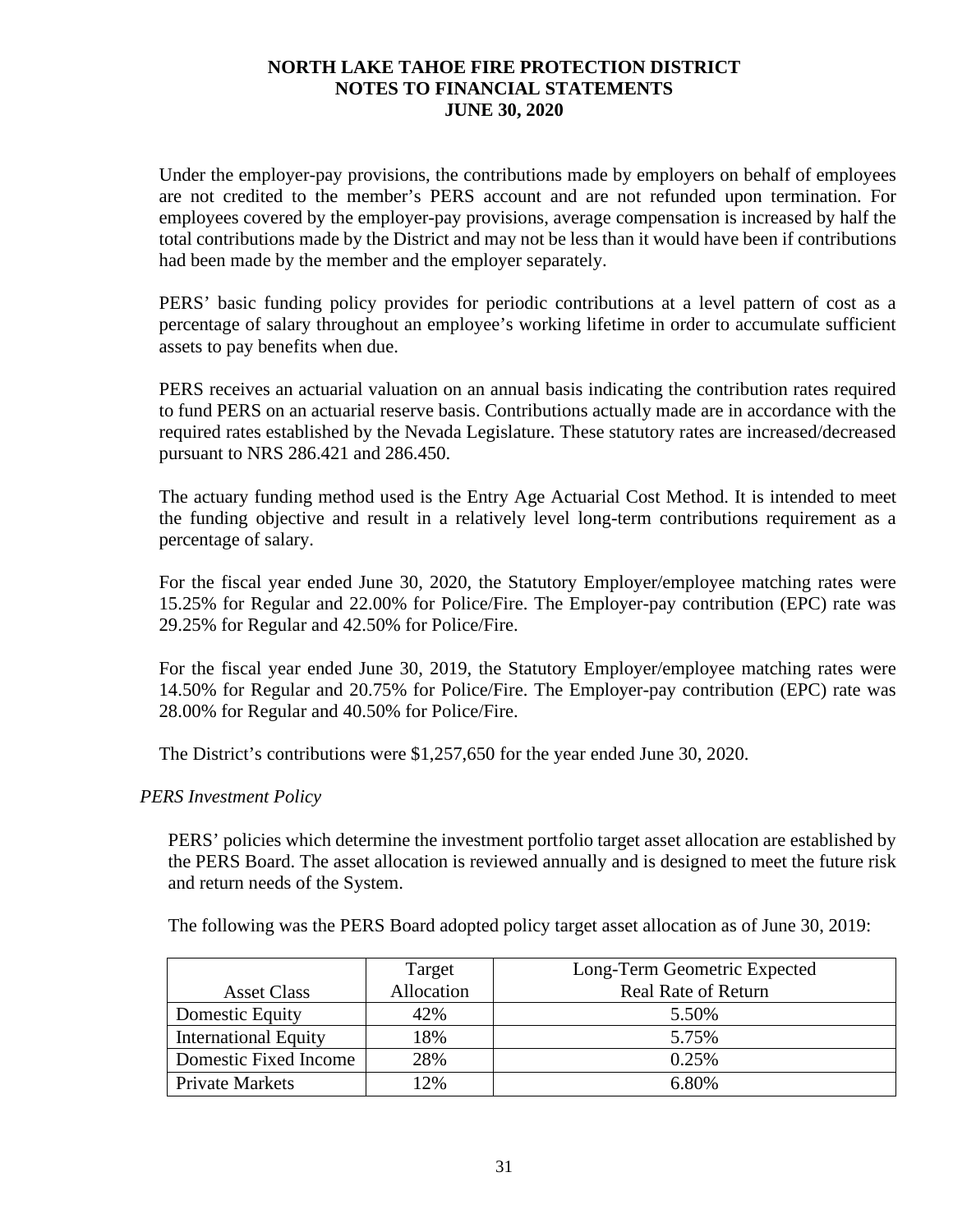As of June 30, 2019, PERS' long-term inflation assumption was 2.75%.

#### *Net Pension Liability*

At June 30, 2020, the District reported a liability for its proportionate share of the net pension liability of \$16,260,674. The net pension liability was measured as of June 30, 2019, and the total pension liability used to calculate the net pension liability was determined by an actuarial valuation as of that date. The District's proportionate share of the net pension liability was based on the District's share of contributions in the PERS pension plan relative to the contributions of all participating PERS employers. At June 30, 2019, the District's proportion was 0.11925%, which was an increase of .00053 from its proportion measured at June 30, 2018.

#### *Pension Liability Discount Rate Sensitivity*

The following presents the net pension liability of the District as of June 30, 2020, calculated using the discount rate of 7.50%, as well as what the District's net pension liability would be if it were calculated using a discount rate that is 1-percentage-point lower (6.50%) or 1-percentage-point higher (8.50%) than the current discount rate:

|                       | 1% Decrease in |               | 1% Increase in |
|-----------------------|----------------|---------------|----------------|
|                       | Discount Rate  | Discount Rate | Discount Rate  |
|                       | $(6.50\%)$     | $(7.50\%)$    | $(8.50\%)$     |
| Net Pension Liability | \$25,177,686   | \$16,260,674  | \$8,848,375    |

#### *Pension Plan Fiduciary Net Position*

Detailed information about the pension plan's fiduciary net position is available in the PERS Comprehensive Annual Financial Report, available on the PERS website (www.nvpers.org).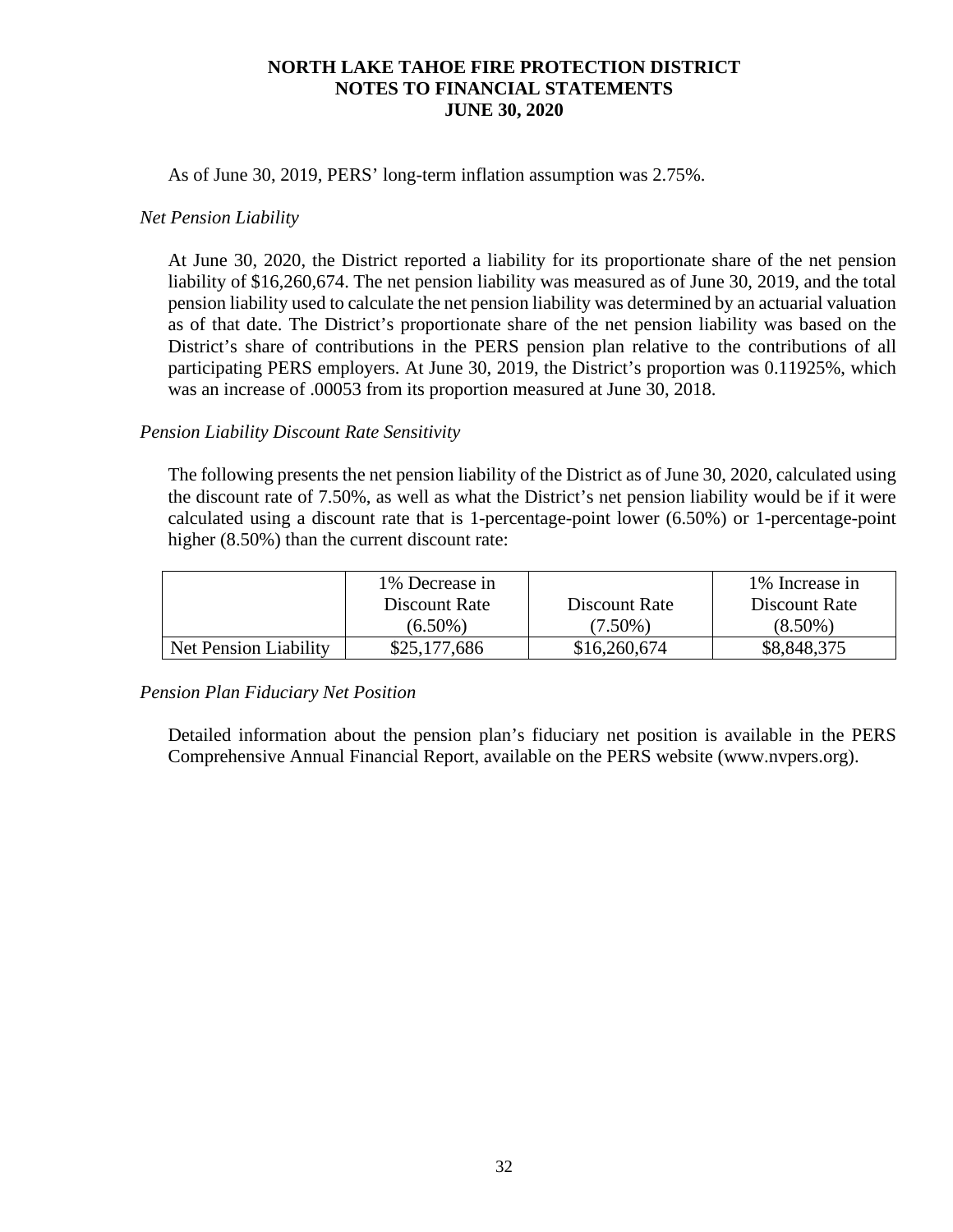#### *Actuarial Assumptions*

The District's net pension liability was measured as of June 30, 2019, and the total pension liability used to calculate the net pension liability was determined by an actuarial valuation as of that date. The total pension liability was determined using the following actuarial assumptions, applied to all periods included in the measurement:

| <b>Inflation Rate</b>             | 2.75%                                              |
|-----------------------------------|----------------------------------------------------|
| Payroll Growth                    | 5.00% including inflation                          |
| <b>Investment Rate of Return</b>  | 7.50%                                              |
| Productivity Pay Increase         | 0.50%                                              |
| <b>Projected Salary Increases</b> | Regular: 4.25% to 9.15%, depending on service      |
|                                   | Police/Fire: 4.55% to 13.9%, depending on          |
|                                   | service                                            |
|                                   | Rates include inflation and productivity increases |
| <b>Consumer Price Index</b>       | 2.75%                                              |
| <b>Other Assumptions</b>          | Same as those used in the June 30, 2019 funding    |
|                                   | actuarial valuation                                |

Mortality rates for healthy were based on the Headcount-Weighted RP-2014 Healthy Annuitant Table projected to 2020 with Scale MP-2016, set forward one year for spouses and beneficiaries. For ages less than 50, mortality rates are based on the Headcount-Weighted RP-2014 Employee Mortality Tables. Those mortality rates are adjusted by the ratio of the mortality rate for healthy annuitants at age 50 to the mortality rate for employees at age 50. The mortality rates are then projected to 2020 with Scale MP-2016. Mortality rates for disabled were based on the Headcount-Weighted RP-2014 Disabled Retiree Table, set forward four years. Mortality rates for preretirement were based on Headcount-Weighted RP-2014 Employee Table, projected to 2020 with Scale MP-2016. The additional projection of six years is a provision made for future mortality improvement.

Actuarial assumptions used in the June 30, 2019 valuation were based on the results of the experience study for the period of July1, 2012 through June 30, 2016.

The discount rate used to measure the total pension liability was 7.50% as of June 30, 2019. The projection of cash flows used to determine the discount rate assumed that employee and employer contributions will be made at the rate specified in statute. Based on that assumption, the pension plan's fiduciary net position at June 30, 2019, was projected to be available to make all projected future benefit payments of current active and inactive employees. Therefore, the long-term expected rate of return on pension plan investments was applied to all periods of projected benefit payments to determine the total pension liability as of June 30, 2019.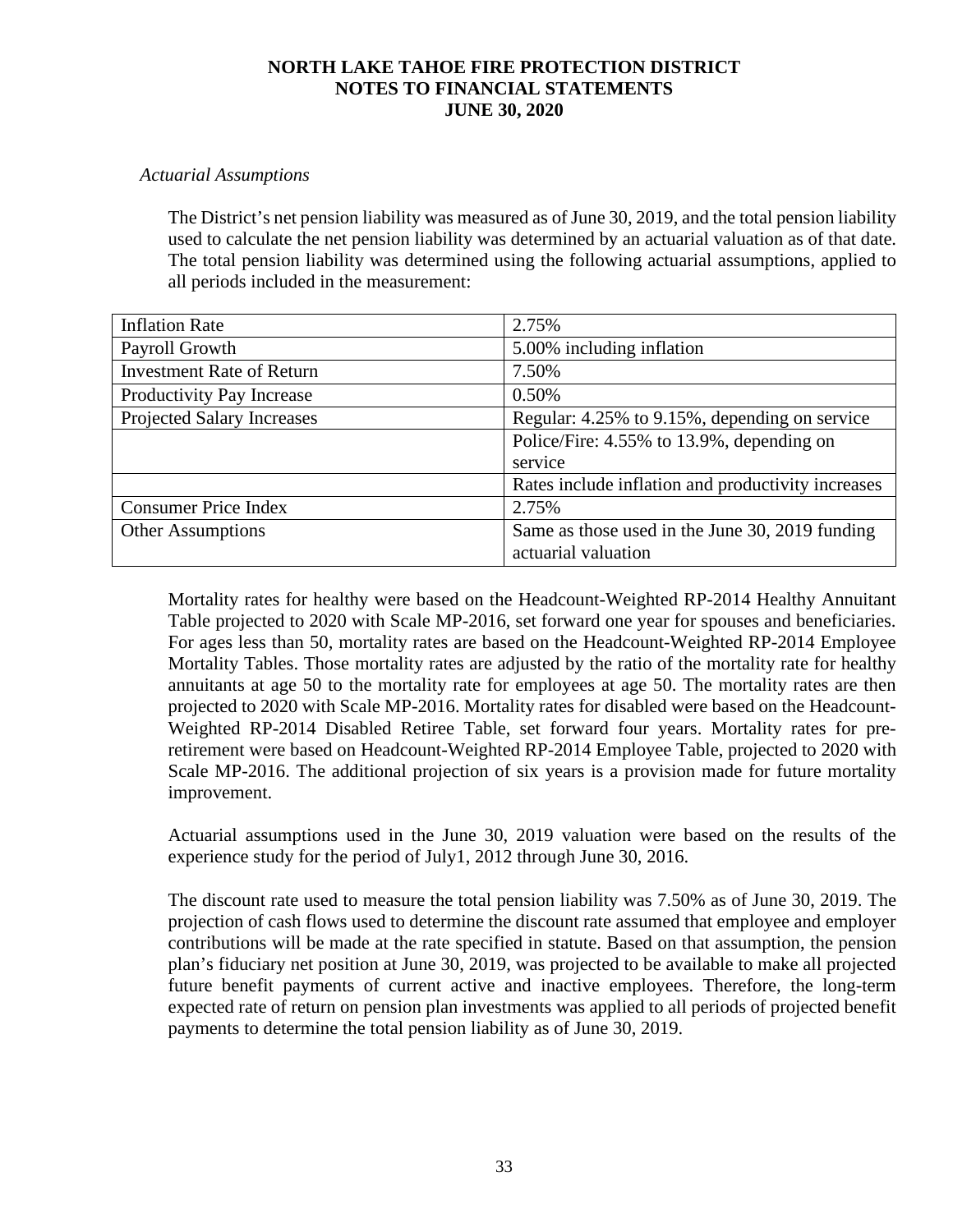## *Pension Expense, Deferred Outflows of Resources and Deferred Inflows of Resources Related to Pensions*

For the year ended June 30, 2020, the District recognized pension expense of \$1,918,359. At June 30, 2020 the District reported deferred outflows of resources and deferred inflows of resources related to pensions from the following sources:

|                                                         |           | Deferred Inflows<br>of Resources         |           |
|---------------------------------------------------------|-----------|------------------------------------------|-----------|
| \$                                                      | 609,757   | \$                                       | 469,018   |
|                                                         | 661,742   |                                          |           |
|                                                         |           |                                          | 808,910   |
| between the employer's contributions and the employer's |           |                                          |           |
|                                                         | 870,620   |                                          | 143,242   |
|                                                         | 1,257,650 |                                          |           |
|                                                         | 3,399,769 |                                          | 1,421,170 |
|                                                         |           | <b>Deferred Outflows</b><br>of Resources |           |

Of the amount reported as deferred outflows of resources, \$1,257,650 related to pensions resulting from Employer contributions subsequent to the measurement date will be recognized as a reduction of the net pension liability in the year ending June 30, 2021.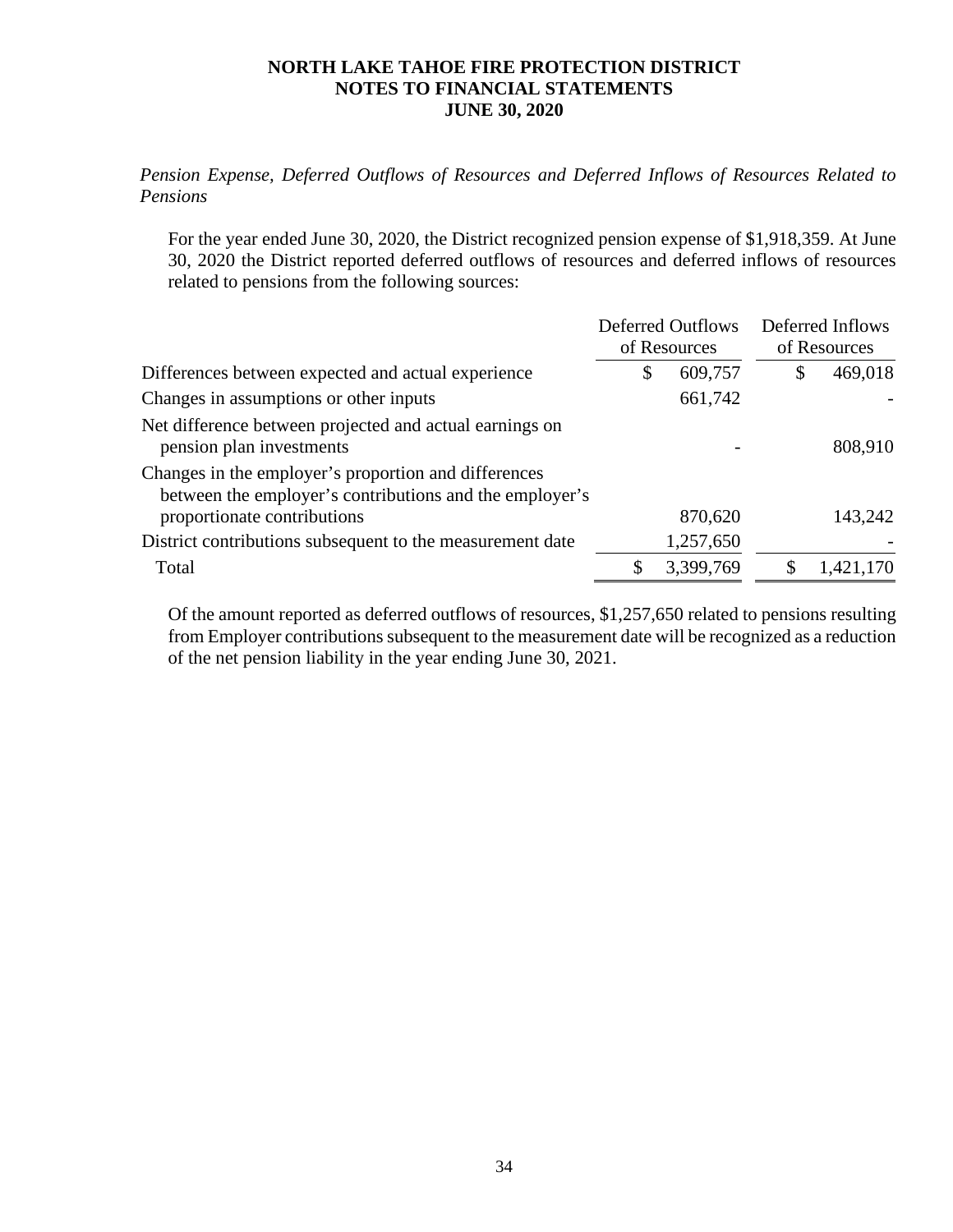The average of the expected remaining service lives of all employees that are provided with pensions through PERS (active and inactive employees) determined at July 1, 2019 (the beginning of the measurement period ended June 30, 2019) is 6.18 years.

Other estimated amounts reported as deferred outflows of resources and deferred inflows of resources related to pensions will be recognized in pension expense as follows:

| Year ending June 30: |           |
|----------------------|-----------|
| 2021                 | 277,564   |
| 2022                 | (115,514) |
| 2023                 | 260,474   |
| 2024                 | 211,326   |
| 2025                 | 78,192    |
| Thereafter           | 8,907     |

#### *Additional Information*

Additional information supporting the Schedule of Employer Allocations and the Schedule of Pension Amounts by Employer is located in the PERS Comprehensive Annual Financial Report (CAFR) available on the PERS website at www.nvpers.org under Quick Links – Publications.

#### **NOTE 6 – Fund Balances – Governmental Funds:**

Under GASB Statement No. 54, *Fund Balance Reporting and Governmental Fund Type Definitions,* fund balances are composed of the following as of June 30, 2020:

|                         |                     | Debt          |         | Capital       | Total        |
|-------------------------|---------------------|---------------|---------|---------------|--------------|
|                         |                     | Service       |         | Projects      | Governmental |
|                         | <b>General Fund</b> | Fund          |         | Fund          | Funds        |
| Nonspendable:           | \$<br>2,671         | $\mathcal{S}$ |         | \$            | \$<br>2,671  |
| Restricted:             |                     |               |         |               |              |
| Debt Service            |                     |               | 505,522 | 131,248       | 636,770      |
| Committed:              |                     |               |         |               |              |
| <b>Capital Projects</b> |                     |               |         | 22,431        | 22,431       |
| Assigned:               |                     |               |         |               |              |
| Subsequent Year's       |                     |               |         |               |              |
| <b>Budget Shortfall</b> | 2,114,849           |               | -       |               | 2,114,849    |
| Unassigned              | 9,364,579           |               |         |               | 9,364,579    |
|                         |                     |               |         |               |              |
| Total fund balances     | \$11,482,099        |               | 505,522 | \$<br>153,679 | \$12,141,300 |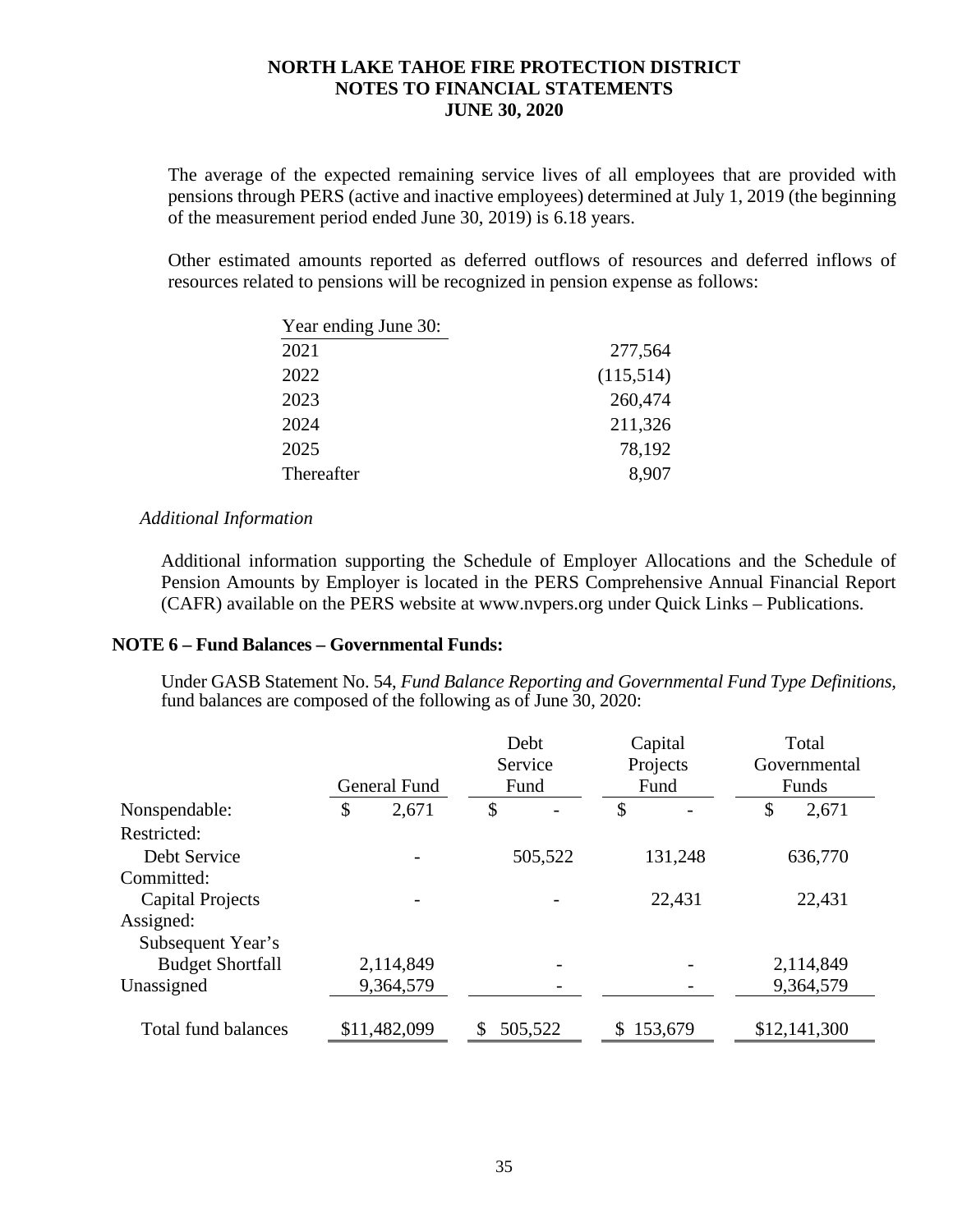## **NOTE 7 – Long-Term Debt:**

Changes in long-term obligations for the year ended June 30, 2020 are as follows:

|                                                                       | Date of<br>Issue | Original<br>Issue | Interest<br>Rate | Principal<br>Outstanding<br>July 1, 2019 | <b>Additions</b>         | Reductions     | Principal<br>Outstanding<br>June 30, 2020 | Due<br>Within<br>One Year |
|-----------------------------------------------------------------------|------------------|-------------------|------------------|------------------------------------------|--------------------------|----------------|-------------------------------------------|---------------------------|
| 2012 General Obligation (Limited Tax)<br>Refunding Bonds, Series 2012 | 12/04/12         | 3,429,000         | 2.35%            | \$1,831,000                              | \$<br>$\sim$             | \$<br>345,000  | ,486,000<br>\$                            | \$ 355,000                |
| Medium Term Financing, Series 2013                                    | 12/11/13         | 1,000,000         | 2.70%            | 530,000                                  | $\sim$                   | 100,000        | 430,000                                   | 105,000                   |
| Sales tax refund                                                      | N/A              | N/A               | N/A              | 51,828                                   | $\overline{\phantom{a}}$ | 51,828         |                                           |                           |
| Compensated absences                                                  | N/A              | N/A               | N/A              | 1,299,466                                | 378,181                  | 352,516        | 1,325,131                                 | 442,480                   |
| <b>Property Tax Refunds</b>                                           | N/A              | N/A               | N/A              | $\sim$                                   | 8,600,000                |                | 8,600,000                                 |                           |
| <b>Total Governmental Activities</b>                                  |                  |                   |                  | 3,712,294                                | 8,978,181                | 849,344        | 11,841,131                                | 902,480                   |
| Business-Type Activities:                                             |                  |                   |                  |                                          |                          |                |                                           |                           |
| Compensated absences                                                  | N/A              | N/A               | N/A              | 77,057                                   | 104,991                  | 52,469         | 129,579                                   | 64,941                    |
| <b>Total Long-Term Debt</b>                                           |                  |                   |                  | \$3,789,351                              | \$9,083,172              | 901,813<br>\$. | 11,970,710<br>$\mathcal{S}$               | \$967,421                 |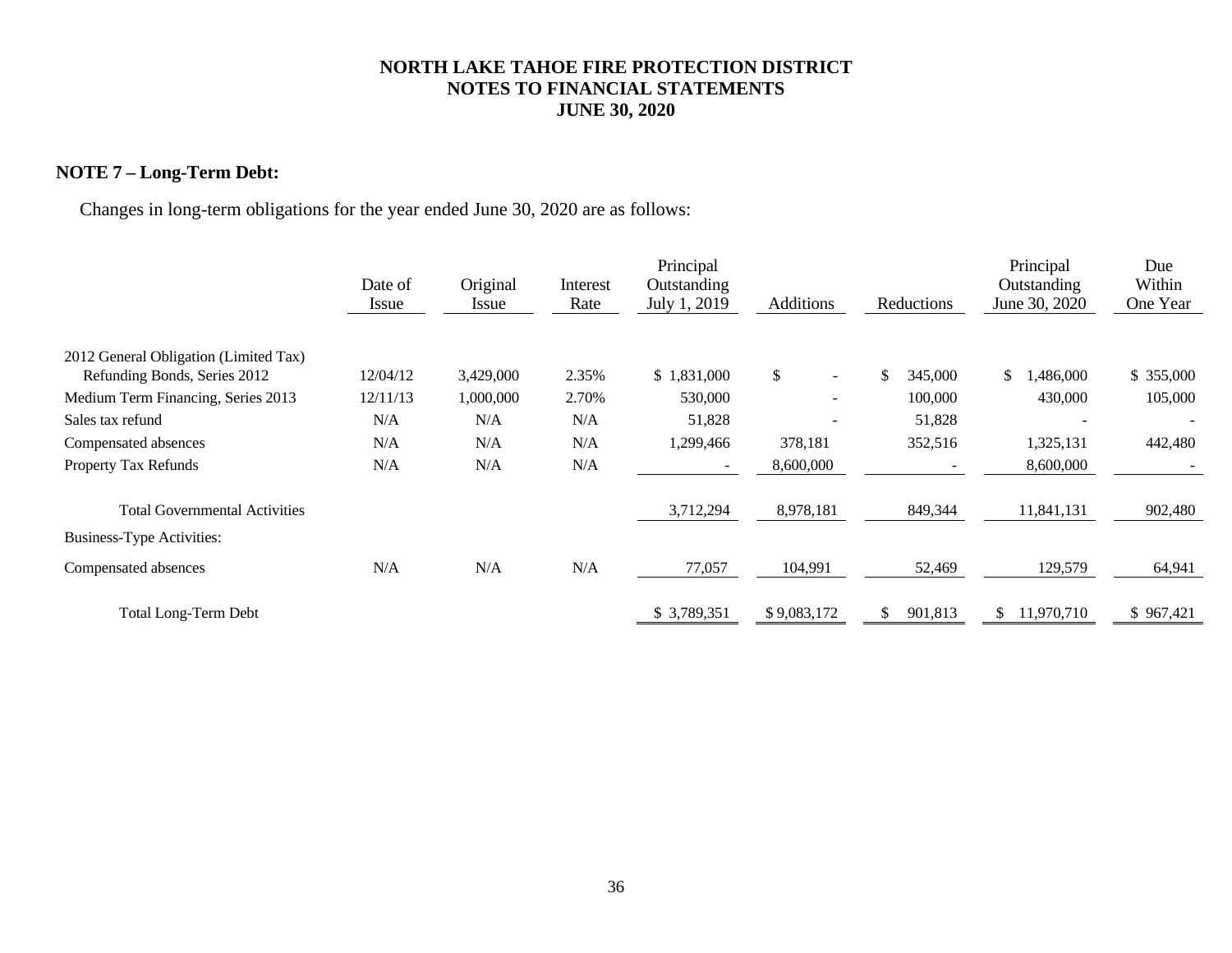Debt service requirements on long-term debt excluding compensated absences and other postemployment benefits, at June 30, 2020 are as follows:

| Year Ending June 30, | <b>General Obligation</b> |             |               | <b>Medium Term Financing</b> |
|----------------------|---------------------------|-------------|---------------|------------------------------|
|                      | Principal                 | Interest    | Principal     | Interest                     |
| 2021                 | 355,000                   | 34,921<br>S | 105,000<br>S. | \$10,192                     |
| 2022                 | 366,000                   | 26,578      | 105,000       | 7,358                        |
| 2023                 | 379,000                   | 17,978      | 110,000       | 4,455                        |
| 2024                 | 386,000                   | 9,071       | 110,000       | 1,485                        |
|                      | \$1,486,000               | \$88,548    | 430,000       | \$23,490                     |

The District has outstanding general obligation bonds and medium term obligations from direct placements related to governmental activities totaling \$1,486,000 and \$430,000 respectively. The District has pledged 15% of the Consolidated Tax revenue receipts for the repayment of the General Obligation (Limited Tax) Refunding Bonds, Series 2012. Upon the happening and continuance of any events of default, such as non-payment of principal and interest or nonperformance by the District for 60 days after notice of failure to perform, a court of competent jurisdiction will appoint a Receiver to protect and to enforce any proper legal equitable remedy. The medium term obligations repayment is from the general income of the District. Upon the occurrence and during the continuation of an event of default for nonpayment of principal or interest, the interest rate will increase to 4.00% per annum until such time the default is cured. Interest expense of \$55,989 was paid during the 2019- 2020 year for long term liabilities. Compensated absences will be liquidated from the General Fund for Governmental Activities and from the Ambulance Fund for Business-Type Activities. The General Obligation Revenue Bonds and the Medium-Term Financing will be liquidated from the Debt Service Fund, after transfers from the General Fund.

The total principal and interest remaining to be paid on the 2012 General Obligation Refunding bonds is \$1,574,548 through fiscal year 2024 and the pledged revenue was \$599,937.

#### Property tax refunds payable:

On August 4, 2020, the Washoe County Board of Commissioners approved a final settlement to pay tax refunds to Incline Village/Crystal Bay residential property owners in an estimated amount of \$56 million. The Districts' share is estimated to be \$8,600,000. This settlement ends a lengthy court battle over the Washoe County Assessor's valuation of property in the District for the 2003-4, 2004-5, and 2005-06 tax years. All owners from the affected years are required to file a claim with Washoe County to receive a refund. The repayment is scheduled to begin July 1, 2021, with the first refunds going to owners who still own their properties. Payment to these taxpayers must be paid by December 31, 2021. Once this group is paid, then the remaining parcels will be paid in the order their claims were received. All taxpayer claims are required to be refunded by June 21, 2024. A provision for the liability has been made in the government wide statements. Since the terms of the agreement do not commence until, July 1, 2021 no provision has been made in the governmental funds.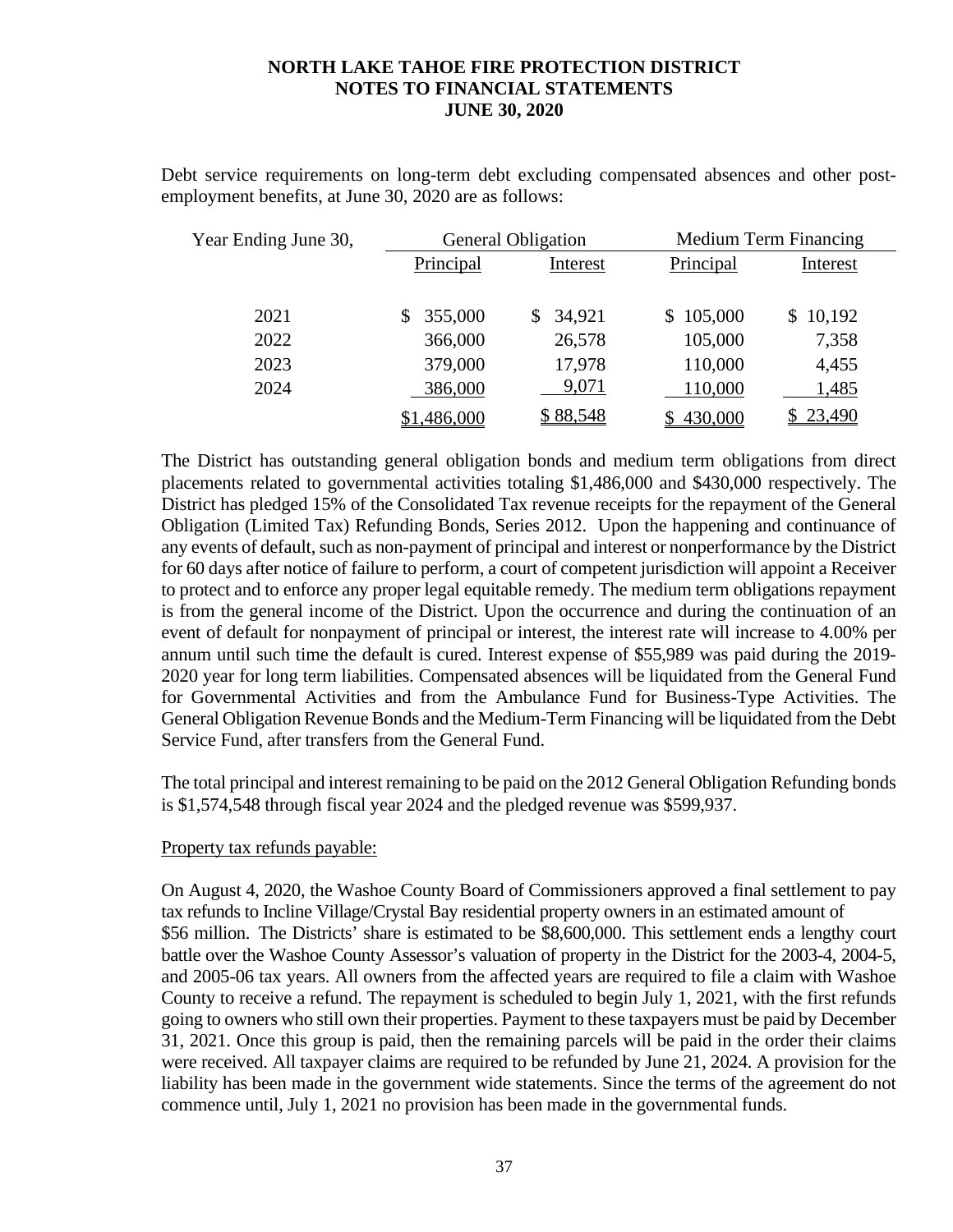#### **NOTE 8 – Interfund Transfers:**

Interfund transfers for the year ended June 30, 2020 consisted of the following:

|                        | Transfers To: |               |           |       |  |  |
|------------------------|---------------|---------------|-----------|-------|--|--|
|                        | Debt Service  | Capital       | Ambulance |       |  |  |
|                        | Fund          | Projects Fund | Fund      | Total |  |  |
| <b>Transfers From:</b> |               |               |           |       |  |  |
| General Fund           | 505,523       |               | .600.000  |       |  |  |

Transfers are used to move revenues from the General Fund to the funds that will expend them in accordance with the budget and to use unrestricted revenues collected or resources in the General Fund and Capital Projects Fund to finance various programs accounted for in other funds in accordance with budgetary authorizations. The transfer to the Debt Service Fund was to fund required debt payments.

#### **NOTE 9 – Risk Management:**

The District is exposed, as are all entities, to various risks of loss related to torts; theft of, damage to, and destruction of assets; errors and omissions; illness and injuries to employees; and natural disasters.

The District carries commercial insurance for risks of loss related to property and casualty liabilities. The District also carries health insurance for all eligible employees.

Settled claims resulting from these risks have not exceeded commercial insurance coverage in any of the past three fiscal years.

The District has joined together with similar public agencies, under the Nevada Interlocal Cooperation Act to create an intergovernmental self-insured association for Workers' Compensation insurance, the PACT. The District pays premiums based on payroll costs to the PACT. The PACT is considered a self-sustaining pool that will provide coverage based on established statutory limits.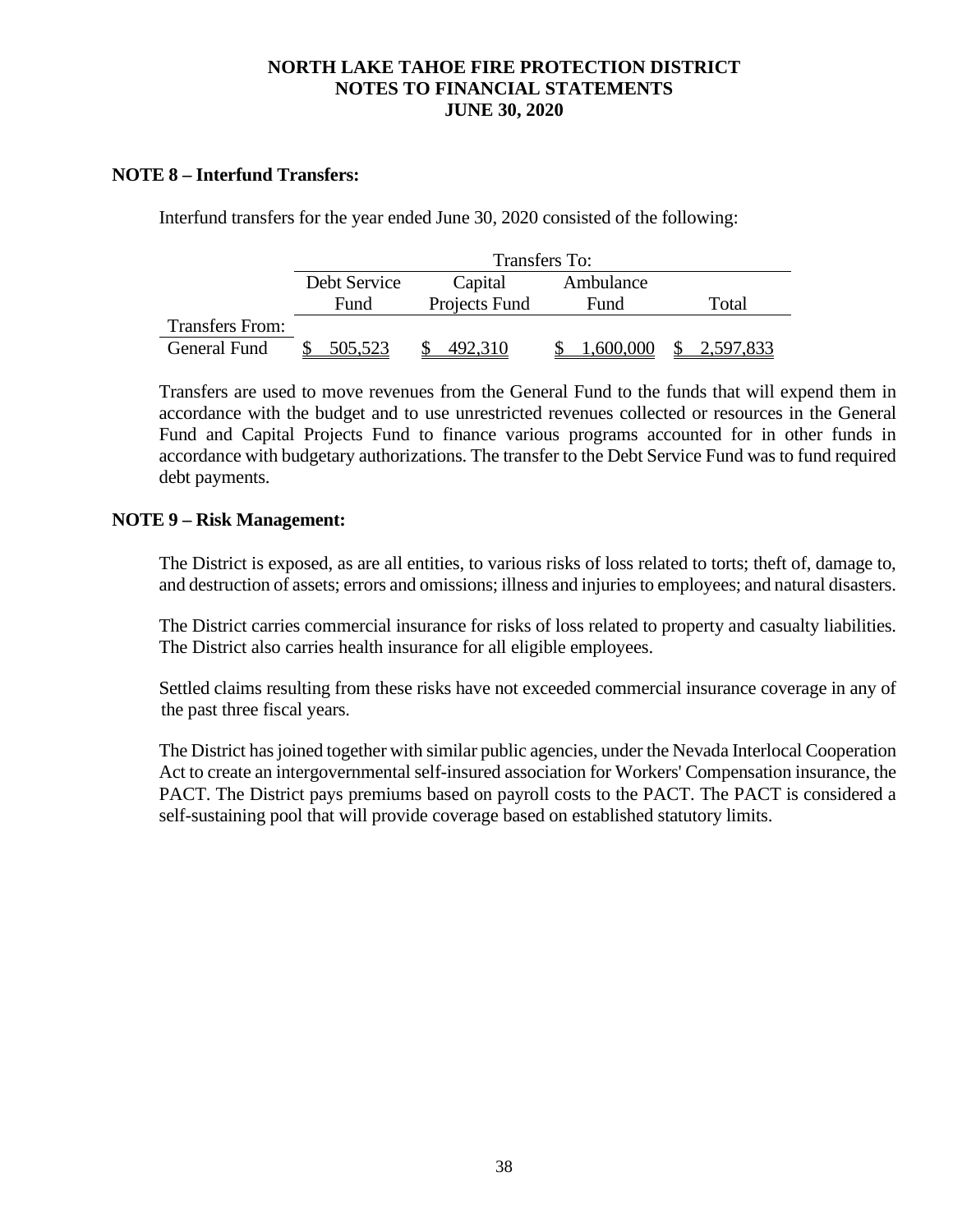#### **NOTE 10 – Other Post-Employment Benefits Plan (OPEB):**

#### *Plan Descriptions*

The District contributes to a single employer defined benefit healthcare plan, the North Lake Tahoe Fire Protection District Health Insurance Benefit Plan (the District's Plan). The District's Plan is administered through the North Lake Tahoe Fire Protection District OPEB Trust. The measurement focus of this plan is its net OPEB liability. Complete financial statements of the Trust are included in the Statement of Fiduciary Net Position and Statement of Changes in Fiduciary Net Position.

The District also provides OPEB for certain former employees through the Nevada Public Employees' Benefits Plan (PEBP), an agent multiple employer defined benefit plan. PEBP is administered by the State of Nevada, and as such, no assets are accumulated in a trust that meets the criteria in paragraph 4 of GASB No. 75. The measurement focus of PEBP is the total OPEB liability associated with participating former District employees. No separate financial reports are issued.

#### *Benefit Provisions and Contributions (District Plan)*

Benefit provisions for the District's plan are established pursuant to NRS 287.023 and can be amended by the District's Board of Directors. Benefit provisions for PEBP are established pursuant to NRS 287.023 and subject to amendment through legislation by the State of Nevada, each biennium. The District's plan provides medical, dental, vision, and life insurance benefits to eligible retired District employees and beneficiaries.

Employees must have at least fifteen years of full-time service to be eligible for benefits and must be at least 50 years of age. Employees who separate from the District with at least fifteen years of service may activate this benefit upon attainment of age 50. The District pays the entire cost of retiree health benefits for retirees, their spouses and their dependent children for employees hired prior to March 1, 2012. The coverage is provided until the employee and/or their spouse attain Medicare eligibility, and/or the children are no longer dependents as defined by the health insurance plan. For employees hired on or after March 1, 2012, the District will pay the entire cost of retiree health benefits (premiums) for retirees. In addition, the District pays 85% of the spouse or dependent children coverage premium until Medicare eligible age or status of the spouse or dependent child ends, after which no further benefits are payable by the District. This is a significant change from the prior actuarial valuation where only 65% was paid for by the District and for retirees only (no spousal or dependent subsidy).

Under state law, retiree loss experience is pooled with active loss experience for the purpose of setting rates. The difference between the true premium cost and the blended premium is an implicit rate subsidy that creates an OPEB cost for the District. The District's contribution requirements for retirees relate to the implicit subsidy that results from using the blended rates, as well as the percentage of pay-as-you-go premiums and is determined in actuarial studies contracted by the District.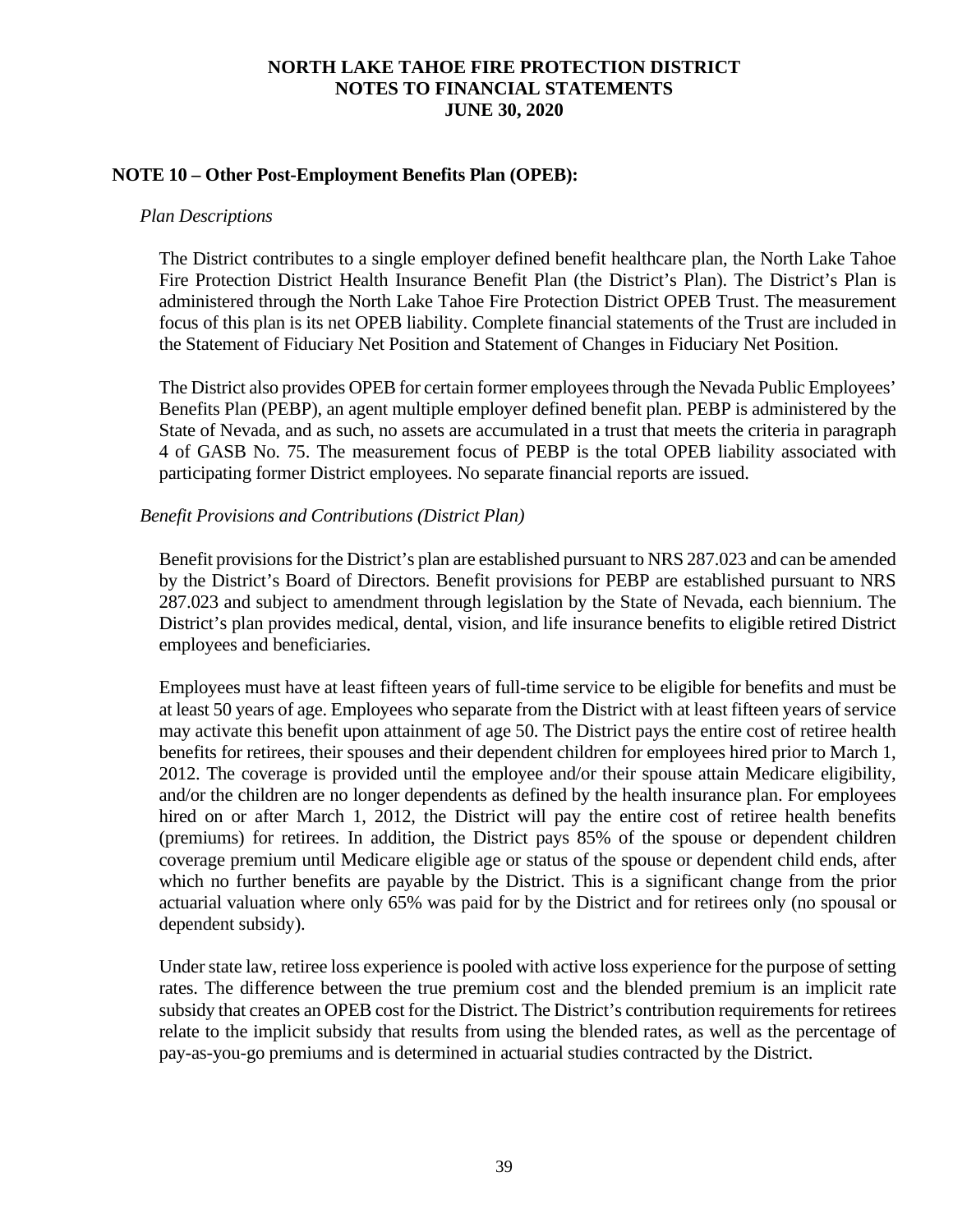Contribution requirements of the District's Plan may be amended through negotiations between the District and the employee associations. The contribution to the OPEB Trust is determined by the collective bargaining agreement and requires a minimum amount of \$25,200 be contributed. The District may contribute additional amounts based on projected pay-as-you-go financing requirements and actuarial studies contracted for by the District. For the year ended June 30, 2020, the District contributed \$355,525 to the OPEB trust and paid \$214,700 in implicit subsidy to benefit the District's Plan.

#### *Benefit Provisions and Contributions (PEBP)*

PEBP provides medical, prescription, vision, life and accident insurance, and dental for retirees. Retirees can choose between a self-funded preferred provider organization (PPO) and a health maintenance organization (HMO) plan. Retirees are responsible for payment of unsubsidized premiums. The District is required to provide a subsidy for their retirees who have elected to join PEBP. Contribution requirements for plan members and the participating employers are assessed by the PEBP Board annually. The contributions required for PEBP subsidies depends on the date of retirement and years of PERS service former employees earned in total and while working for the District. The subsidy ranges from a minimum of \$6 to a maximum of \$274 per month. Subsidies for retiree premiums participating in PEBP are paid directly to the State when due. The District's obligation for subsidies is limited to payment of the statutorily required contribution. The statutes were revised with an effective date of November 30, 2008, to create new participation limitation so that only active members of PEBP can elect coverage after retirement. Based on the statute revision, former District employees and retirees must have retired and joined PEBP by September 1, 2008 to elect PEBP membership. Consequently, no employees retiring from the District on or after September 1, 2008 will be eligible to participate in the PEBP plan as a retiree at the District's expense.

#### *Employees Covered by Benefit Terms*

At June 30, 2019, the following employees were covered by the benefit terms:

|                                                                             | District Plan | <b>PERP</b> | Total |
|-----------------------------------------------------------------------------|---------------|-------------|-------|
| Inactive employees or beneficiaries<br>currently receiving benefit payments | 26            |             |       |
| Inactive employees entitled to but not yet                                  |               |             |       |
| receiving benefit payments                                                  |               |             |       |
| Active employees                                                            |               |             |       |
|                                                                             |               |             |       |

#### *OPEB Liability*

The District's Plan net OPEB liability was measured as of June 30, 2019, and the total OPEB liability used to calculate the net OPEB liability was determined by an actuarial valuation as of July 1, 2018. PEBP's total liability was measured as of June 30, 2019 and was determined by an actuarial valuation as of July 1, 2018.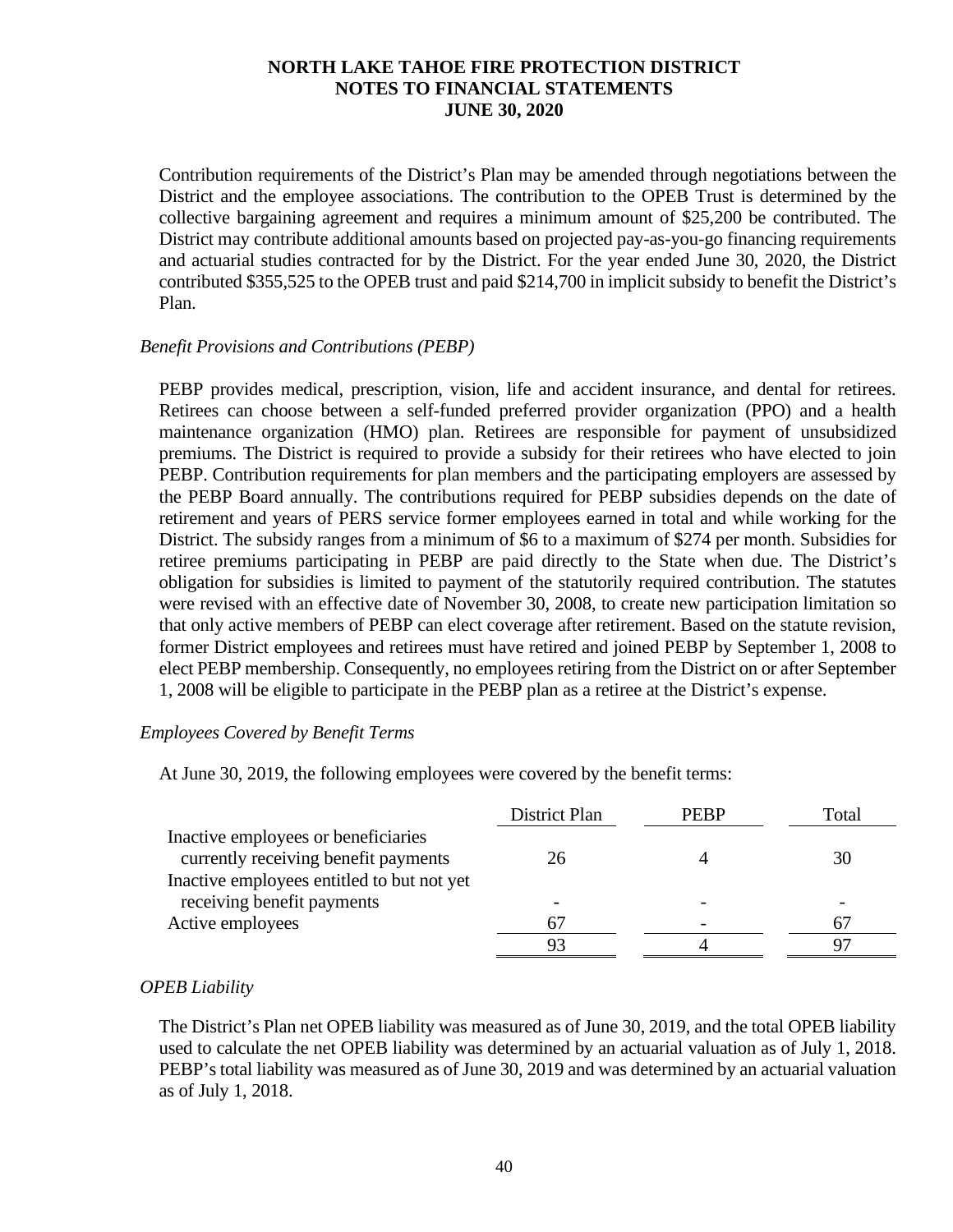#### *Actuarial Assumptions*

The total OPEB liability in the July 1, 2018 actuarial valuation was determined using the following actuarial assumptions, applied to all periods included in the measurement, unless otherwise specified:

|                           | District Plan                       | <b>PEBP</b>                     |
|---------------------------|-------------------------------------|---------------------------------|
| Salary increases          | Ranges from 14.3% with less than    | N/A                             |
|                           | one year of service to 4.6% with 13 |                                 |
|                           | or more years of service            |                                 |
| Investment rate of return | 7.00%, net of OPEB plan             | N/A                             |
|                           | investment expense                  |                                 |
| Healthcare cost trend     | 5.5% initial; 4.50% ultimate after  | 5.5% initial; 4.50% ultimate    |
|                           | 2072. Based on the Getzen Model.    | after 2072. Based on the Getzen |
|                           | Dental and vision cost assumed at   | Model. Dental and vision cost   |
|                           | 3.0% per year                       | assumed at 3.0% per year        |
| Inflation                 | 3.00%                               | 3.00%                           |
| Actuarial cost method     | Entry Age Normal                    | <b>Entry Age Normal</b>         |

Mortaility rates were based on the RP-2014 Mortality Tables adjusted to reflect Mortality Improvement Scale MP-2018 from the 2006 base year, and projected forward on a generational basis.

The actuarial assumptions used in the July 1, 2018 valuation were based on expectations of NLTFPD regarding its workforce, demographic pattern for similar safety groups, and actuarial judgment. NLTFPD and the actuary monitor assumptions and experience with every valuation and make adjustments to assumptions as needed as experience emerges.

The long-term expected rate of return of 7.00%, net of investment expenses, was based on the investment policy of the State of Nevada's Retiree Benefits Investment Fund (RBIF), where the District's Plan invests its assets to fund the OPEB liability. The rate is derived from RBIF's investment policy (shown in the table below), and includes a 3.00% long-term inflation assumption.

| Asset Class              | <b>Asset Allocation</b> |
|--------------------------|-------------------------|
| Foreign Developed Equity | 21.00%                  |
| U.S. Fixed Income        | 30.00%                  |
| U.S. Large Cap Equity    | 49.00%                  |

The discount rate used to measure the OPEB liability for the District's Plan was 7.00%. The projection of cash flows used to determine the discount rate assumed that District contributions will be made at rates equal or exceeding the actuarially determined contribution rates. Based on those assumptions, the OPEB plan's fidicuiary net position was projected to be available to make all projected OPEB payments for current active and inactive employees. Therefore, the long-term expected rate of return on OPEB plan investments was applied to all periods of projected benefit payments to determine the total OPEB liabilities. The discount rate used to measure the OPEB liability for PEBP was 3.50%

A change in the discount rate for PEBP from 3.87 percent to 3.50 percent was reflected in the June 30, 2019 meaurement period due to the change in municipal bond yield.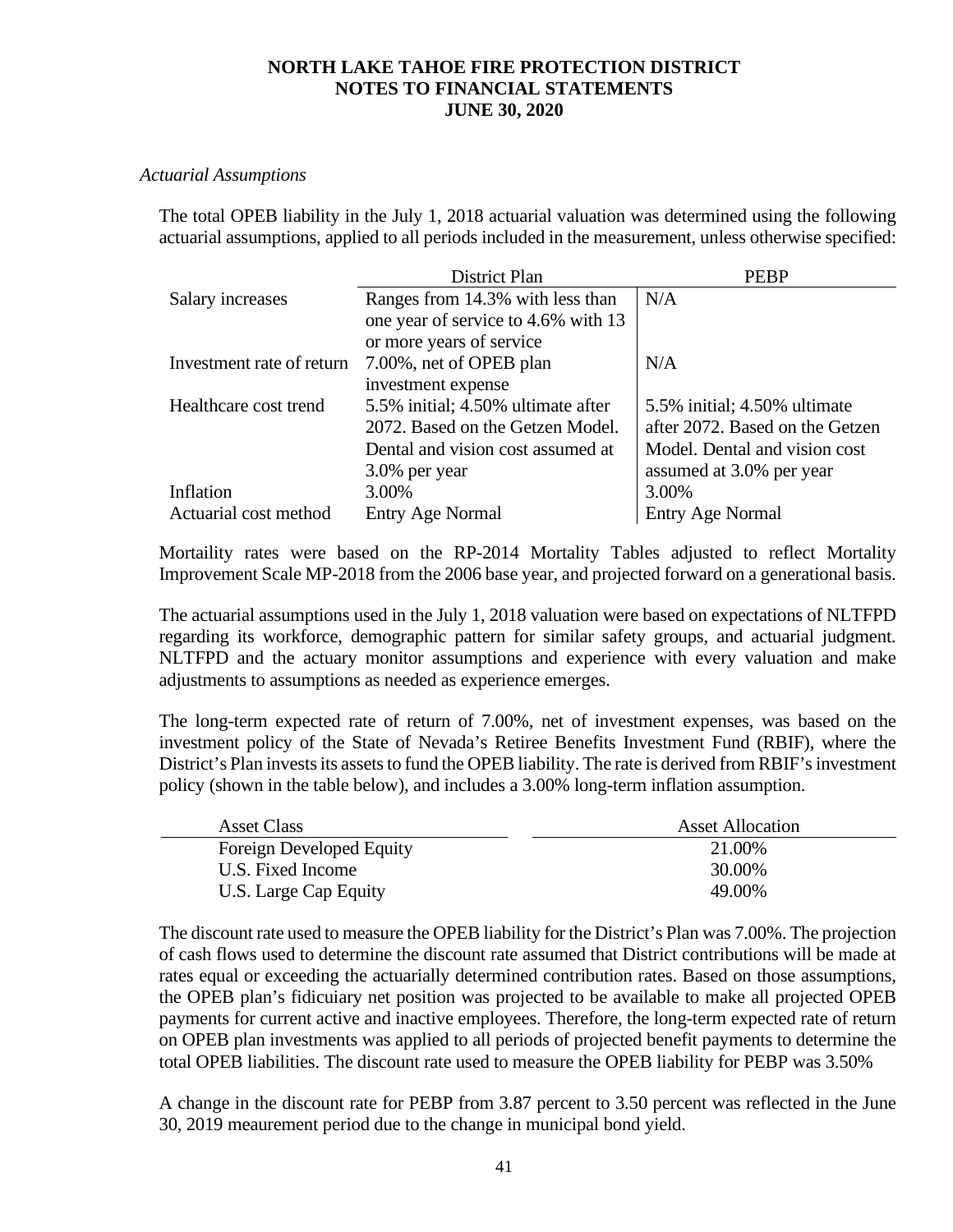# *Changes in OPEB Liabilities*

|                                                                      | District Plan - Increase / (Decrease) |                                       |                                      |  |
|----------------------------------------------------------------------|---------------------------------------|---------------------------------------|--------------------------------------|--|
|                                                                      | <b>Total OPEB</b><br>Liability<br>(a) | Plan Fiduciary<br>Net Position<br>(b) | Net OPEB<br>Liability<br>$(a) - (b)$ |  |
| Balance as of June 30, 2019                                          |                                       |                                       |                                      |  |
| Measurement Date, June 30, 2018                                      | 7,225,628<br>\$                       | 834,868<br>\$                         | \$<br>6,390,760                      |  |
| Changes for the year:                                                |                                       |                                       |                                      |  |
| Service cost                                                         | 309,646                               |                                       | 309,646                              |  |
| Interest on the total OPEB liability                                 | 503,706                               |                                       | 503,706                              |  |
| Changes of benefit terms                                             |                                       |                                       |                                      |  |
| Differences between actual and<br>expected experience with regard to |                                       |                                       |                                      |  |
| economic or demographic factors<br>Changes of assumptions            |                                       |                                       |                                      |  |
| Benefit payments – implicit subsidy                                  | (213,600)                             | (213,600)                             |                                      |  |
| Benefit payments                                                     | (477, 016)                            | (477, 016)                            |                                      |  |
| Contributions from employer                                          |                                       | 676,891                               | (676, 891)                           |  |
| Contributions – implicit subsidy                                     |                                       | 213,600                               | (213,600)                            |  |
| Net investment income                                                |                                       | 81,497                                | (81, 497)                            |  |
| Administrative expense                                               |                                       | (133)                                 | 133                                  |  |
| Net changes                                                          | 122,736                               | 281,239                               | (158, 503)                           |  |
| Balance as of June 30, 2020                                          |                                       |                                       |                                      |  |
| Measurement Date, June 30, 2019                                      | 7,348,364<br>\$                       | 1,116,107<br>\$                       | 6,232,257<br>\$                      |  |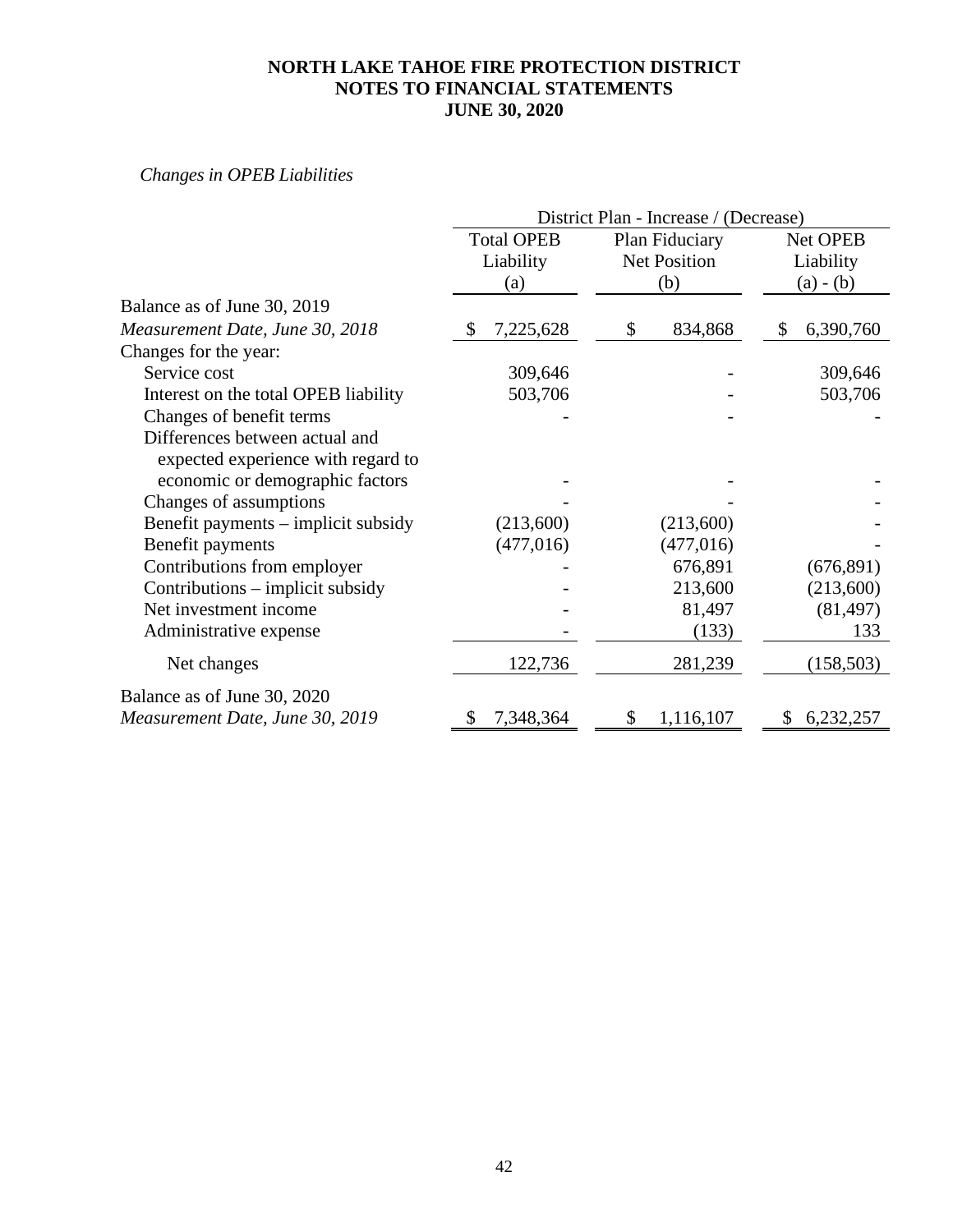|                                      | <b>PEBP</b>       |
|--------------------------------------|-------------------|
|                                      | Increase          |
|                                      | (Decrease)        |
|                                      | <b>Total OPEB</b> |
|                                      | Liability         |
| Balance as of June 30, 2019          |                   |
| Measurement Date, June 30, 2018      | \$<br>67,450      |
| Changes for the year:                |                   |
| Service cost                         |                   |
| Interest on the total OPEB liability | 2,490             |
| Changes of benefit terms             |                   |
| Differences between actual and       |                   |
| Expected experience with regard to   |                   |
| economic or demographic factors      |                   |
| Changes of assumptions               | 3,075             |
| Benefit payments                     | (6,265)           |
| Other changes                        |                   |
| Net changes                          | 700               |
| Balance as of June 30, 2019          |                   |
| Measurement Date, June 30, 2018      | \$<br>66,750      |

The OPEB liability of both plans as of June 30, 2020 is \$6,299,007.

## *Sensitivity Analysis*

The following presents the OPEB liabilities of the plans, as well as what each plan's OPEB liability would be if it were calculated using a discount rate that is 1-percentage-point lower or 1-percentagepoint higher than the current discount rate:

|                                                                     | 1% Decrease           | Discount Rate         | 1% Increase           |
|---------------------------------------------------------------------|-----------------------|-----------------------|-----------------------|
| District's Plan - Net OPEB Liability<br>PEBP - Total OPEB Liability | \$6,780,772<br>76,421 | \$6,232,257<br>66,750 | \$5,735,452<br>58,964 |
| <b>OPEB</b> Liability                                               | \$6,857,193           | 6,299,007             | \$5,794,416           |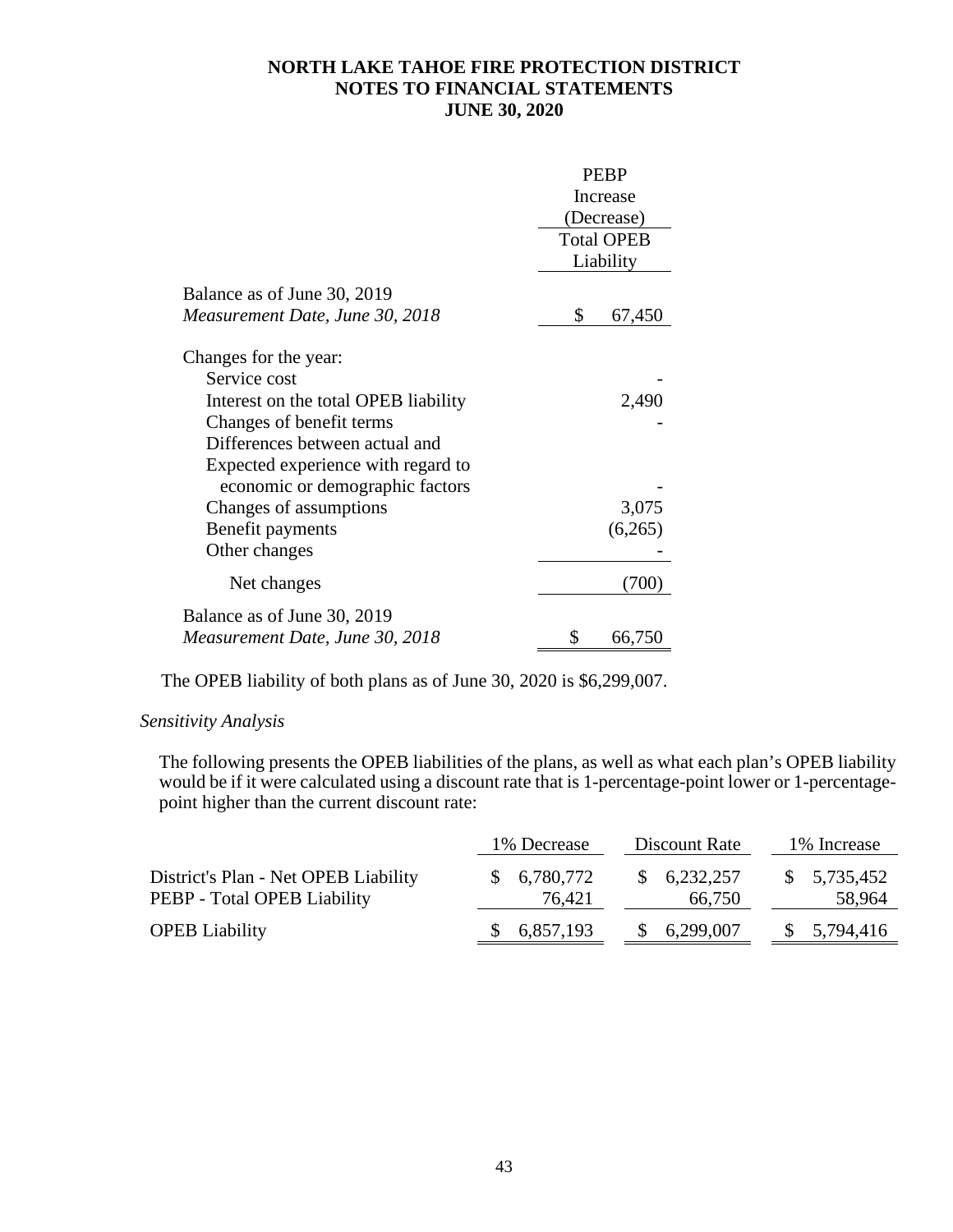The following presents the OPEB liabilities of the plans, as well as what each plan's OPEB liability would be if it were calculated using healthcare cost trend rates that are 1-percentage-point lower or 1-percentage-point higher than the current healthcare cost trend rates:

|                                                                     |                       | <b>Healthcare Cost</b> |                       |
|---------------------------------------------------------------------|-----------------------|------------------------|-----------------------|
|                                                                     | 1% Decrease           | <b>Trend Rates</b>     | 1% Increase           |
| District's Plan - Net OPEB Liability<br>PEBP - Total OPEB Liability | \$5,562,192<br>58,701 | \$6,232,257<br>66,750  | \$7,006,507<br>76,543 |
| <b>OPEB</b> Liability                                               | \$5,620,893           | \$6,299,007            | \$7,083,050           |

*OPEB Expense and Deferred Outflows of Resources and Deferred Inflows of Resources Related to OPEB:*

For the year ended June 30, 2020, the District recognized OPEB expense (income) of \$616,025:

| District Plan | \$610,460 |
|---------------|-----------|
| PEBP          | 5,565     |
|               | \$616,025 |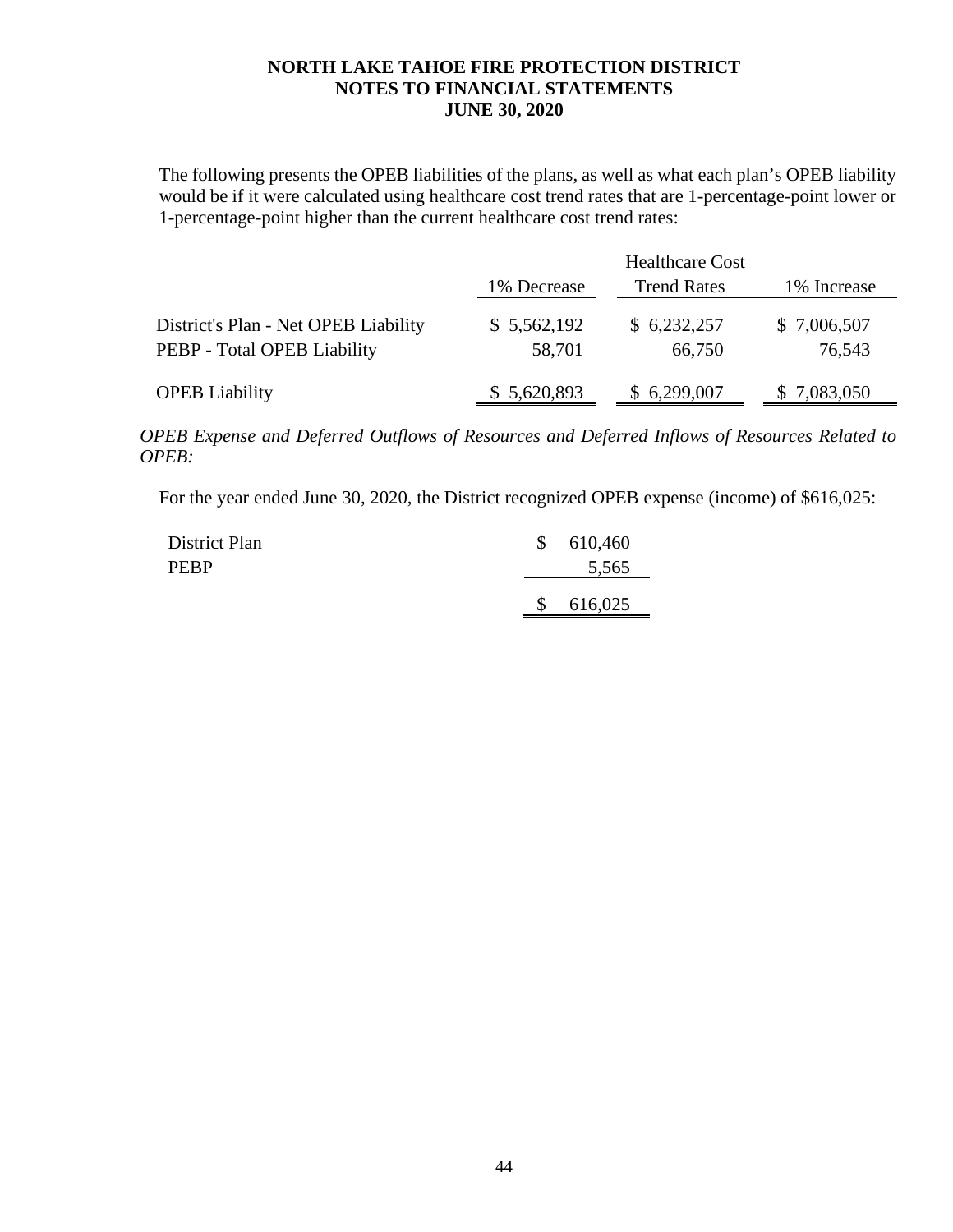At June 30, 2020, the District reported deferred outflows of resources and deferred inflows of resources related to OPEB from the following sources:

|                                                         | <b>District Plan</b> |              |    |              | <b>PEBP</b> |                 |                |  |  |  |  |
|---------------------------------------------------------|----------------------|--------------|----|--------------|-------------|-----------------|----------------|--|--|--|--|
|                                                         |                      | Deferred     |    | Deferred     |             | Deferred        | Deferred       |  |  |  |  |
|                                                         |                      | Outflows     |    | Inflows      |             | <b>Outflows</b> | <b>Inflows</b> |  |  |  |  |
|                                                         |                      | of Resources |    | of Resources |             | of Resources    | of Resources   |  |  |  |  |
| Net difference between<br>projected and actual earnings |                      |              |    |              |             |                 |                |  |  |  |  |
| on OPEB plan investments                                | \$                   |              | \$ | 2,668        | \$          |                 | \$             |  |  |  |  |
| Differences between expected                            |                      |              |    |              |             |                 |                |  |  |  |  |
| and actual experience                                   |                      |              |    | 502,528      |             |                 |                |  |  |  |  |
| Change of assumptions                                   |                      |              |    | 239,107      |             |                 |                |  |  |  |  |
| Contributions made<br>subsequent                        |                      |              |    |              |             |                 |                |  |  |  |  |
| to measurement date                                     |                      | 570,225      |    |              |             | 5,947           |                |  |  |  |  |
| Total                                                   | \$                   | 570,225      | \$ | 744,303      | \$          | 5,947           | \$             |  |  |  |  |

Amounts reported as deferred outflows of resources and deferred inflows of resources related to OPEB will be recognized in OPEB expense as follows:

| Year Ending June 30, | District Plan | <b>PEBP</b> | Total      |
|----------------------|---------------|-------------|------------|
|                      |               |             |            |
| 2021                 | (119,386)     | \$          | (119, 386) |
| 2022                 | (119, 387)    |             | (119, 387) |
| 2023                 | (111, 425)    |             | (111, 425) |
| 2024                 | (115,270)     |             | (115,270)  |
| 2025                 | (115,700)     |             | (115,700)  |
| Thereafter           | (163, 135)    |             | (163, 135) |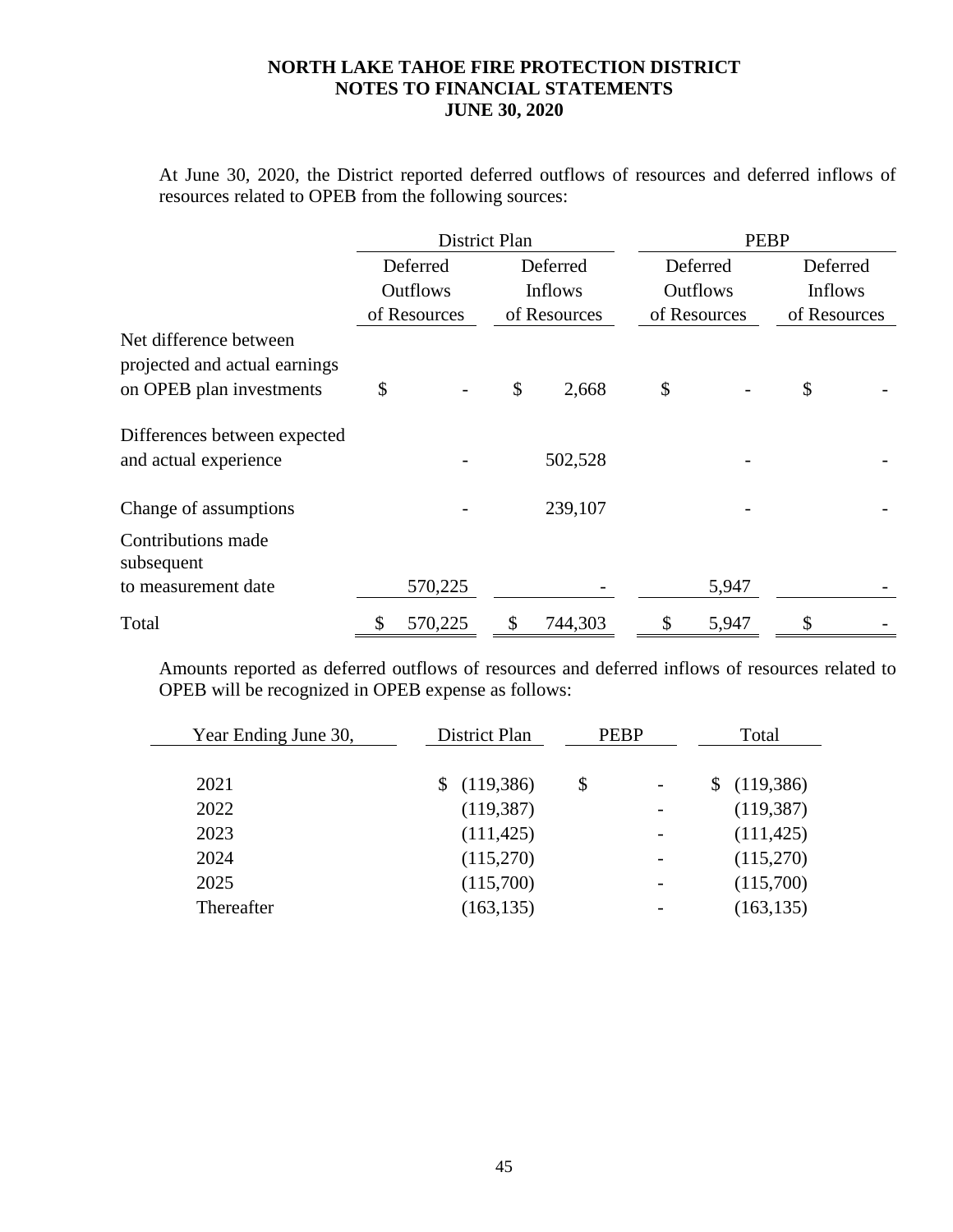#### **NOTE 11 – Tax Abatements**

Consolidated sales taxes collected in Nevada are partially allocated to local governments in accordance with the distribution formulas established by Nevada Revised Statutes (NRS). The State of Nevada has entered into various tax abatement agreements which have reduced fiscal year 2020 intergovernmental revenues of the District by \$54,957.

State of Nevada Tax Abatements

| Aviation Tax Abatement (NRS 360.753)           | <sup>S</sup> | 3,100  |
|------------------------------------------------|--------------|--------|
| Data Centers Abatement (NRS 360.754)           |              | 1.932  |
| Local Sales and Use Tax Abatement <sup>*</sup> |              | 37,763 |
| Renewable Energy Abatement (NRS 701A.370)      |              | 12,162 |

\*Local Sales and Use Tax is a component of the State's Standard Tax Abatement (NRS 360.750).

#### **NOTE 12 – Subsequent Events:**

As more fully described in Note 7, on August 4, 2020, the Washoe County Board of Commissioners approved a final settlement to pay tax refunds to Incline Village/Crystal Bay residential property owners in an estimated amount of \$56 million. The Districts' share is estimated to be \$8,600,000.

 On August 4, 2020, the District issued \$3,495,000 in Medium-Term Bond, Series 2020. These bonds were sold to finance the purchase of fire equipment for \$1,500,000 and to refund \$1,486,000 in maturities of the 2012 General Obligation Refunding Bonds, Series 2012 and \$430,000 in maturities of the Medium-Term Financing, Series 2013. The balance of the funds were used for closing costs and interest in the amount of \$79,000.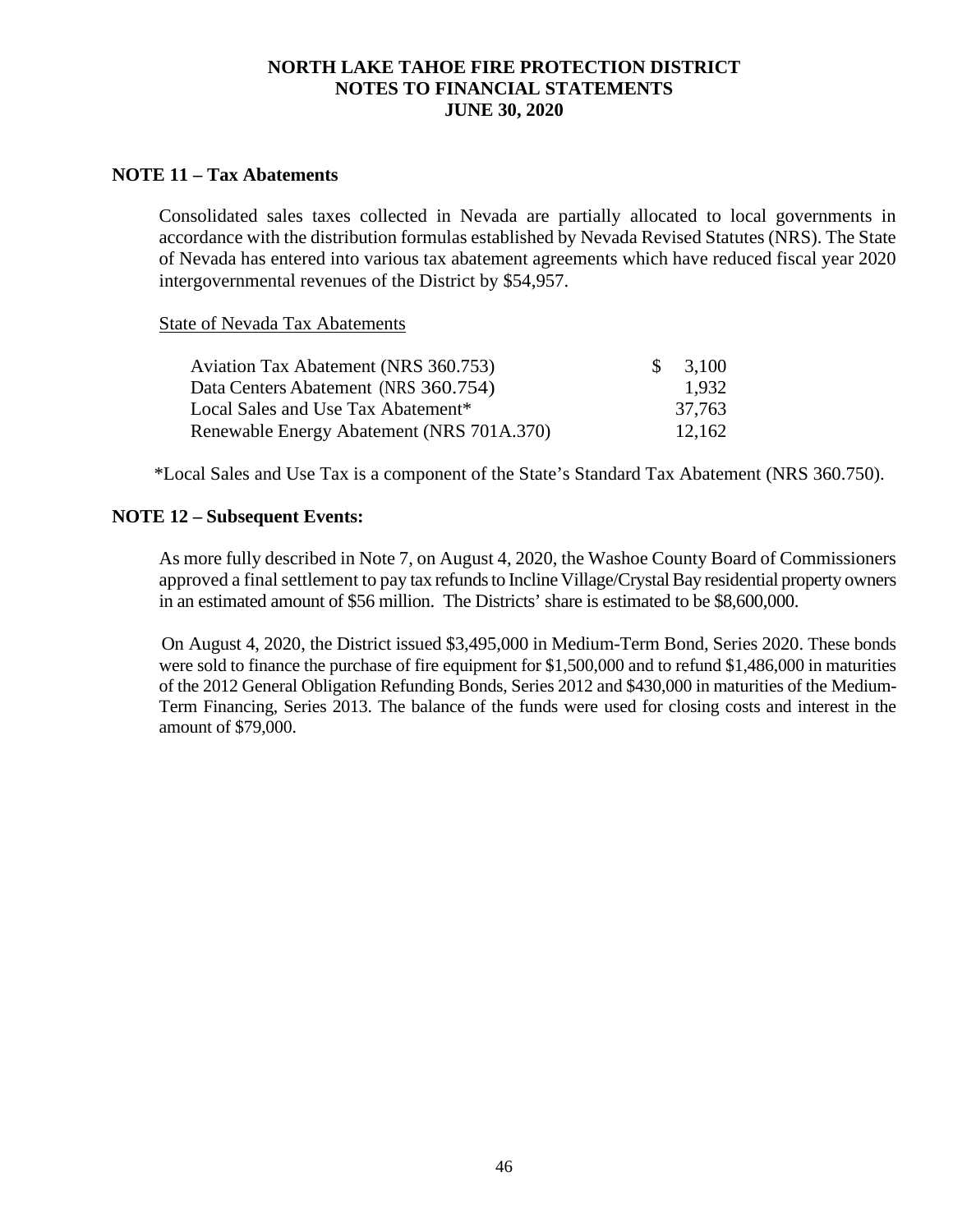#### **NORTH LAKE TAHOE FIRE PROTECTION DISTRICT STATEMENT OF REVENUES, EXPENDITURES AND CHANGES IN FUND BALANCES - BUDGET AND ACTUAL FOR THE GENERAL FUND FOR THE YEAR ENDED JUNE 30, 2020 REQUIRED SUPPLEMENTARY INFORMATION (WITH COMPARATIVE ACTUAL AMOUNTS FOR THE YEAR ENDED JUNE 30, 2019) (1 of 2)**

|                                          | <b>Budget Amounts</b> |                 |                                 | 2020                                        |                          |  |
|------------------------------------------|-----------------------|-----------------|---------------------------------|---------------------------------------------|--------------------------|--|
|                                          | Original              | Final           | <b>Actual</b><br><b>Amounts</b> | <b>Variance with</b><br><b>Final Budget</b> | <b>Actual</b><br>Amounts |  |
| <b>REVENUES</b>                          |                       |                 |                                 |                                             |                          |  |
| Taxes:                                   |                       |                 |                                 |                                             |                          |  |
| Ad valorem                               |                       |                 |                                 |                                             |                          |  |
| Real and personal property               | $\$$<br>9,425,942     | 9,425,942<br>\$ | \$<br>9,427,768                 | \$<br>1,826                                 | \$<br>9,121,615          |  |
| Intergovernmental:                       |                       |                 |                                 |                                             |                          |  |
| State shared revenues                    |                       |                 |                                 |                                             |                          |  |
| Consolidated tax revenue                 | 3,828,914             | 3,828,914       | 3,999,581                       | 170,667                                     | 3,897,059                |  |
| AB 104, fair share                       | 681,530               | 681,530         | 676,097                         | (5, 433)                                    | 684,130                  |  |
| Federal and state grants                 |                       |                 | 745,813                         | 745,813                                     | 448,693                  |  |
|                                          | 4,510,444             | 4,510,444       | 5,421,491                       | 911,047                                     | 5,029,882                |  |
| Miscellaneous:                           |                       |                 |                                 |                                             |                          |  |
| Interest                                 | 115,000               | 115,000         | 154,029                         | 39,029                                      | 197,469                  |  |
| Fire suppression reimbursement and other | 3,610,741             | 3,610,741       | 1,869,001                       | (1,741,740)                                 | 2,740,243                |  |
|                                          | 3,725,741             | 3,725,741       | 2,023,030                       | (1,702,711)                                 | 2,937,712                |  |
| <b>Total Revenues</b>                    | 17,662,127            | 17,662,127      | 16,872,289                      | (789, 838)                                  | 17,089,209               |  |
| <b>EXPENDITURES</b>                      |                       |                 |                                 |                                             |                          |  |
| Public safety:                           |                       |                 |                                 |                                             |                          |  |
| Fire:                                    |                       |                 |                                 |                                             |                          |  |
| Salaries and wages                       | 8,062,440             | 8,062,440       | 7,451,194                       | 611,246                                     | 7,553,435                |  |
| Employee benefits:                       |                       |                 |                                 |                                             |                          |  |
| Retirement                               | 2,286,338             | 2,286,338       | 2,207,420                       | 78,918                                      | 2,022,079                |  |
| Group medical insurance                  | 1,230,421             | 1,230,421       | 1,171,566                       | 58,855                                      | 1,107,939                |  |
| Retiree medical                          | 777,778               | 777,778         | 332,402                         | 445,376                                     | 655,016                  |  |
| Industrial insurance                     | 544,417               | 544,417         | 539,378                         | 5,039                                       | 484,324                  |  |
| Clothing allowance                       | 51,000                | 51,000          | 48,773                          | 2,227                                       | 44,696                   |  |
| Medicare portion of Social Security      | 112,605               | 112,605         | 106,151                         | 6,454                                       | 106,969                  |  |
| Unemployment insurance                   | 125,000               | 125,000         | 25,692                          | 99,308                                      | 66,925                   |  |
| Social Security                          | 48,790                | 48,790          | 51,300                          | (2,510)                                     | 45,722                   |  |
|                                          | 5,176,349             | 5,176,349       | 4,482,682                       | 693,667                                     | 4,533,670                |  |
| Services and supplies:                   |                       |                 |                                 |                                             |                          |  |
| <b>Utilities</b>                         | 117,450               | 117,450         | 101,181                         | 16,269                                      | 90,138                   |  |
| Telephone                                | 50,981                | 50,981          | 56,489                          | (5,508)                                     | 50,334                   |  |
| Professional services                    | 424,240               | 424,240         | 278,546                         | 145,694                                     | 275,826                  |  |
| Membership and meetings                  | 4,722                 | 4,722           | 2,833                           | 1,889                                       | 4,708                    |  |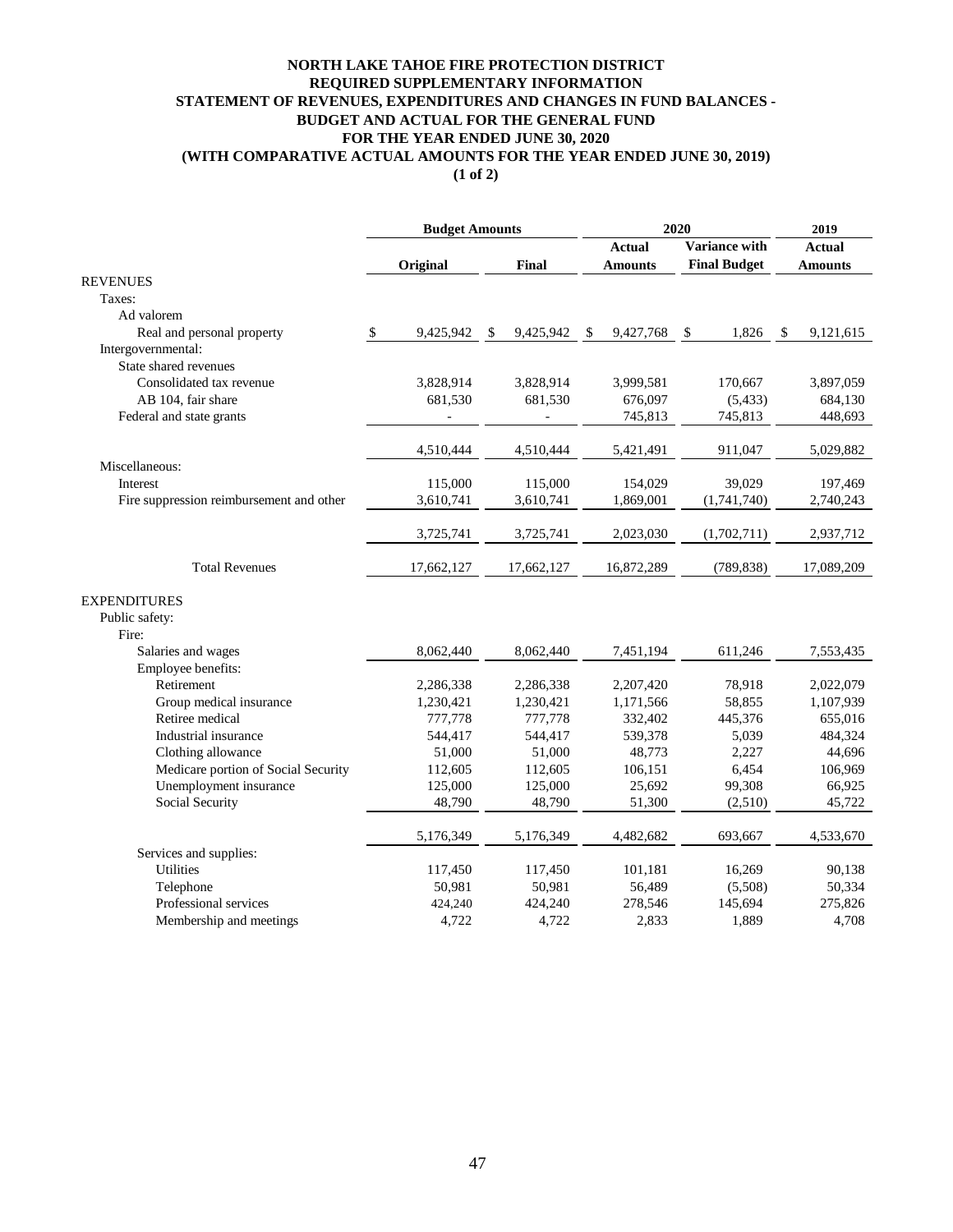#### **NORTH LAKE TAHOE FIRE PROTECTION DISTRICT STATEMENT OF REVENUES, EXPENDITURES AND CHANGES IN FUND BALANCES - BUDGET AND ACTUAL FOR THE GENERAL FUND FOR THE YEAR ENDED JUNE 30, 2020 (WITH COMPARATIVE ACTUAL AMOUNTS FOR THE YEAR ENDED JUNE 30, 2019) REQUIRED SUPPLEMENTARY INFORMATION**

**(2 of 2)**

|                                      | <b>Budget Amounts</b> |                 | 2020 |                |    |                     |               | 2019           |
|--------------------------------------|-----------------------|-----------------|------|----------------|----|---------------------|---------------|----------------|
|                                      |                       |                 |      | <b>Actual</b>  |    | Variance with       |               | <b>Actual</b>  |
|                                      | Original              | Final           |      | <b>Amounts</b> |    | <b>Final Budget</b> |               | <b>Amounts</b> |
| Services and supplies (continued):   |                       |                 |      |                |    |                     |               |                |
| Training                             | \$<br>119,559         | \$<br>119,559   | \$   | 53,216         | \$ | 66,343              | $\mathbb{S}$  | 69,653         |
| Public education supplies            | 15,500                | 15,500          |      | 8,312          |    | 7,188               |               | 7,259          |
| Dispatch                             | 231,000               | 231,000         |      | 234,295        |    | (3,295)             |               | 231,000        |
| District insurance                   | 85,935                | 85,935          |      | 60,899         |    | 25,036              |               | 117,245        |
| Vehicle repairs and maintenance      | 248,740               | 248,740         |      | 183,567        |    | 65,173              |               | 199,150        |
| Equipment supplies                   | 116,397               | 116,397         |      | 89,265         |    | 27,132              |               | 78,206         |
| Radio and alarm                      | 59,000                | 59,000          |      | 81,096         |    | (22,096)            |               | 27,062         |
| Operational expense                  | 23,674                | 23,674          |      | 15,674         |    | 8,000               |               | 10,011         |
| <b>Station supplies</b>              | 25,641                | 25,641          |      | 24,894         |    | 747                 |               | 9,102          |
| Publications and subscriptions       | 2,816                 | 2,816           |      | 551            |    | 2,265               |               |                |
| Physical fitness                     | 51,750                | 51,750          |      | 39.689         |    | 12,061              |               | 28,504         |
| Postage                              | 5,400                 | 5,400           |      | 4,231          |    | 1,169               |               | 4,693          |
| Reimbursable expenditures            | 165,697               | 165,697         |      | 91,878         |    | 73,819              |               | 131,903        |
| <b>CPR/FACTS</b>                     | 24,000                | 24,000          |      | 29,053         |    | (5,053)             |               | 43,626         |
| Employee recognition                 | 12,269                | 12,269          |      | 8,105          |    | 4,164               |               | 9,321          |
| Office supplies                      | 17,040                | 17,040          |      | 8.172          |    | 8,868               |               | 5,691          |
| Special clothing and gear            | 92,850                | 92,850          |      | 69,647         |    | 23,203              |               | 57,699         |
| Building repairs and maintenance     | 253,710               | 253,710         |      | 272,732        |    | (19,022)            |               | 255,554        |
| Interest expense                     | 1,250,000             | 1,250,000       |      | L.             |    | 1,250,000           |               |                |
| Real property tax refunds            | 1,800,000             | 1,800,000       |      |                |    | 1,800,000           |               |                |
|                                      | 5,198,371             | 5,198,371       |      | 1,714,325      |    | 3,484,046           |               | 1,706,685      |
| <b>Total Expenditures</b>            | 18,437,160            | 18,437,160      |      | 13,648,201     |    | 4,788,959           |               | 13,793,790     |
| Excess (Deficiency) of Revenues      |                       |                 |      |                |    |                     |               |                |
| over Expenditures                    | (775, 033)            | (775, 033)      |      | 3,224,088      |    | 3,999,121           |               | 3,295,419      |
| OTHER FINANCING SOURCES (USES)       |                       |                 |      |                |    |                     |               |                |
| Contingency                          | (100,000)             | (100,000)       |      |                |    | 100,000             |               |                |
| Transfers out                        | (2,597,833)           | (2,597,833)     |      | (2,597,833)    |    |                     |               | (3,168,897)    |
| <b>Total Other Financing Sources</b> |                       |                 |      |                |    |                     |               |                |
| (Uses)                               | (2,697,833)           | (2,697,833)     |      | (2,597,833)    |    | 100,000             |               | (3,168,897)    |
| Net Change in Fund Balances          | (3,472,866)           | (3,472,866)     |      | 626,255        |    | 4,099,121           |               | 126,522        |
| FUND BALANCES, BEGINNING OF YEAR     | 10,981,449            | 10,981,449      |      | 10,855,844     |    | (125,605)           |               | 10,729,322     |
| FUND BALANCES, END OF YEAR           | \$<br>7,508,583       | \$<br>7,508,583 | \$.  | 11,482,099     | \$ | 3,973,516           | <sup>\$</sup> | 10,855,844     |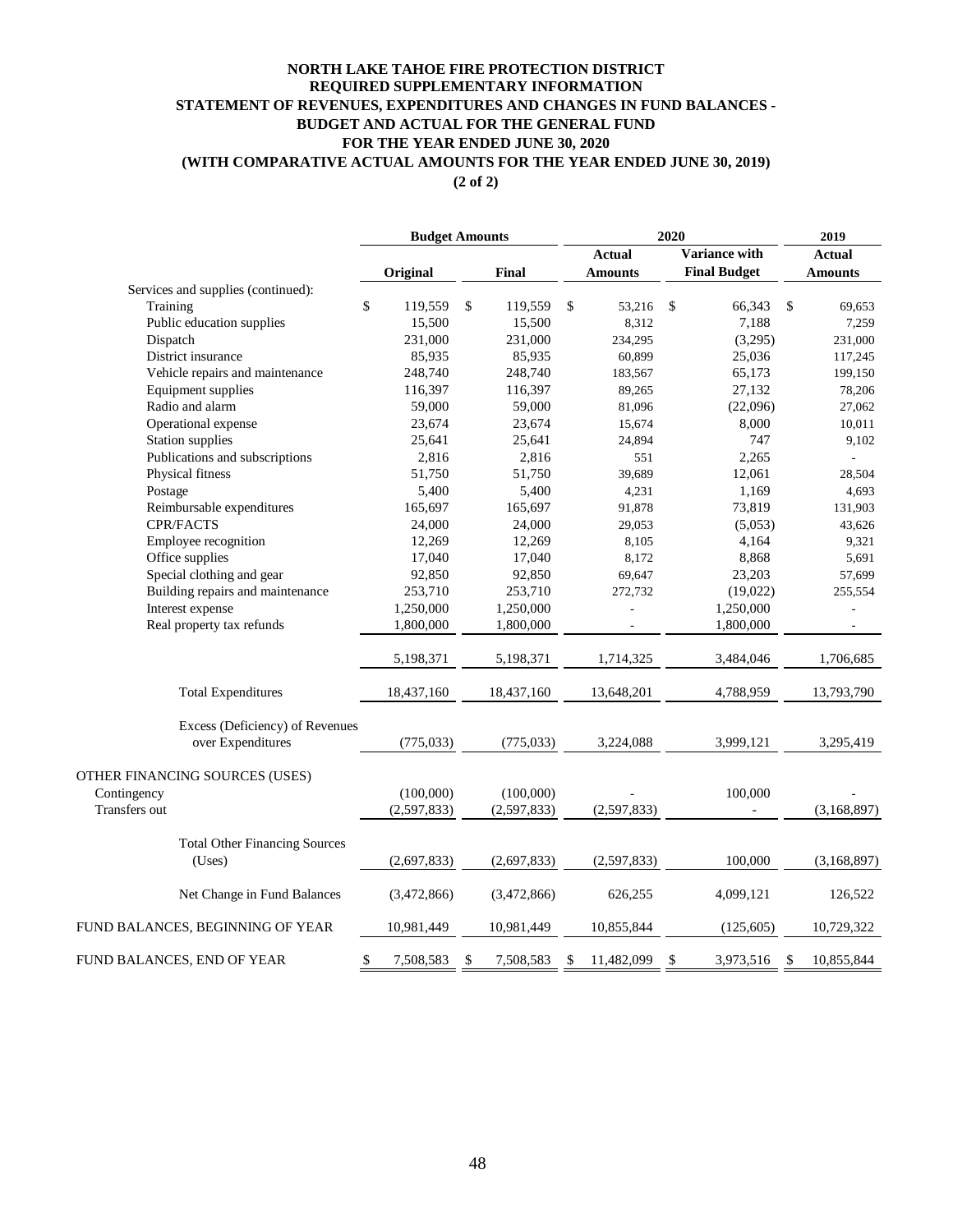#### **NORTH LAKE TAHOE FIRE PROTECTION DISTRICT REQUIRED SUPPLEMENTARY INFORMATION SCHEDULE OF CHANGES IN THE DISTRICT'S OPEB LIABILITY AND RELATED RATIOS LAST 10 FISCAL YEARS\***

#### **North Lake Tahoe Fire Protection District Health Benefits Plan (District Plan):**

|                                                          | 2019 |            |        | 2018       |                           | 2017       |
|----------------------------------------------------------|------|------------|--------|------------|---------------------------|------------|
| <b>Total OPEB liability</b>                              |      |            |        |            |                           |            |
| Service cost                                             | \$   | 309,646    | \$     | 268,192    | \$                        | 250,647    |
| Interest                                                 |      | 503,706    |        | 559,832    |                           | 548,689    |
| Changes of benefit terms                                 |      |            |        | (7,557)    |                           |            |
| Differences between actual and expected experience with  |      |            |        |            |                           |            |
| economic or demographic factors                          |      |            |        | (659, 324) |                           |            |
| Changes of assumptions                                   |      |            |        | (313,711)  |                           |            |
| Benefit payments - implicit subsidy                      |      | (213,600)  |        | (224, 572) |                           | (138,208)  |
| Benefit payments                                         |      | (477, 016) |        | (466, 166) |                           | (491, 500) |
| Net change in total OPEB liability                       |      | 122,736    |        | (843,306)  |                           | 169,628    |
| <b>Total OPEB liability - beginning</b>                  |      | 7,225,628  |        | 8,068,934  |                           | 7,899,306  |
| Total OPEB liability - ending (a)                        |      | 7,348,364  | \$     | 7,225,628  | \$                        | 8,068,934  |
| Plan fiduciary net position                              |      |            |        |            |                           |            |
| <b>Employer contributions</b>                            | \$   | 676,891    | \$     | 691,366    | \$                        | 716,900    |
| Employer contributions - implicit subsidy                |      | 213,600    |        | 224,572    |                           | 138,208    |
| Net investment income                                    |      | 81,497     |        | 48,306     |                           | 82,937     |
| Benefit payments - implicit subsidy                      |      | (213,600)  |        | (224, 572) |                           | (138, 208) |
| Benefit payments                                         |      | (477, 016) |        | (466, 166) |                           | (491,500)  |
| Administrative Expense                                   |      | (133)      |        |            |                           |            |
| Net change in plan fiduciary net position                |      | 281,239    |        | 273,506    |                           | 308,337    |
| Plan fiduciary net position - beginning                  |      | 834,868    |        | 561,362    |                           | 253,025    |
| Plan fiduciary net position - ending (b)                 | \$   | 1,116,107  | $\$\,$ | 834,868    | $\boldsymbol{\mathsf{S}}$ | 561,362    |
| District Plan net OPEB liability -ending (a) - (b)       | \$   | 6,232,257  | \$     | 6,390,760  | \$                        | 7,507,572  |
| Plan fiduciary net position as a percentage of the total |      |            |        |            |                           |            |
| <b>OPEB</b> liability                                    |      | 15.19%     |        | 11.55%     |                           | 6.96%      |
| Covered-employee payroll                                 |      | 6,626,246  |        | 6,530,390  |                           | 6,402,732  |
| District's Plan net OPEB liability as a percentage of    |      |            |        |            |                           |            |
| covered-employee payroll                                 |      | 94.05%     |        | 97.86%     |                           | 117.26%    |
| <b>Nevada Public Employees' Benefits Plan (PEBP):</b>    |      |            |        |            |                           |            |
|                                                          |      | 2019       |        | 2018       |                           | 2017       |
| <b>Total OPEB liability</b>                              |      |            |        |            |                           |            |
| Interest                                                 | \$   | 2,490      | \$     | 8,906      | \$                        | 8,881      |
| Differences between actual and expected experience with  |      |            |        |            |                           |            |
| economic or demographic factors                          |      |            |        | (78, 776)  |                           |            |
| Changes of assumptions                                   |      | 3,075      |        | 13,589     |                           |            |
| Benefit payments                                         |      | (6,265)    |        | (6,875)    |                           | (6,178)    |
| Net change in total OPEB liability                       |      | (700)      |        | (63, 156)  |                           | 2,703      |
| <b>Total OPEB liability - beginning</b>                  |      | 67,450     |        | 130,606    |                           | 127,903    |
| <b>Total OPEB liability - ending</b>                     | \$   | 66,750     | \$     | 67,450     | \$                        | 130,606    |

#### **Notes to Schedule:**

PEBP is a closed plan and has no covered-employee payroll.

No assets are accumulated in a trust that meets the criteria in paragraph 4 of Statement 75 for PEBP.

\*The District adopted Statement No. GASB 75, *Accounting and Financial Reporting for Postemployment Benefits Other Than Pensions*, for the year ended June 30, 2018. Information is not available prior to that time.

Amounts are recorded as of the fiscal year of the measurement date as that is when the information is available. Changes of assumptions and other inputs reflect a change in the healthcare cost trend rate from 8.0 initial percent to 5.5 initial percent. In addition, the Mortality Scale was changed from MP-2017 to MP-2018 from 2017 to 2018. The PEBP discount rate changed from 3.87% to 3.50% from 2018 to 2019.

Changes of benefits provided reflect the change from 65% retiree premium subsidy being covered by the District to 100% retiree and 85% of spousal and dependent premiums being covered by the District during the year ended June 30, 2019.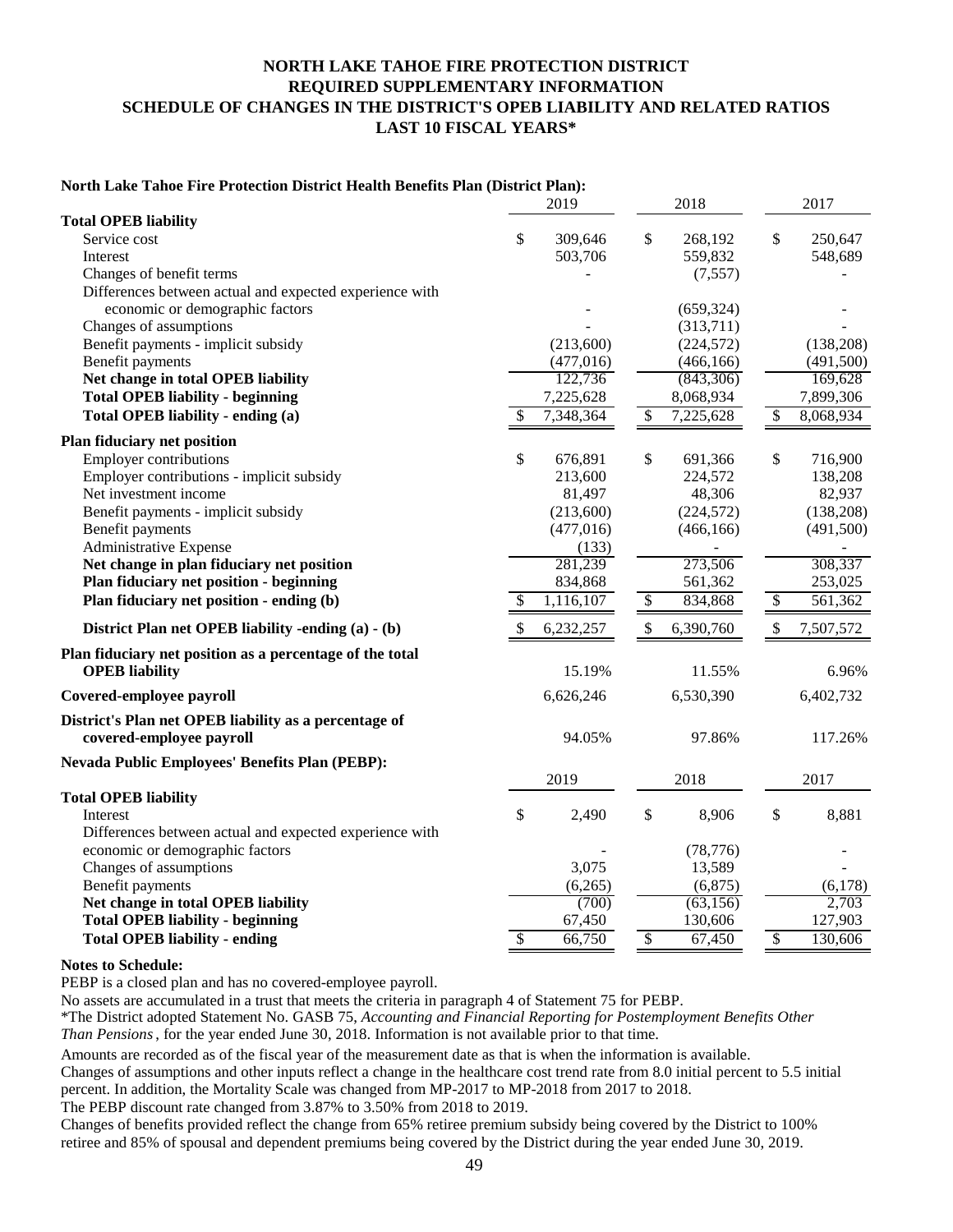# **NORTH LAKE TAHOE FIRE PROTECTION DISTRICT REQUIRED SUPPLEMENTARY INFORMATION SCHEDULE OF DISTRICT'S CONTRIBUTIONS - OPEB LAST 10 FISCAL YEARS\***

| North Lake Tahoe Fire Protection District Health Benefits Plan (District Plan): | 2020                    | 2019                                                                                                                                                          |                 |  |  |  |  |
|---------------------------------------------------------------------------------|-------------------------|---------------------------------------------------------------------------------------------------------------------------------------------------------------|-----------------|--|--|--|--|
| Actuarially determined contribution                                             | \$<br>856,751           | \$<br>826,237                                                                                                                                                 | \$<br>882,177   |  |  |  |  |
| Contributions in relation to the actuarially<br>determined contribution         | 570,225                 | 862,351                                                                                                                                                       | 915,938         |  |  |  |  |
| Contribution deficiency (excess)                                                | 286,526<br>S            | (36, 114)<br>$\boldsymbol{\mathsf{\$}}$                                                                                                                       | \$<br>(33,761)  |  |  |  |  |
| Covered-employee payroll                                                        | \$<br>6,626,246         | $\boldsymbol{\mathsf{S}}$<br>6,626,246                                                                                                                        | \$<br>6,530,390 |  |  |  |  |
| Contributions as a percentage of covered-<br>employee payroll                   | 8.61%                   | 13.01%                                                                                                                                                        | 14.03%          |  |  |  |  |
| <b>Notes to Schedule:</b>                                                       |                         |                                                                                                                                                               |                 |  |  |  |  |
| Valuation date: July 1, 2018, rolled backward to June 30, 2018                  |                         |                                                                                                                                                               |                 |  |  |  |  |
| Methods and assumptions used to determine contribution amount:                  |                         |                                                                                                                                                               |                 |  |  |  |  |
| Actuarial cost method                                                           | <b>Entry Age Normal</b> |                                                                                                                                                               |                 |  |  |  |  |
| Amortization method                                                             | Level dollar, open      |                                                                                                                                                               |                 |  |  |  |  |
| Remaining amortization period                                                   | 30 years                |                                                                                                                                                               |                 |  |  |  |  |
| Asset valuation method                                                          | Market value            |                                                                                                                                                               |                 |  |  |  |  |
| Inflation                                                                       | 3.00%                   |                                                                                                                                                               |                 |  |  |  |  |
| Healthcare cost trend                                                           | per year                | 4.00% initial; 4.50% ultimate after 2072. Based on the<br>Getzen Model. Dental and vision cost assumed at 3.0%                                                |                 |  |  |  |  |
| Salary increases                                                                |                         | Ranges from 14.3% with less than one year of service to<br>4.6% with 13 or more years of service                                                              |                 |  |  |  |  |
| Investment rate of return                                                       |                         | 7.00%, net of OPEB plan investment expense                                                                                                                    |                 |  |  |  |  |
| Mortality                                                                       |                         | RP-2014 Mortality Tables adjusted to reflect Mortality<br>Improvement Scale MP-2018 from the 2006 base year,<br>and projected forward on a generational basis |                 |  |  |  |  |

No assets are accumulated in a trust that meets the criteria in paragraph 4 of Statement 75 for PEBP.

\*The District adopted GASB Statement No. 75, *Accounting and Financial Reporting for Postemployment Benefits Other Than Pensions,* for the year ended June 30, 2018. Information is not available prior to that time.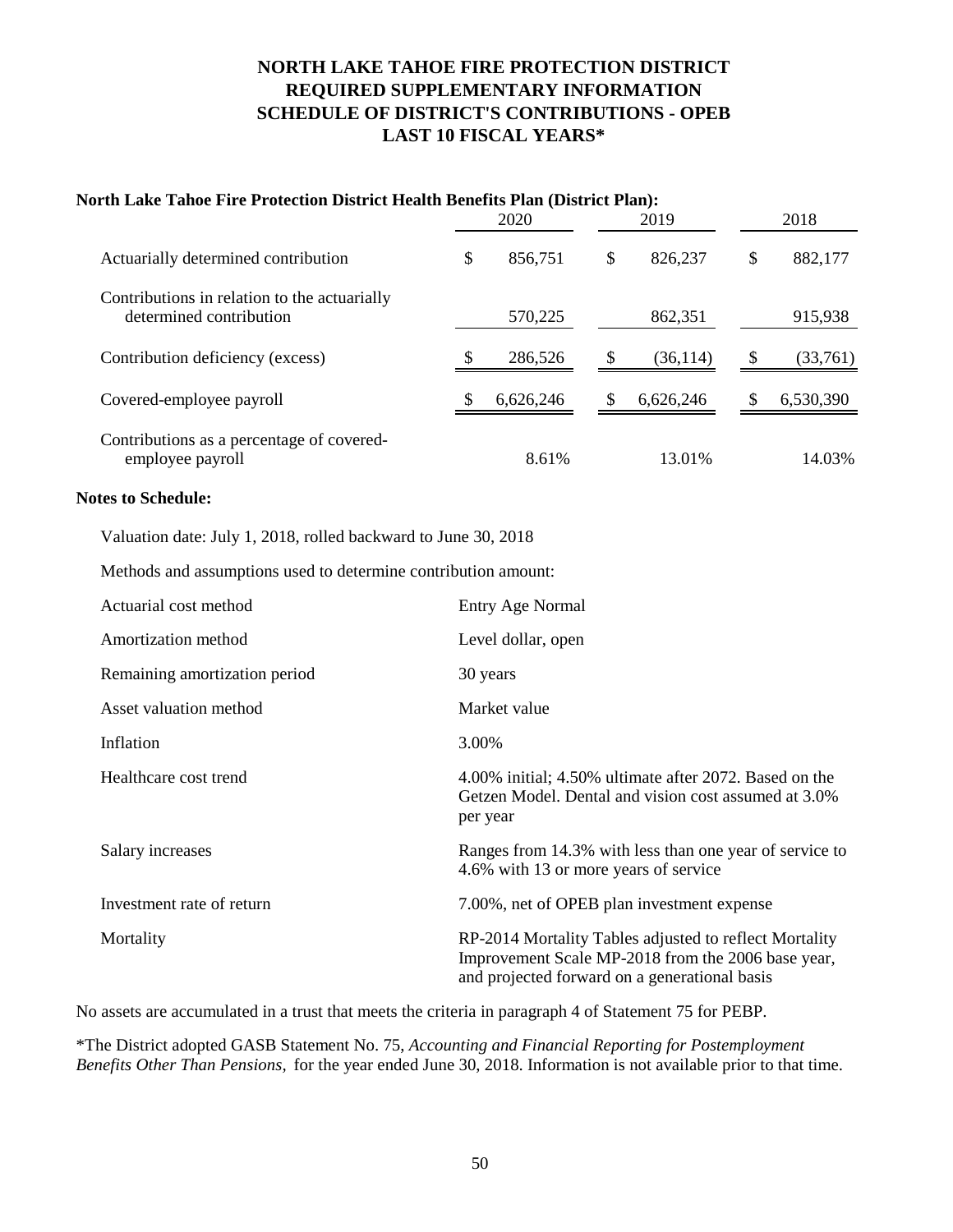## **NORTH LAKE TAHOE FIRE PROTECTION DISTRICT REQUIRED SUPPLEMENTARY INFORMATION SCHEDULE OF THE DISTRICT'S PROPORTIONATE SHARE OF NET PENSION LIABILITY PUBLIC EMPLOYEES' RETIREMENT SYSTEM OF NEVADA (PERS) LAST 10 FISCAL YEARS\***

|                                                                                                      | 2019         | 2018         | 2017         | 2016             | 2015         | 2014         |
|------------------------------------------------------------------------------------------------------|--------------|--------------|--------------|------------------|--------------|--------------|
| District's portion of net the pension liability                                                      | 0.11925\%    | 0.11872\%    | 0.11717\%    | 0.10941\%        | 0.11230\%    | 0.10800\%    |
| District's proportionate share of the net pension liability                                          | \$16,260,674 | \$16,190,817 | \$15,583,104 | \$14,722,931     | \$12,868,725 | \$11,255,393 |
| District's covered payroll                                                                           | \$6,367,082  | \$6,019,370  | \$ 5,772,945 | 4.827.941<br>SS. | \$4.740.506  | \$4,405,244  |
| District's proportional share of the net pension liability as a<br>percentage of its covered payroll | 255.39%      | 268.98%      | 269.93%      | 304.95%          | 271.46%      | 255.50%      |
| Plan fiduciary net position as a percentage of the total<br>pension liability                        | 76.46%       | 75.24%       | 74.42%       | 72.23%           | 75.13%       | 76.31%       |

\*GASB Statement No. 68 requires ten years of information to be presented in this table. However, until ten years of data is available, the District will present information for only those years for which information is available.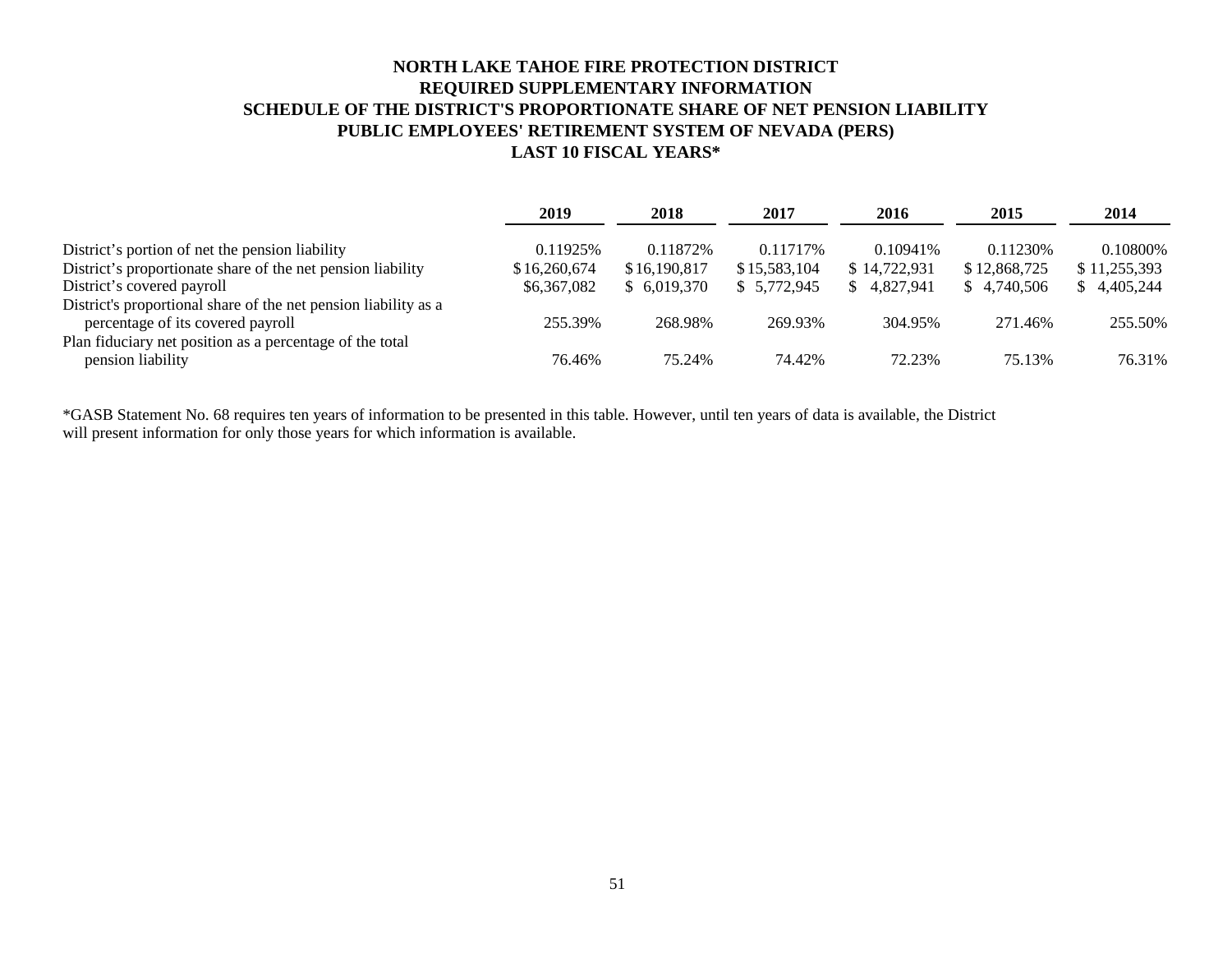#### **SCHEDULE OF THE DISTRICT'S CONTRIBUTIONS - PENSION PUBLIC EMPLOYEES' RETIREMENT SYSTEM OF NEVADA (PERS) LAST 10 FISCAL YEARS\* NORTH LAKE TAHOE FIRE PROTECTION DISTRICT REQUIRED SUPPLEMENTARY INFORMATION**

|                                                                                  | <b>2020</b> | 2019                     | 2018                     | 2017                     | 2016      | 2015      |  |
|----------------------------------------------------------------------------------|-------------|--------------------------|--------------------------|--------------------------|-----------|-----------|--|
| Statutorily required contribution <sup>**</sup>                                  | \$1,257,650 | \$1.148.166              | \$1,103,370              | \$1,051,687              | 927.603   | 866.686   |  |
| Contributions in relation to the statutorily required contribution <sup>**</sup> | \$1,257,650 | \$1.148.166              | \$1,103,370              | \$1,051,687              | 927.603   | 866,686   |  |
| Contribution (deficiency) excess                                                 |             | $\overline{\phantom{0}}$ | $\overline{\phantom{0}}$ | $\overline{\phantom{0}}$ | $\sim$    |           |  |
| Employer's covered payroll                                                       | \$6,805,104 | \$6.367.082              | \$6.019.370              | \$ 5,772,945             | 4.827.941 | 4.740.506 |  |
| Contributions as a percentage of covered payroll                                 | 18.48%      | 18.03%                   | 18.33%                   | 18.22%                   | 19.21%    | 18.28%    |  |

\*GASB Statement No. 68 requires ten years of information to be presented in this table. However, until ten years of data is available, the District will present information for only those years for which information is available.

\*\*All contributions shown reflect employer-paid contributions only. Member contributions are excluded. Prior values are restated due to GASB Statement No. 82, which classifies contributions as member contributions for the purposes of GASB Statement No. 68 if they are made by an employer to satisfy what are actually deemed to be member contribution requirements.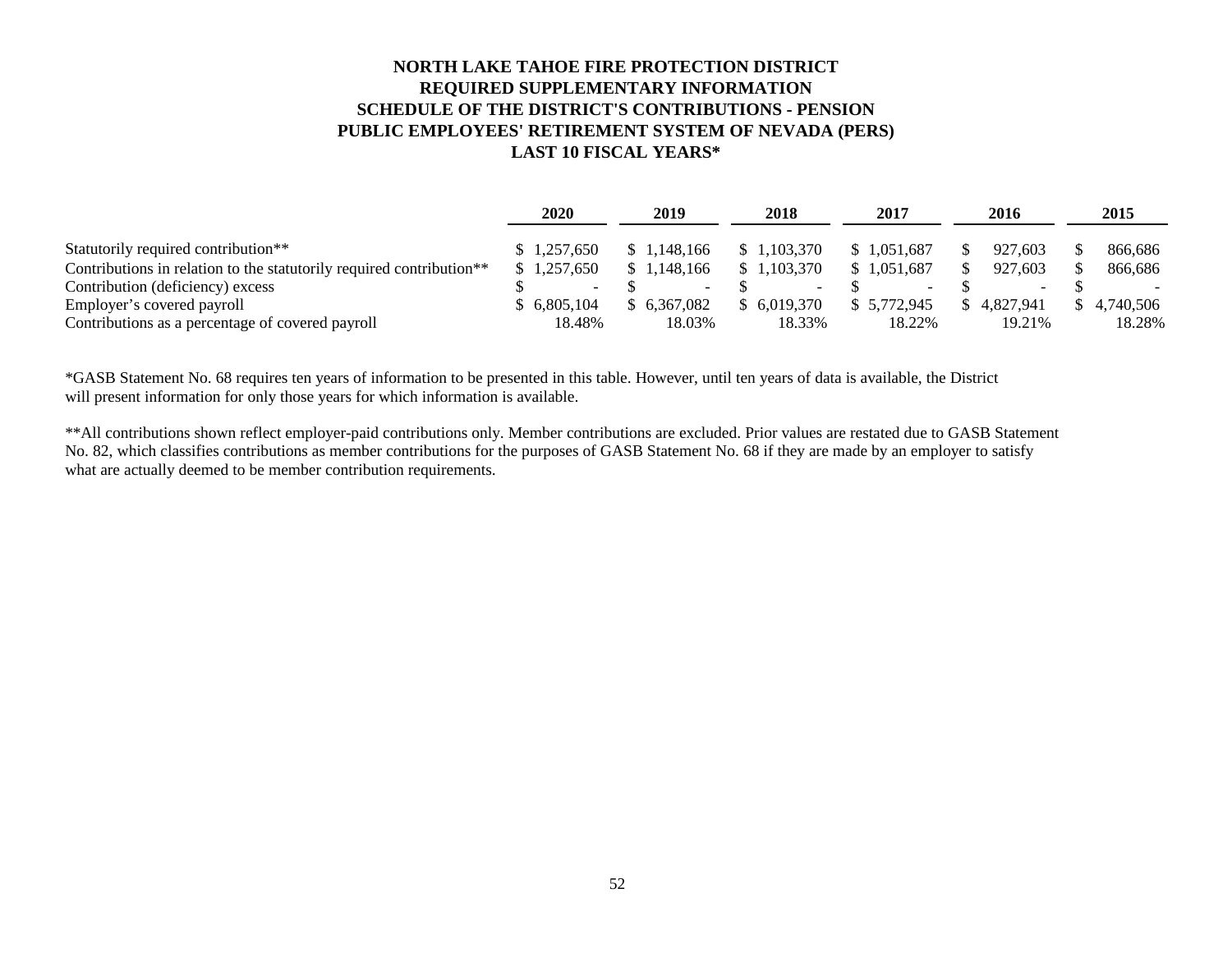## **(WITH COMPARATIVE ACTUAL AMOUNTS FOR THE YEAR ENDED JUNE 30, 2019) NORTH LAKE TAHOE FIRE PROTECTION DISTRICT DEBT SERVICE FUND SCHEDULE OF REVENUES, EXPENDITURES AND CHANGES IN FUND BALANCES - BUDGET AND ACTUAL FOR THE YEAR ENDED JUNE 30, 2020**

|                                                      | 2020                 |  |              |            |               |            |              |                 |               | 2019          |
|------------------------------------------------------|----------------------|--|--------------|------------|---------------|------------|--------------|-----------------|---------------|---------------|
|                                                      | <b>Budget Amount</b> |  |              |            |               |            |              |                 |               |               |
|                                                      | <b>Original</b>      |  | <b>Final</b> |            | <b>Actual</b> |            |              | <b>Variance</b> |               | <b>Actual</b> |
| <b>EXPENDITURES</b><br>Debt service:                 |                      |  |              |            |               |            |              |                 |               |               |
| Principal                                            | \$.<br>445,000       |  | \$.          | 445,000    | S.            | 445,000    | $\mathbb{S}$ |                 | $\mathcal{S}$ | 436,000       |
| Interest                                             | 55,989               |  |              | 55,989     |               | 55,989     |              |                 |               | 66,585        |
| <b>Total Expenditures</b>                            | 500,989              |  |              | 500,989    |               | 500,989    |              |                 |               | 502,585       |
| Excess (Deficiency) of Revenues<br>over Expenditures | (500, 989)           |  |              | (500, 989) |               | (500, 989) |              |                 |               | (502, 585)    |
| OTHER FINANCING SOURCES (USES)<br>Transfers in       | 505,523              |  |              | 505,523    |               | 505,523    |              |                 |               | 1,003,573     |
| Net Change in Fund Balances                          | 4,534                |  |              | 4,534      |               | 4,534      |              |                 |               | 500,988       |
| FUND BALANCES, BEGINNING OF YEAR                     | 500,988              |  |              | 500,988    |               | 500,988    |              |                 |               |               |
| FUND BALANCES, END OF YEAR                           | 505,522              |  |              | 505,522    | S.            | 505,522    | \$           |                 | S             | 500,988       |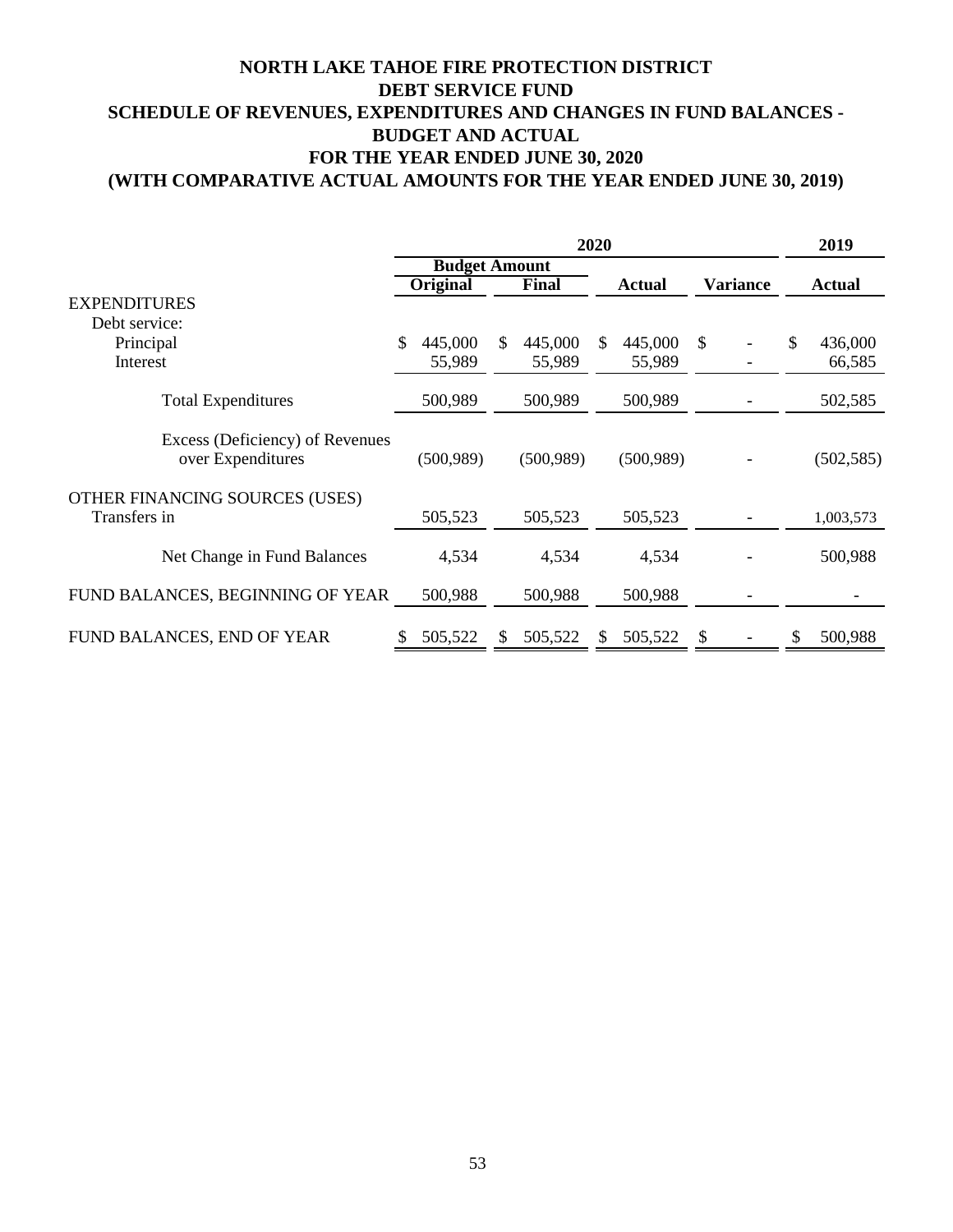## **(WITH COMPARATIVE ACTUAL AMOUNTS FOR THE YEAR ENDED JUNE 30, 2019) NORTH LAKE TAHOE FIRE PROTECTION DISTRICT CAPITAL PROJECTS FUND SCHEDULE OF REVENUES, EXPENDITURES AND CHANGES IN FUND BALANCES - BUDGET AND ACTUAL FOR THE YEAR ENDED JUNE 30, 2020**

|                                             |                      |    | 2020        |    |               |    |                 |   | 2019          |
|---------------------------------------------|----------------------|----|-------------|----|---------------|----|-----------------|---|---------------|
|                                             | <b>Budget Amount</b> |    |             |    |               |    |                 |   |               |
|                                             | Original             |    | Final       |    | <b>Actual</b> |    | <b>Variance</b> |   | <b>Actual</b> |
| <b>REVENUES</b>                             |                      |    |             |    |               |    |                 |   |               |
| Miscellaneous:                              |                      |    |             |    |               |    |                 |   |               |
| Other                                       | S                    | \$ |             | \$ | 250,000       | \$ | (250,000)       | S | 40,000        |
| <b>EXPENDITURES</b>                         |                      |    |             |    |               |    |                 |   |               |
| Capital outlay                              | 2,017,310            |    | 2,017,310   |    | 1,221,759     |    | 795,551         |   | 160,575       |
| Excess (Deficiency) of Revenues             |                      |    |             |    |               |    |                 |   |               |
| over Expenditures                           | (2,017,310)          |    | (2,017,310) |    | (971, 759)    |    | 545,551         |   | (120, 575)    |
| OTHER FINANCING SOURCES (USES)              |                      |    |             |    |               |    |                 |   |               |
| Transfers in                                | 492,310              |    | 492,310     |    | 492,310       |    |                 |   | 565,324       |
| Transfers out                               |                      |    |             |    |               |    |                 |   |               |
| Debt issuance                               | 1,525,000            |    | 1,525,000   |    |               |    | (1,525,000)     |   |               |
| Sale of assets                              |                      |    |             |    | 5,375         |    | 5,375           |   | 888           |
| <b>Total Other Financing Sources (Uses)</b> | 2,017,310            |    | 2,017,310   |    | 497,685       |    | 1,519,625       |   | 566,212       |
| Net Change in Fund Balances                 |                      |    |             |    | (474, 074)    |    | (974, 074)      |   | 445,637       |
| FUND BALANCES, BEGINNING OF YEAR            | 406,905              |    | 406,905     |    | 627,753       |    | 220,848         |   | 182,116       |
| FUND BALANCES, END OF YEAR                  | 406,905              | S  | 406,905     | S. | 153,679       | S  | (253, 226)      | S | 627,753       |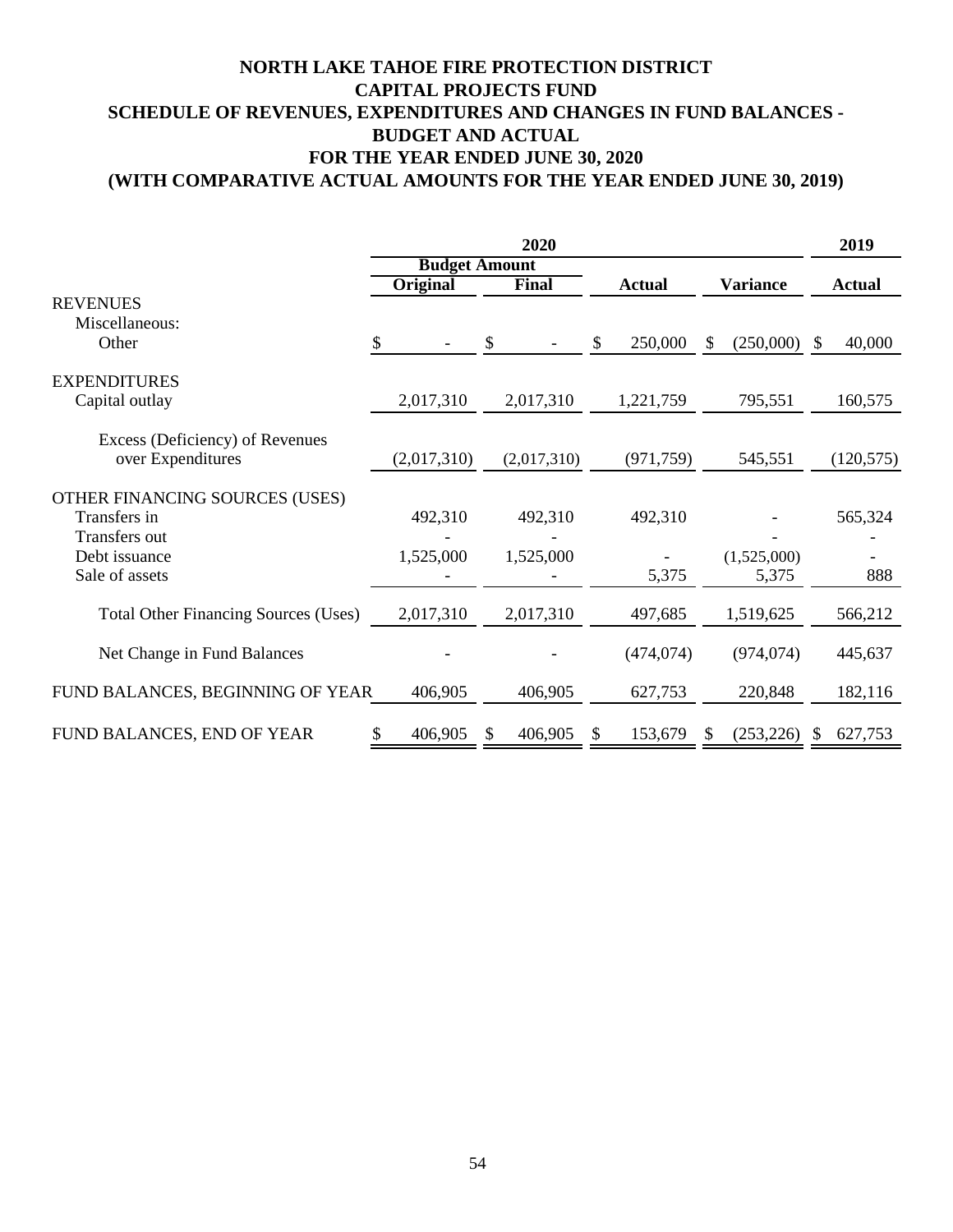## **(WITH COMPARATIVE ACTUAL AMOUNTS FOR THE YEAR ENDED JUNE 30, 2019) NORTH LAKE TAHOE FIRE PROTECTION DISTRICT ENTERPRISE FUND - AMBULANCE FUND SCHEDULE OF REVENUES, EXPENSES AND CHANGES IN NET POSITION - BUDGET AND ACTUAL FOR THE YEAR ENDED JUNE 30, 2020**

|                                                    | 2020                     |    |                          |    |                  |    | 2019               |               |                         |
|----------------------------------------------------|--------------------------|----|--------------------------|----|------------------|----|--------------------|---------------|-------------------------|
|                                                    | <b>Budget Amount</b>     |    |                          |    |                  |    |                    |               |                         |
|                                                    | Original                 |    | Final                    |    | <b>Actual</b>    |    | <b>Variance</b>    |               | <b>Actual</b>           |
| OPERATING REVENUES                                 |                          |    |                          |    |                  |    |                    |               |                         |
| Charges for services:                              |                          |    |                          |    |                  |    |                    |               |                         |
| Public safety:                                     |                          |    |                          |    |                  |    |                    |               |                         |
| Ambulance<br><b>GEMT Cost Settlement</b>           | \$<br>587,394<br>70,484  | \$ | 587,394                  | \$ | 506,465          | \$ | (80,929)           | $\mathcal{S}$ | 605,457                 |
| Other                                              | 70,725                   |    | 70,484<br>70,725         |    | 65,994<br>83,760 |    | (4, 490)<br>13,035 |               | 70,484<br>61,523        |
|                                                    |                          |    |                          |    |                  |    |                    |               |                         |
| <b>Total Operating Revenues</b>                    | 728,603                  |    | 728,603                  |    | 656,219          |    | (72, 384)          |               | 737,464                 |
| <b>OPERATING EXPENSES</b>                          |                          |    |                          |    |                  |    |                    |               |                         |
| Public safety:                                     |                          |    |                          |    |                  |    |                    |               |                         |
| Ambulance:                                         |                          |    |                          |    |                  |    |                    |               |                         |
| Salaries and wages                                 | 990,780                  |    | 990,780                  |    | 961,526          |    | 29,254             |               | 868,507                 |
| Employee benefits                                  | 603,053                  |    | 603,053                  |    | 670,398          |    | (67, 345)          |               | 578,917                 |
| Services and supplies                              | 737,968                  |    | 737,968                  |    | 517,972          |    | 219,996            |               | 516,083                 |
| Depreciation                                       | 185,915                  |    | 185,915                  |    | 198,591          |    | (12,676)           |               | 187,048                 |
| <b>Total Operating Expenses</b>                    | 2,517,716                |    | 2,517,716                |    | 2,348,487        |    | 169,229            |               | 2,150,555               |
| Operating Income (Loss)                            | (1,789,113)              |    | (1,789,113)              |    | (1,692,268)      |    | 96,845             |               | (1,413,091)             |
| NONOPERATING REVENUES                              |                          |    |                          |    |                  |    |                    |               |                         |
|                                                    |                          |    |                          |    |                  |    |                    |               |                         |
| Interest revenue<br>Gain on sale of capital assets | 807                      |    | 807                      |    | 2,050<br>25,000  |    | 1,243              |               | 1,095<br>$\overline{a}$ |
|                                                    | $\overline{\phantom{a}}$ |    | $\overline{\phantom{a}}$ |    |                  |    |                    |               |                         |
| <b>Total Nonoperating Revenues</b>                 | 807                      |    | 807                      |    | 27,050           |    | 1,243              |               | 1,095                   |
| Income (Loss) before Transfers                     | (1,788,306)              |    | (1,788,306)              |    | (1,665,218)      |    | 98,088             |               | (1,411,996)             |
| <b>TRANSFERS</b>                                   |                          |    |                          |    |                  |    |                    |               |                         |
| Transfers in                                       | 1,600,000                |    | 1,600,000                |    | 1,600,000        |    |                    |               | 1,600,000               |
|                                                    |                          |    |                          |    |                  |    |                    |               |                         |
| Changes in Net Position                            | $(188,306)$ \$<br>-S     |    | (188, 306)               |    | $(65,218)$ \$    |    | 98,088             |               | 188,004                 |
| NET POSITION, BEGINNING OF YEAR                    |                          |    |                          |    | (887, 307)       |    |                    |               | (1,075,311)             |
| NET POSITION, END OF YEAR                          |                          |    |                          | \$ | (952, 525)       |    |                    | \$            | (887, 307)              |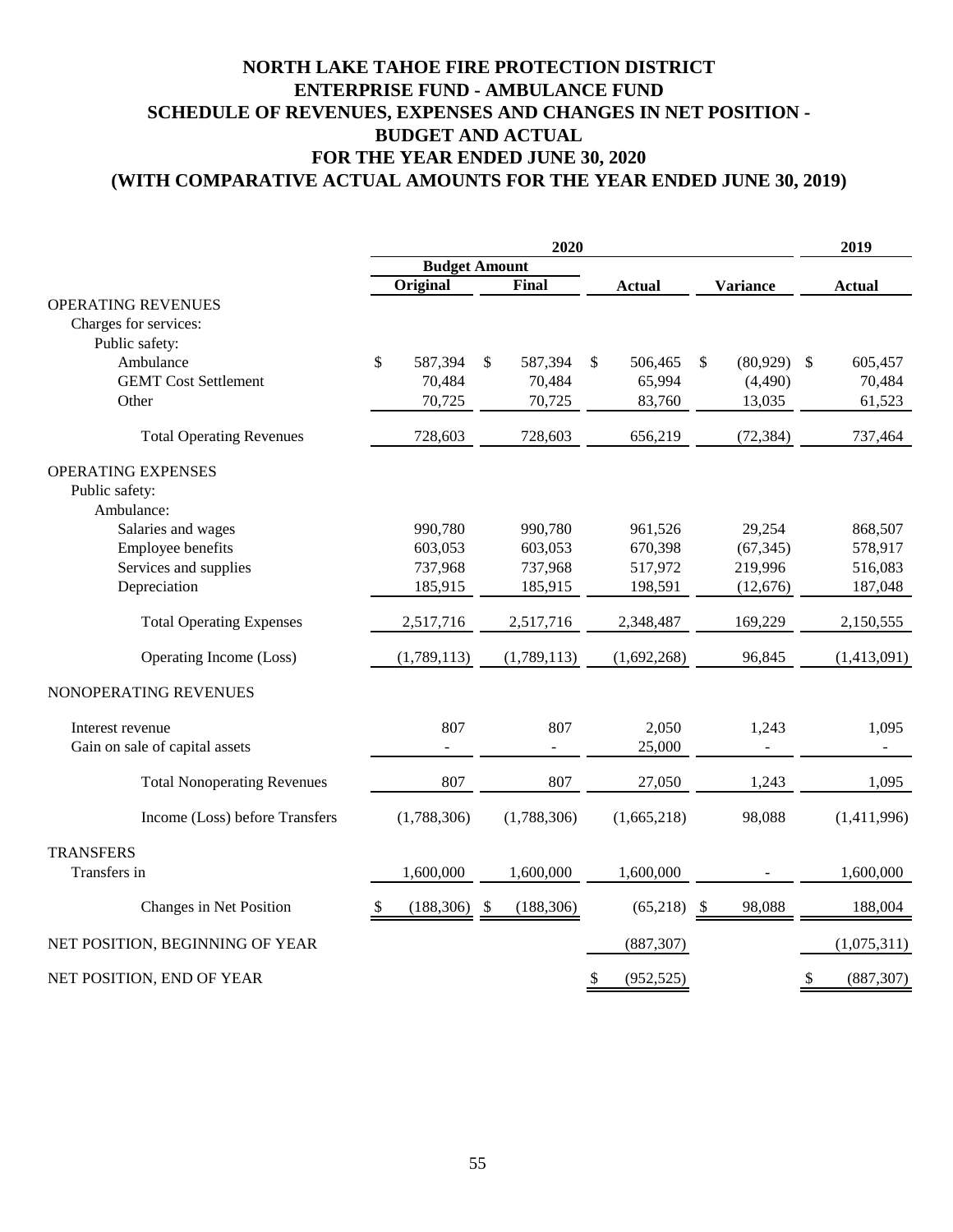

**CPAs & BUSINESS ADVISORS** 

#### **Independent Auditor's Report on Internal Control over Financial Reporting and on Compliance and Other Matters Based on an Audit of Financial Statements Performed in Accordance with** *Government Auditing Standards*

To the Board of Directors North Lake Tahoe Fire Protection District Incline Village, Nevada

We have audited, in accordance with auditing standards generally accepted in the United States of America and the standards applicable to financial audits contained in *Government Auditing Standards*, issued by the Comptroller General of the United States, the financial statements of the governmental activities, the business-type activities, each major fund, and the aggregate remaining fund information of North Lake Tahoe Fire Protection District (the District) as of and for the year ended June 30, 2020, and the related notes to the financial statements, which collectively comprise the District's basic financial statements, and have issued our report thereon dated November 30, 2020.

#### **Internal Control over Financial Reporting**

In planning and performing our audit of the financial statements, we considered the District's internal control over financial reporting (internal control) as a basis for designing audit procedures that are appropriate in the circumstances for the purpose of expressing our opinions on the financial statements, but not for the purpose of expressing an opinion on the effectiveness of the District's internal control. Accordingly, we do not express an opinion on the effectiveness of the District's internal control.

A *deficiency in internal control* exists when the design or operation of a control does not allow management or employees, in the normal course of performing their assigned functions, to prevent, or detect and correct, misstatements on a timely basis. A *material weakness* is a deficiency, or a combination of deficiencies, in internal control, such that there is a reasonable possibility that a material misstatement of the entity's financial statements will not be prevented, or detected and corrected on a timely basis. A *significant deficiency* is a deficiency, or a combination of deficiencies, in internal control that is less severe than a material weakness, yet important enough to merit attention by those charged with governance. A *significant deficiency* is a deficiency, or a combination of deficiencies, in internal control that is less severe than a material weakness, yet important enough to merit attention by those charged with governance.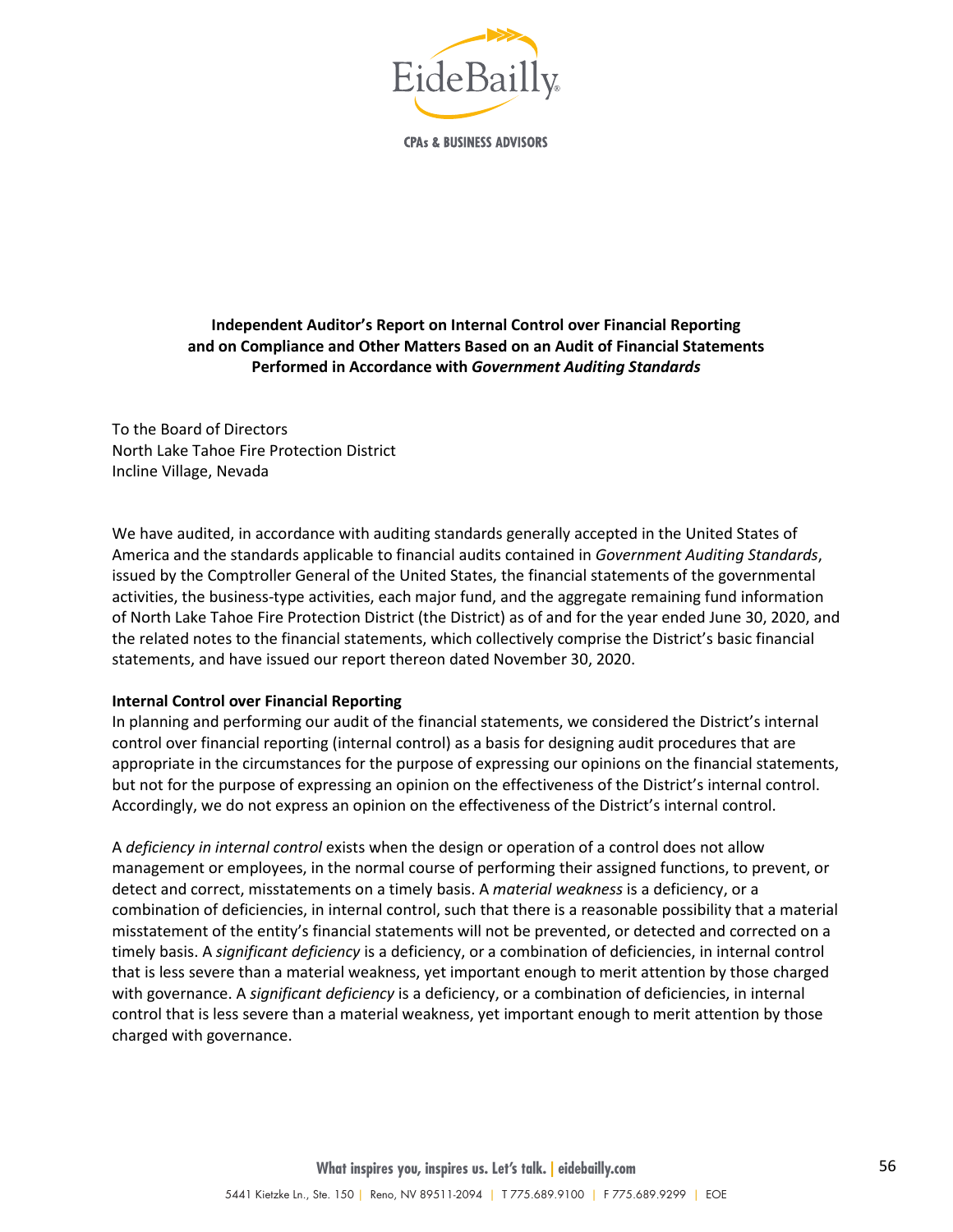Our consideration of internal control over financial reporting was for the limited purpose described in the first paragraph of this section and was not designed to identify all deficiencies in internal control over financial reporting that might be material weaknesses or significant deficiencies and therefore, material weaknesses or significant deficiencies may exist that have not been identified. We did identify certain deficiencies in internal control, described in the accompanying Schedule of Findings and Responses as Findings 2020-001, 2020-002, and 2020-003 that we consider to be material weaknesses.

#### **Compliance and Other Matters**

As part of obtaining reasonable assurance about whether the District's financial statements are free from material misstatement, we performed tests of its compliance with certain provisions of laws, regulations, contracts, and grant agreements, noncompliance with which could have a direct and material effect on the financial statements. However, providing an opinion on compliance with those provisions was not an objective of our audit and, accordingly, we do not express such an opinion. The results of our tests disclosed no instances of noncompliance or other matters that are required to be reported under *Government Auditing Standards.*

#### **North Lake Tahoe Fire Protection District's Responses to Findings**

The District's responses to the findings identified in our audit are described in the accompanying Schedule of Findings and Responses. The District's responses were not subjected to the auditing procedures applied in the audit of the financial statements and, accordingly, we express no opinion on them.

#### **Purpose of this Report**

The purpose of this report is solely to describe the scope of our testing of internal control and compliance and the results of that testing, and not to provide an opinion on the effectiveness of the entity's internal control or on compliance. This report is an integral part of an audit performed in accordance with *Government Auditing Standards* in considering the entity's internal control and compliance. Accordingly, this communication is not suitable for any other purpose.

Gide Sailly LLP

Reno, Nevada November 30, 2020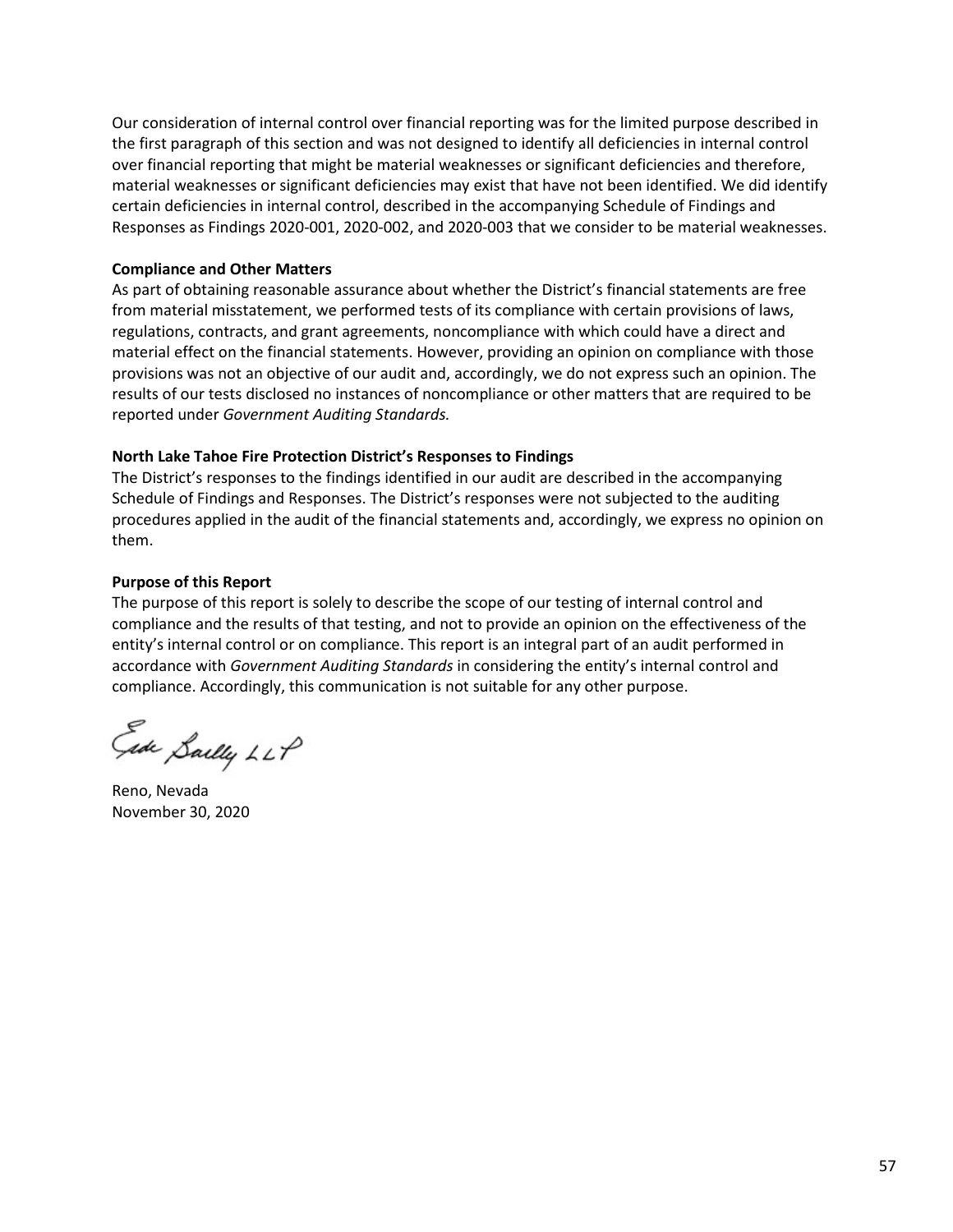

**CPAs & BUSINESS ADVISORS** 

#### **Auditor's Comments**

To the Board of Directors North Lake Tahoe Fire Protection District Incline Village, Nevada

In connection with our audit of the financial statements of the governmental activities, the businesstype activities, each major fund, and the aggregate remaining fund information of the North Lake Tahoe Fire Protection District (the District) as of and for the year ended June 30, 2020, and the related notes to the financial statements, nothing came to our attention that caused us to believe that the District failed to comply with the specific requirements of Nevada Revised Statutes cited below other than the violations reported in Note 2 to the financial statements. However, our audit was not directed primarily toward obtaining knowledge of such noncompliance. Accordingly, had we performed additional procedures, other matters may have come to our attention regarding the District's noncompliance with the requirements of Nevada Revised Statutes cited below, insofar as they relate to accounting matters.

#### **Current Year Statute Compliance**

The required disclosure on compliance with Nevada Revised Statutes and the Nevada Administrative Code is contained in Note 2 to the financial statements.

#### **Progress on Prior Year Statute Compliance**

The District conformed to all significant statutory constraints on its financial administration during the year ended June 30, 2019.

**Prior Year Recommendations** The prior year finding 2019-001 was corrected.

#### **Current Year Recommendations**

The current year findings are included in the accompanying Schedule of Findings and Responses.

Gide Sailly LLP

Reno, Nevada November 30, 2020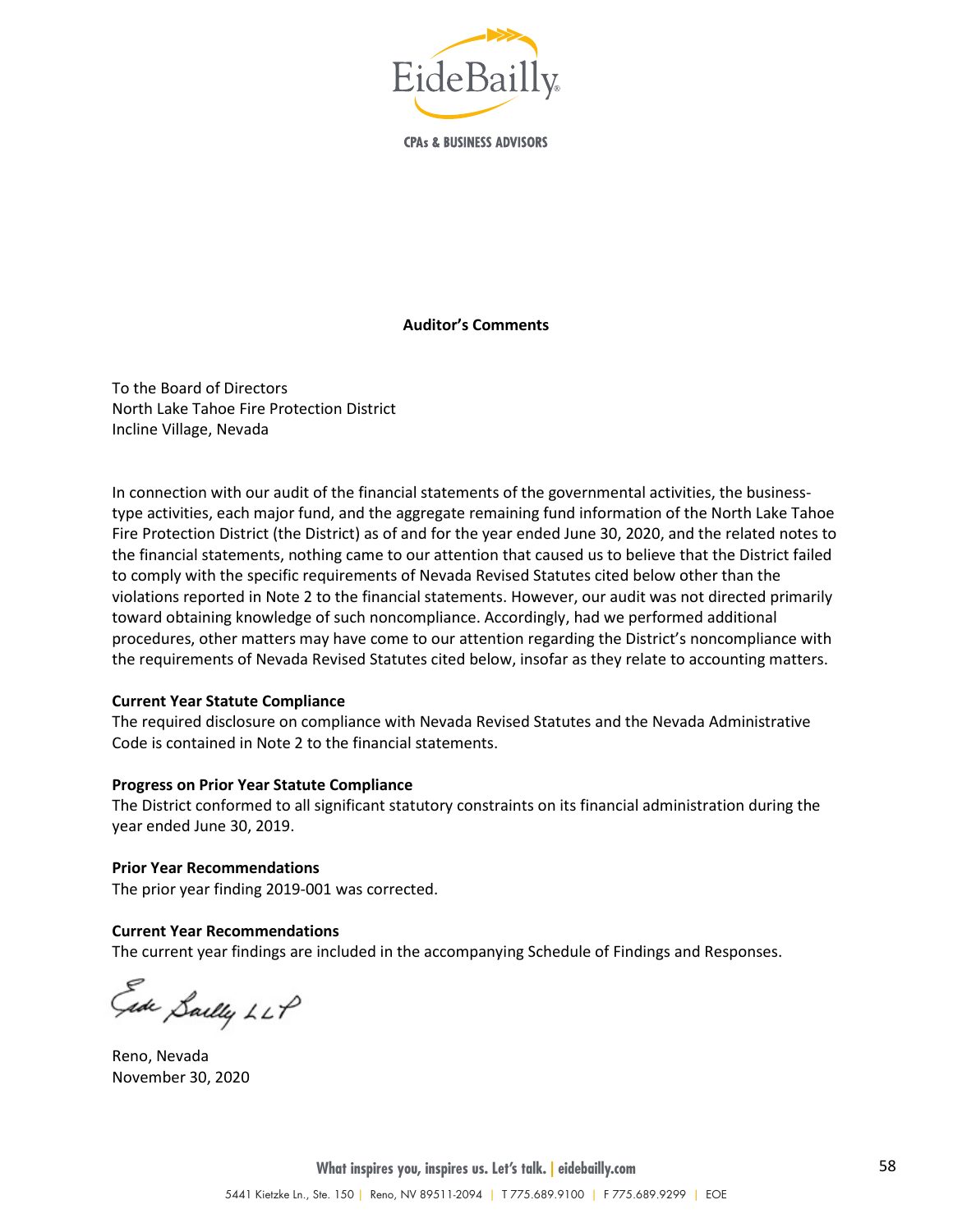#### **NORTH LAKE TAHOE FIRE PROTECTION DISTRICT SCHEDULE OF FINDINGS AND RESPONSES YEAR ENDED JUNE 30, 2020**

# **2020-001: Audit Adjustments Material Weakness** *Criteria*: Management is responsible for establishing and maintaining an effective system of internal control over financial reporting. One of the key components of an effective system of internal control over financial reporting is appropriate reconciliation of year-end accrued liabilities and revenues. *Condition:* During our testing of accrued payroll, we noted a miscalculation in the number of days pertaining to FY20 that caused an error in calculation for the accrual for the General Fund and Ambulance Fund. During our testing of compensated absences, we noted that the amount calculated for the Ambulance Fund had not been recorded in the general ledger. During our testing of receivables and related revenue, we noted amounts were recorded for amounts that would be paid in the future on a grant/contract, but that the District had not yet earned in the Capital Projects Fund. *Cause*: The District did not have adequate internal controls to ensure the correct accruals were recorded for accrued payroll, compensated absences, and grant/contract revenues. *Effect*: Prior to adjustment, accrued payroll liabilities and related expenses were understated by \$171,145 in the General Fund and \$16,725 in the Ambulance Fund. Compensated absences and related expenses were understated by \$52,522 in the Ambulance Fund. Revenue was overstated by \$348,000 in the Capital Projects Fund and receivables were overstated by \$348,000 in the General Fund. The related intercompany pooled accounts for each fund were also misstated by the \$348,000. *Recommendation*: We recommend North Lake Tahoe Fire Protection District enhance internal controls to ensure the correct accruals are recorded for accrued payroll, compensated absences, and grant/contract revenues. *Views of Responsible Officials*: As I am a financial department of one, and these accruals are done once a year, I am not certain there is any way to enhance internal controls other than our external auditors finding the errors.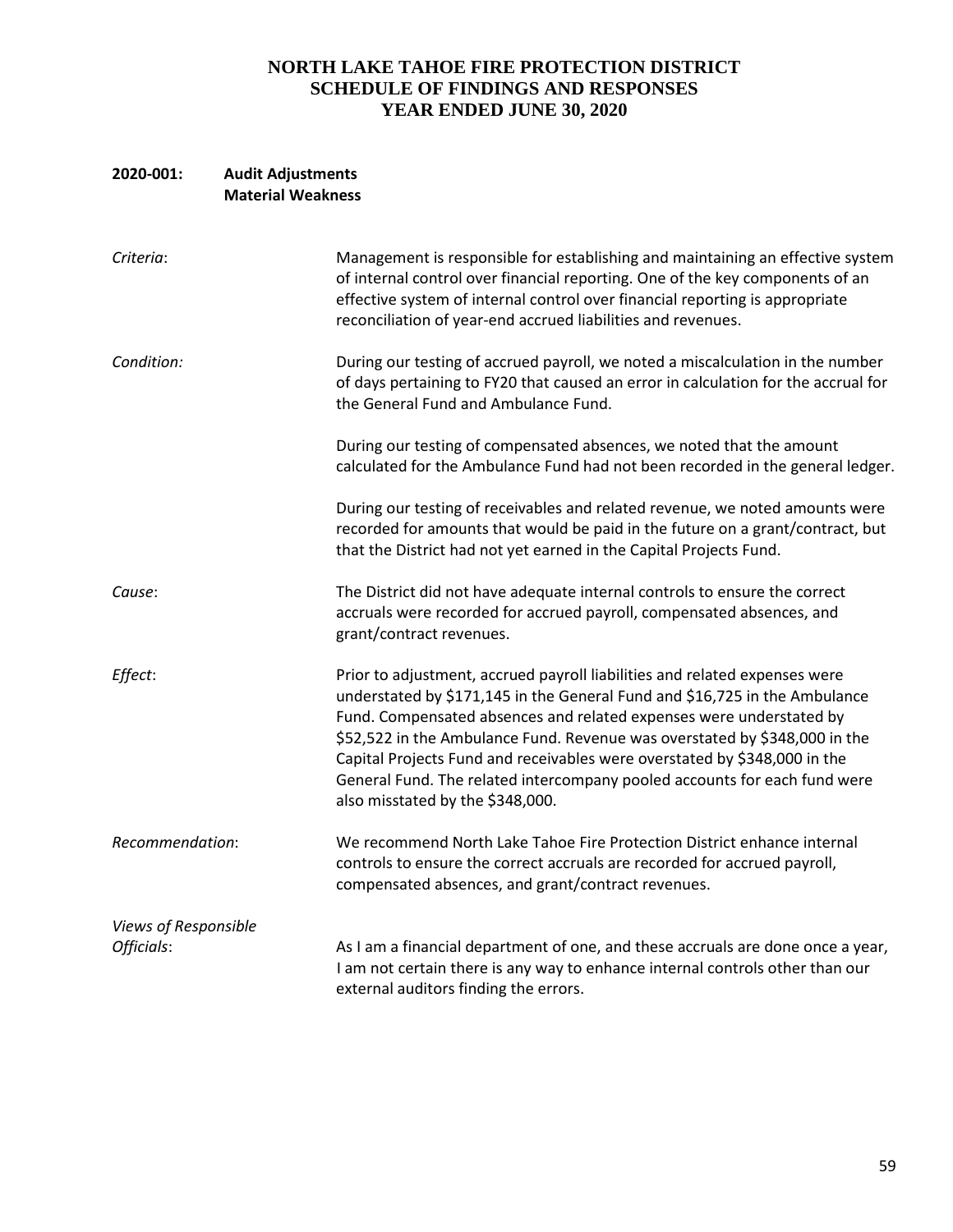## **NORTH LAKE TAHOE FIRE PROTECTION DISTRICT SCHEDULE OF FINDINGS AND RESPONSES YEAR ENDED JUNE 30, 2020**

| 2020-002:            | <b>Bank Reconciliation - Transfers</b><br><b>Material Weakness</b>                                                                                                                                                                                                                                                    |
|----------------------|-----------------------------------------------------------------------------------------------------------------------------------------------------------------------------------------------------------------------------------------------------------------------------------------------------------------------|
| Criteria:            | Management is responsible for establishing and maintaining an effective system<br>of internal control over financial reporting. One of the key components of an<br>effective system of internal control over financial reporting is appropriate bank<br>reconciliation procedures.                                    |
| Condition:           | During our testing of cash balances, the bank reconciliations were missing a<br>significant reconciling item for a bank transfer.                                                                                                                                                                                     |
| Cause:               | A bank transfer that is usually initiated in July was processed on June 30. The<br>transfer cleared one bank on June 30 but not the other. The District did not<br>have adequate internal controls to ensure the bank reconciliations were<br>adjusted for the timing variance of the bank transfer.                  |
| Effect:              | An adjustment was necessary to adjust the balance in the Ambulance Fund's<br>operating account and the pooled cash balance that is maintained in a separate<br>bank account for \$1,000,000. However, this had no net effect on the financial<br>statements as it was isolated to balances within the Ambulance Fund. |
| Recommendation:      | We recommend North Lake Tahoe Fire Protection District enhance internal<br>controls to ensure the bank reconciliations are adjusted for timing variances in<br>bank transfers.                                                                                                                                        |
| Views of Responsible |                                                                                                                                                                                                                                                                                                                       |
| Officials:           | Management will enhance internal controls to ensure bank reconciliations are<br>adjusted for the timing of bank transfers.                                                                                                                                                                                            |